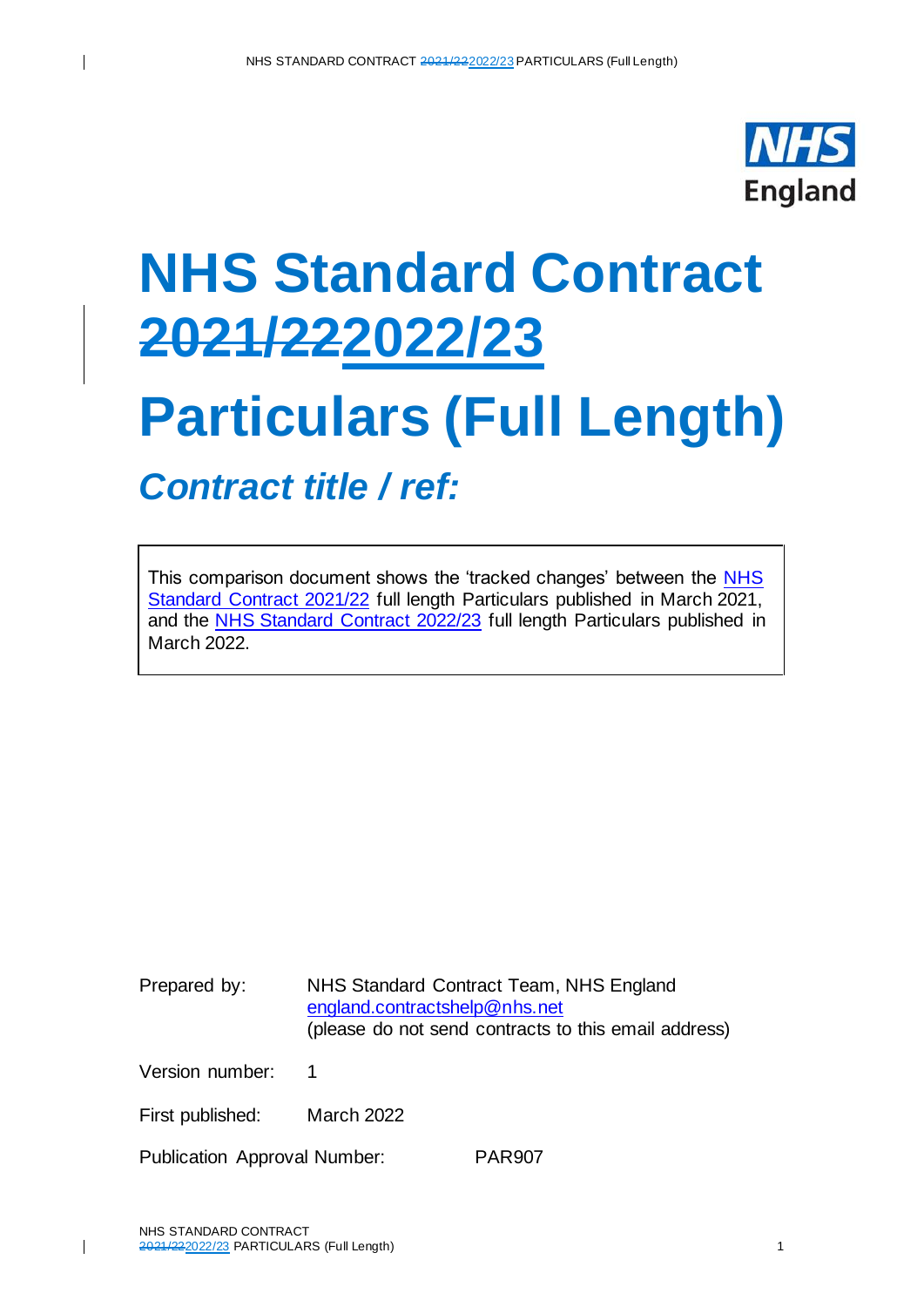| Contract Reference |  |
|--------------------|--|
|--------------------|--|

| <b>DATE OF CONTRACT</b>                                                                                                                                                                   |                                                                                                                                    |
|-------------------------------------------------------------------------------------------------------------------------------------------------------------------------------------------|------------------------------------------------------------------------------------------------------------------------------------|
| <b>SERVICE COMMENCEMENT DATE</b>                                                                                                                                                          |                                                                                                                                    |
| <b>CONTRACT TERM</b>                                                                                                                                                                      | [] years/months commencing<br>[(or as extended in accordance<br>with Schedule 1C)]                                                 |
| <b>COMMISSIONERS</b><br>Note: contracts signed before the<br>formal establishment of the relevant<br>successor ICB(s) must list and be<br>signed on behalf of the relevant<br><b>CCGs</b> | ] CCG/ICB (ODS [ ])<br>L<br>] CCG/ICB (ODS [ ])<br>I<br>] CCG/ICB (ODS [ ])<br><b>[NHS England]</b><br>[Local Authority] (ODS [ ]) |
| <b>CO-ORDINATING COMMISSIONER</b><br>See GC10 and Schedule 5C                                                                                                                             | ſ                                                                                                                                  |
| <b>PROVIDER</b>                                                                                                                                                                           | $J(ODS[$ $])$<br>Principal and/or registered office<br>address:<br>[Company number: [<br>1                                         |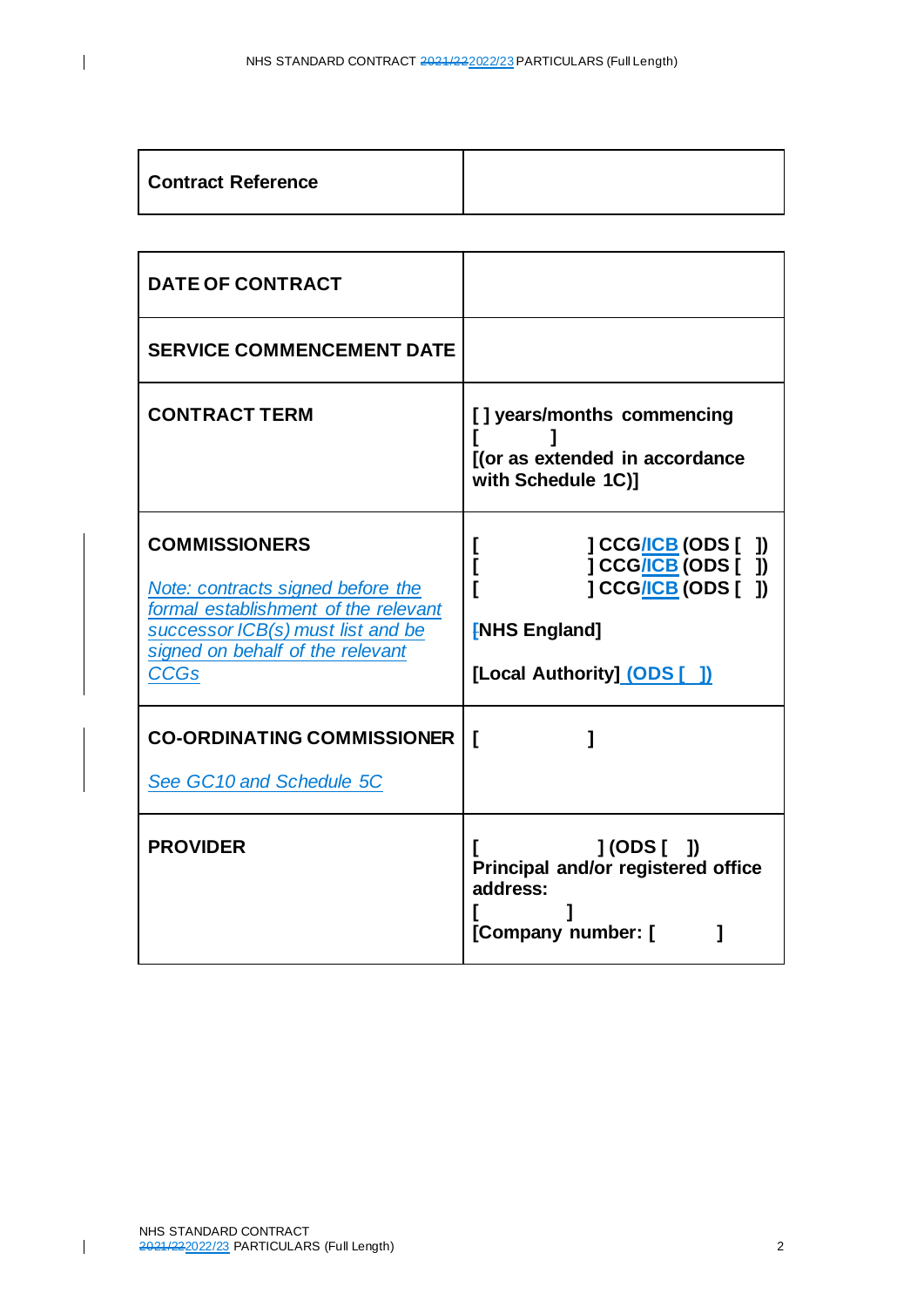# **CONTENTS**

## **PARTICULARS**

<span id="page-2-0"></span> $\overline{1}$ 

| <del>A.</del> —<br>Service Specifications - Enhanced Health in Care Homes<br>صنم<br>Aii. Service Specifications - Primary and Community Mental Health<br>₽.<br>Essential Services Continuity Plan (NHS Trusts only)<br>Other Local Agreements, Policies and Procedures<br>≏<br>K. Safeguarding Policies and Mental Capacity Act Policies<br>Provisions Applicable to Primary Medical Services<br>SCHEDULE 3 - PAYMENT<br><b>Local Variations</b><br>G. Timing and Amounts of Payments in the First and / or Final Year | CONTENTS             |
|------------------------------------------------------------------------------------------------------------------------------------------------------------------------------------------------------------------------------------------------------------------------------------------------------------------------------------------------------------------------------------------------------------------------------------------------------------------------------------------------------------------------|----------------------|
|                                                                                                                                                                                                                                                                                                                                                                                                                                                                                                                        | SERVICE COMMENCEMENT |
|                                                                                                                                                                                                                                                                                                                                                                                                                                                                                                                        |                      |
|                                                                                                                                                                                                                                                                                                                                                                                                                                                                                                                        |                      |
|                                                                                                                                                                                                                                                                                                                                                                                                                                                                                                                        |                      |
|                                                                                                                                                                                                                                                                                                                                                                                                                                                                                                                        |                      |
|                                                                                                                                                                                                                                                                                                                                                                                                                                                                                                                        |                      |
|                                                                                                                                                                                                                                                                                                                                                                                                                                                                                                                        |                      |
|                                                                                                                                                                                                                                                                                                                                                                                                                                                                                                                        |                      |
|                                                                                                                                                                                                                                                                                                                                                                                                                                                                                                                        |                      |
|                                                                                                                                                                                                                                                                                                                                                                                                                                                                                                                        |                      |
|                                                                                                                                                                                                                                                                                                                                                                                                                                                                                                                        |                      |
|                                                                                                                                                                                                                                                                                                                                                                                                                                                                                                                        |                      |
|                                                                                                                                                                                                                                                                                                                                                                                                                                                                                                                        |                      |
|                                                                                                                                                                                                                                                                                                                                                                                                                                                                                                                        |                      |
|                                                                                                                                                                                                                                                                                                                                                                                                                                                                                                                        |                      |
|                                                                                                                                                                                                                                                                                                                                                                                                                                                                                                                        |                      |
|                                                                                                                                                                                                                                                                                                                                                                                                                                                                                                                        |                      |
|                                                                                                                                                                                                                                                                                                                                                                                                                                                                                                                        |                      |
|                                                                                                                                                                                                                                                                                                                                                                                                                                                                                                                        |                      |
|                                                                                                                                                                                                                                                                                                                                                                                                                                                                                                                        |                      |
|                                                                                                                                                                                                                                                                                                                                                                                                                                                                                                                        |                      |
|                                                                                                                                                                                                                                                                                                                                                                                                                                                                                                                        |                      |
|                                                                                                                                                                                                                                                                                                                                                                                                                                                                                                                        |                      |
|                                                                                                                                                                                                                                                                                                                                                                                                                                                                                                                        |                      |
|                                                                                                                                                                                                                                                                                                                                                                                                                                                                                                                        |                      |
|                                                                                                                                                                                                                                                                                                                                                                                                                                                                                                                        |                      |
|                                                                                                                                                                                                                                                                                                                                                                                                                                                                                                                        |                      |
|                                                                                                                                                                                                                                                                                                                                                                                                                                                                                                                        |                      |
|                                                                                                                                                                                                                                                                                                                                                                                                                                                                                                                        |                      |
|                                                                                                                                                                                                                                                                                                                                                                                                                                                                                                                        |                      |
|                                                                                                                                                                                                                                                                                                                                                                                                                                                                                                                        |                      |
|                                                                                                                                                                                                                                                                                                                                                                                                                                                                                                                        |                      |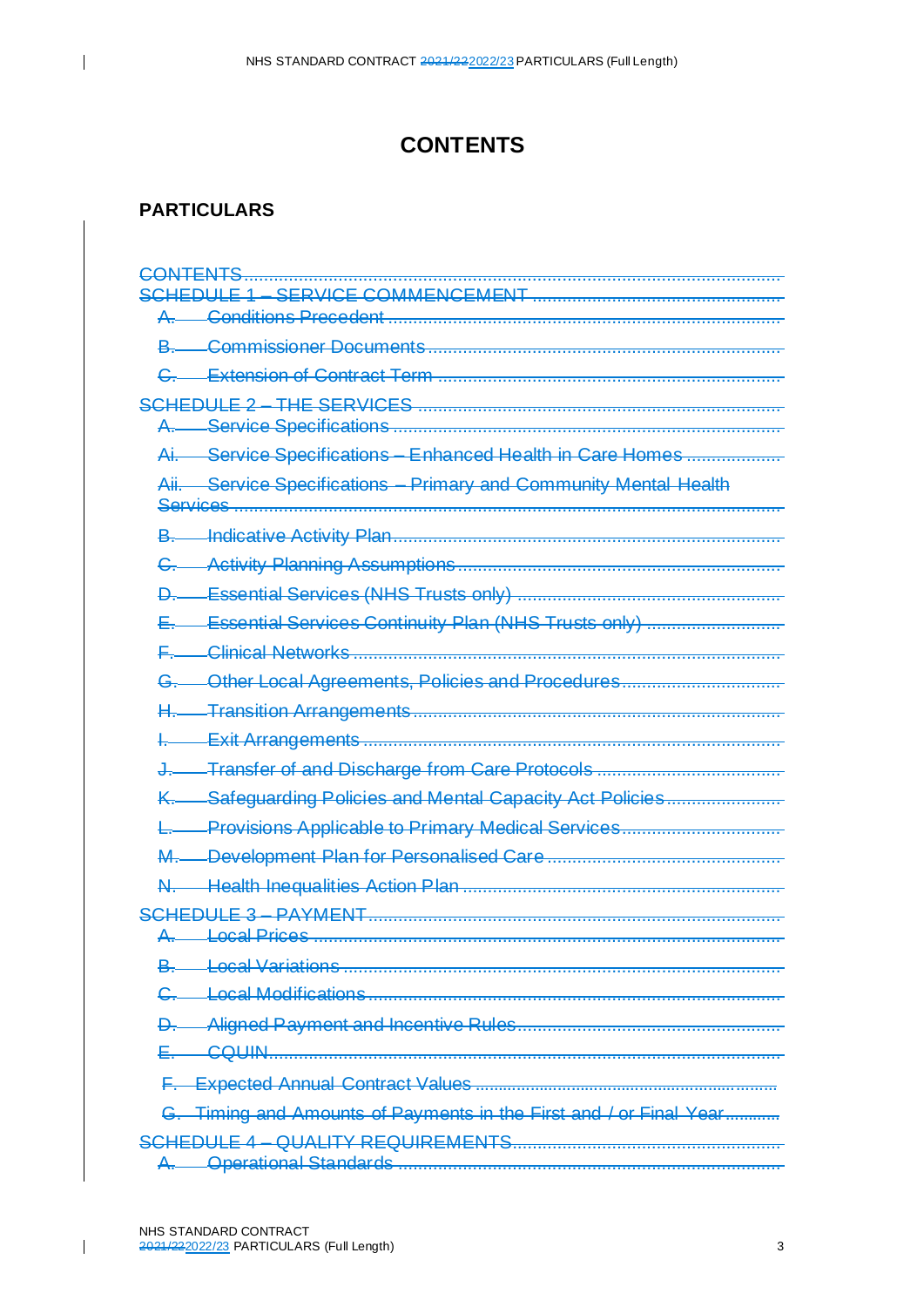$\overline{1}$ 

| <u>R</u>                                                             |
|----------------------------------------------------------------------|
|                                                                      |
| SCHEDULE 6 - CONTRACT MANAGEMENT, REPORTING AND                      |
|                                                                      |
|                                                                      |
|                                                                      |
|                                                                      |
|                                                                      |
|                                                                      |
|                                                                      |
|                                                                      |
| SCHEDLILE 9 - SYSTEM COLLABORATION AND FINANCIAL                     |
|                                                                      |
|                                                                      |
| A.                                                                   |
| В.                                                                   |
| C.                                                                   |
|                                                                      |
| A.                                                                   |
| Service Specifications - Enhanced Health in Care Homes<br>Ai.        |
| Service Specifications - Primary and Community Mental Health<br>Aii. |
| В.                                                                   |
|                                                                      |
| C.                                                                   |
| D.                                                                   |
| Essential Services Continuity Plan (NHS Trusts only)<br>Е.           |
| F.                                                                   |
| Other Local Agreements, Policies and Procedures<br>G.                |
| Н.                                                                   |
|                                                                      |
| J.                                                                   |
| Safeguarding Policies and Mental Capacity Act Policies<br>K.         |
|                                                                      |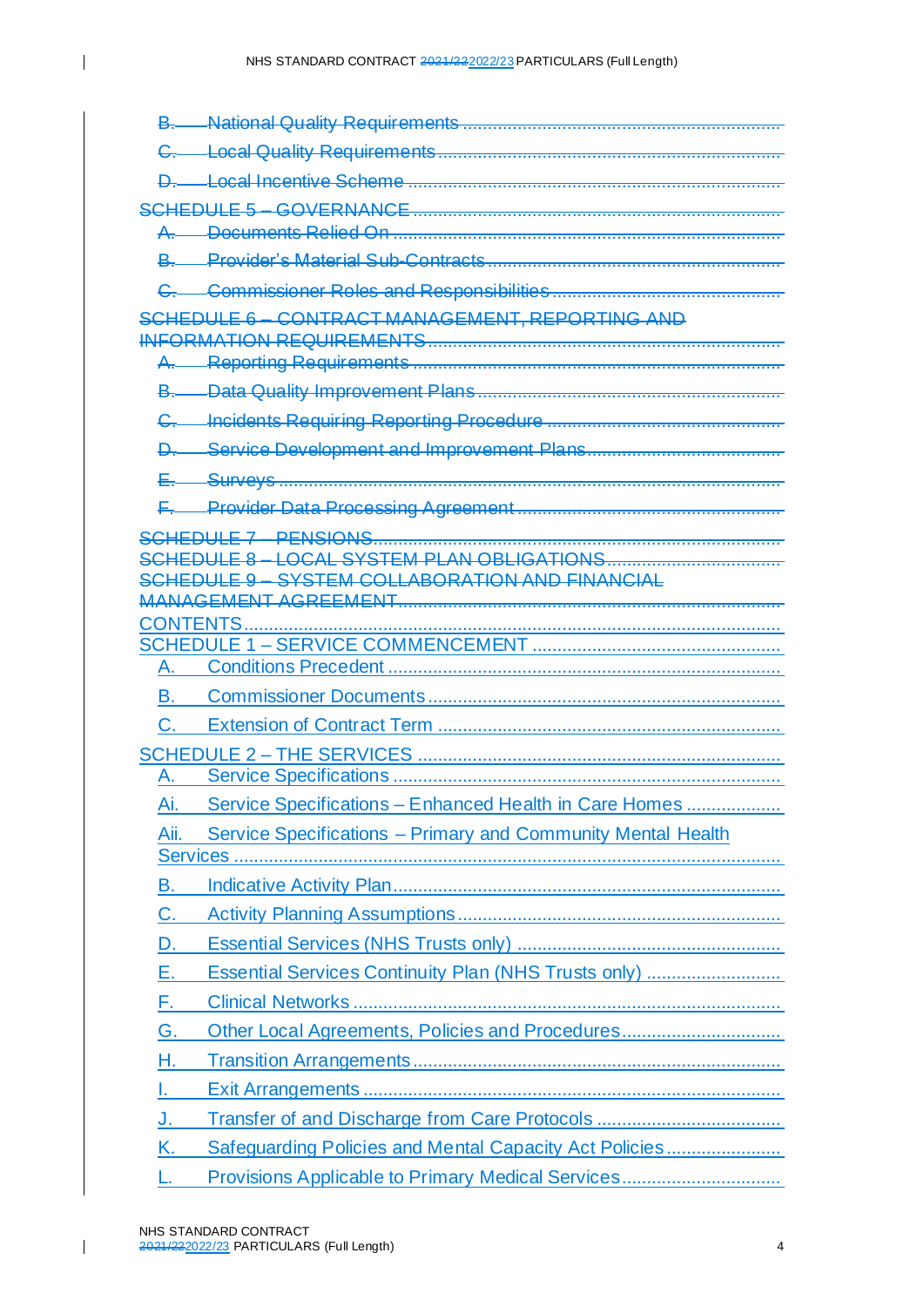| Μ. |                                                                     |
|----|---------------------------------------------------------------------|
| N. |                                                                     |
|    |                                                                     |
| A. |                                                                     |
| В. |                                                                     |
| C. |                                                                     |
| D  |                                                                     |
| Е. |                                                                     |
| F. |                                                                     |
| G  | Timing and Amounts of Payments in First and/or Final Contract Year. |
|    |                                                                     |
|    |                                                                     |
| A  |                                                                     |
| В. |                                                                     |
| C. |                                                                     |
|    | <u>SCHEDULE 6 - CONTRACT MANAGEMENT, REPORTING AND</u>              |
|    |                                                                     |
| A. |                                                                     |
| В. |                                                                     |
| C. |                                                                     |
| D. |                                                                     |
| Е. |                                                                     |
| F. |                                                                     |
|    |                                                                     |

SCHEDULE 8 – [JOINT SYSTEM PLAN OBLIGATIONS](#page-79-0) ....................................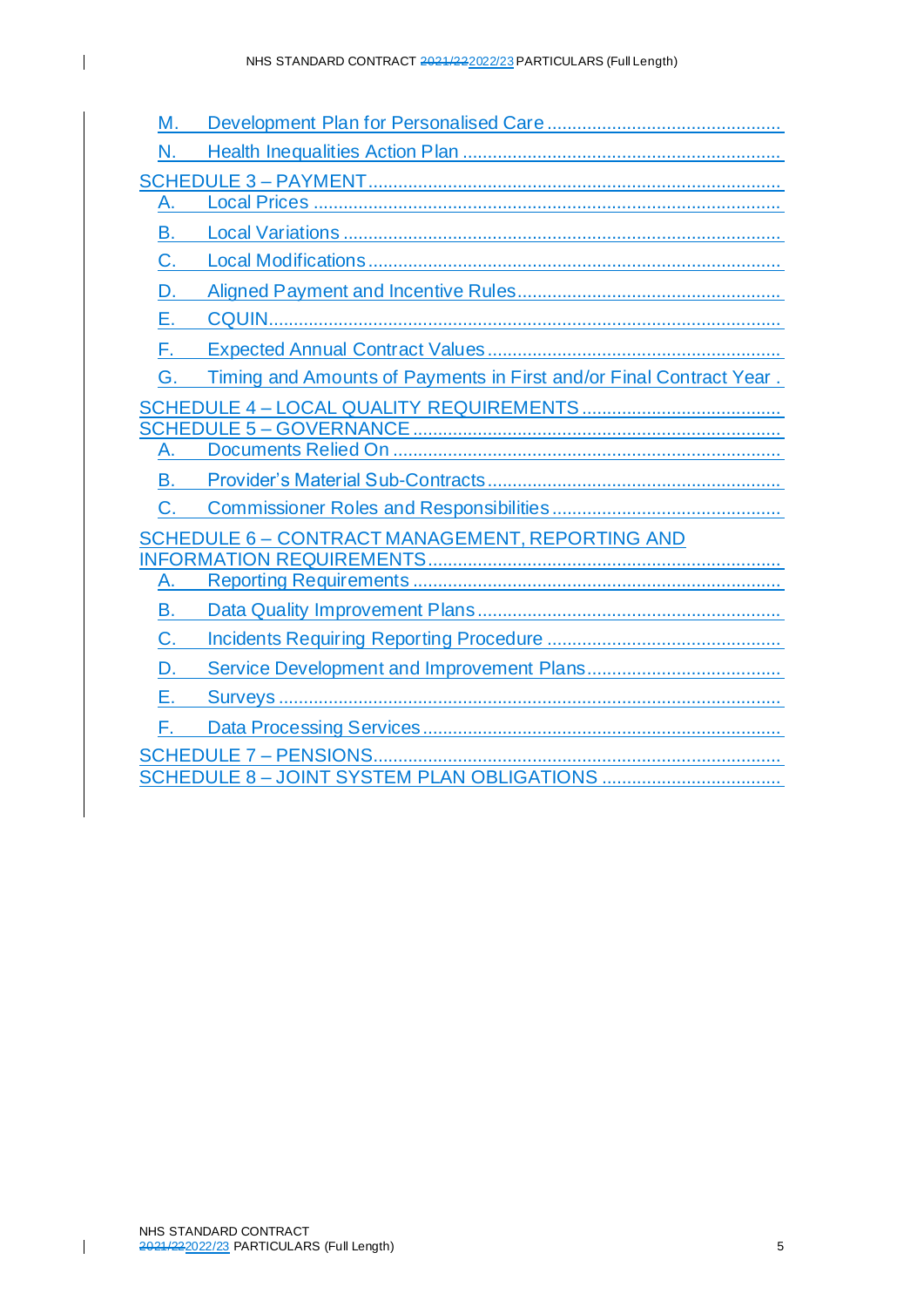#### **SERVICE CONDITIONS**

- SC1 Compliance with the Law and the NHS Constitution
- SC2 Regulatory Requirements
- SC3 Service Standards
- SC4 Co-operation

 $\overline{\phantom{a}}$ 

- SC5 Commissioner Requested Services/Essential Services
- SC6 Choice and Referral
- SC7 Withholding and/or Discontinuation of Service
- SC8 Unmet Needs, Making Every Contact Count and Self Care
- SC9 Consent
- SC10 Personalised Care
- SC11 Transfer of and Discharge from Care; Communication with GPs
- SC12 Communicating With and Involving Service Users, Public and Staff
- SC13 Equity of Access, Equality and Non-Discrimination
- SC14 Pastoral, Spiritual and Cultural Care
- SC15 Urgent Access to Mental Health Care
- SC16 Complaints
- SC17 Services Environment and Equipment
- SC18 Green NHS and Sustainability
- SC19 Food Standards and Sugar-Sweetened Beverages
- SC20 Service Development and Improvement Plan
- SC21 Infection Prevention and Control and InfluenzaStaff Vaccination
- SC22 Assessment and Treatment for Acute Illness
- SC23 Service User Health Records
- SC24 NHS Counter-Fraud Requirements
- SC25 Other Local Agreements, Policies and Procedures and Protocols
- SC26 Clinical Networks, National Audit Programmes and Approved Research **Studies**
- SC27 Formulary
- SC28 Information Requirements
- SC29 Managing Activity and Referrals
- SC30 Emergency Preparedness, Resilience and Response
- SC31 Force Majeure: Service-Specific Provisions
- SC32 Safeguarding Children and Adults
- SC33 Incidents Requiring Reporting
- SC34 Care of Dying People and Death of a Service User
- SC35 Duty of Candour
- SC36 Payment Terms
- SC37 Local Quality Requirements-and Local Incentive Scheme
- SC38 CQUIN

 $\overline{\phantom{a}}$ 

- SC39 Procurement of Goods and Services
- Annex A National Quality Requirements

Annex B Provider Data Processing Agreement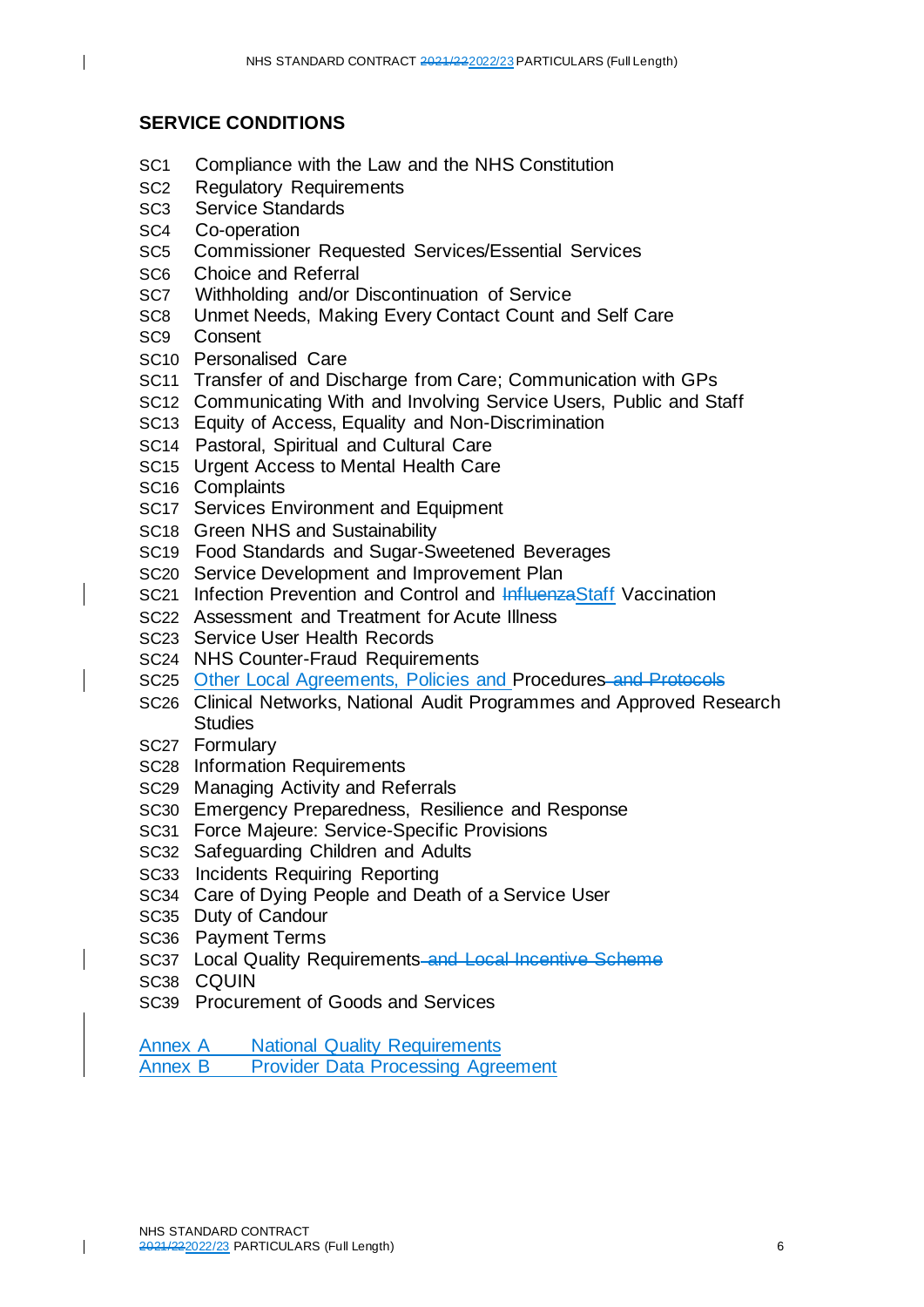### **GENERAL CONDITIONS**

- GC1 Definitions and Interpretation
- GC2 Effective Date and Duration
- GC3 Service Commencement
- GC4 Transition Period
- GC5 Staff

 $\overline{1}$ 

- GC6 Intentionally Omitted
- GC7 Intentionally Omitted
- GC8 Review
- GC9 Contract Management
- GC10 Co-ordinating Commissioner and Representatives
- GC11 Liability and Indemnity
- GC12 Assignment and Sub-Contracting
- GC13 Variations
- GC14 Dispute Resolution
- GC15 Governance, Transaction Records and Audit
- GC16 Suspension
- GC17 Termination
- GC18 Consequence of Expiry or Termination
- GC19 Provisions Surviving Termination
- GC20 Confidential Information of the Parties
- GC21 Patient Confidentiality, Data Protection, Freedom of Information and **Transparency**
- GC22 Intellectual Property
- GC23 NHS Identity, Marketing and Promotion
- GC24 Change in Control
- GC25 Warranties
- GC26 Prohibited Acts
- GC27 Conflicts of Interest and Transparency on Gifts and Hospitality
- GC28 Force Majeure
- GC29 Third Party Rights
- GC30 Entire Contract
- GC31 Severability
- GC32 Waiver
- GC33 Remedies
- GC34 Exclusion of Partnership
- GC35 Non-Solicitation
- GC36 Notices

 $\overline{\phantom{a}}$ 

- GC37 Costs and Expenses
- GC38 Counterparts
- GC39 Governing Law and Jurisdiction

#### **Definitions and Interpretation**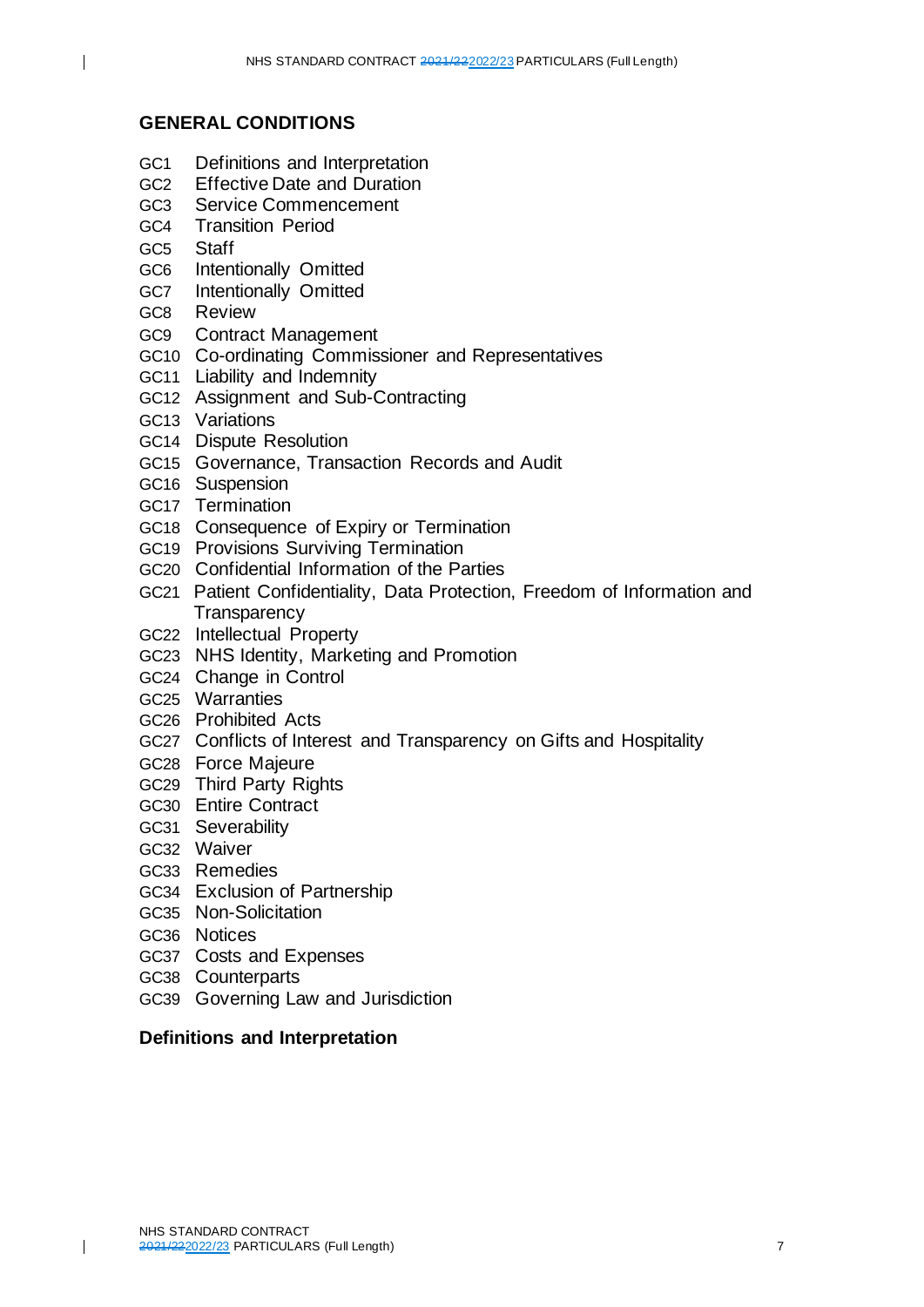## **CONTRACT**

**Contract title:** ……………………………………………………….

**Contract ref:** ……………………………………………………..….

This Contract records the agreement between the Commissioners and the Provider and comprises

#### 1. these **Particulars**;

, 2. the **Service Conditions (Full Length)**;

- 3. the **General Conditions (Full Length)**,
- 4.1.as completed and agreed by the Parties and as may be varied from time to time in accordance with GC13 (*Variations*).*)*;
- 2. the **Service Conditions (Full Length)**, as published by NHS England from time to time at: <https://www.england.nhs.uk/nhs-standard-contract/;>
- 3. the **General Conditions (Full Length)**, as published by NHS England from time to time at: <https://www.england.nhs.uk/nhs-standard-contract/>.

Each Party acknowledges and agrees

(i) that it accepts and will be bound by the Service Conditions and General Conditions as published by NHS England at the date of this Contract, and

(ii) that it will accept and will be bound by the Service Conditions and General Conditions as from time to time updated, amended or replaced and published by, NHS England pursuant to its powers under Regulation 17 of the National Health Service Commissioning Board and Clinical Commissioning Groups (*Responsibilities and Standing Rules*) Regulations 2012, with effect from the date of such publication.

#### **IN WITNESS OF WHICH the Parties have signed this Contract on the date(s) shown below**

| <b>SIGNED by</b>                                                | <b>Signature</b> |  |
|-----------------------------------------------------------------|------------------|--|
| [INSERT AUTHORISED SIGNATORY'S<br>NAME] for<br>and on behalf of | <b>Title</b>     |  |
| [INSERT COMMISSIONER NAME]                                      | <b>Date</b>      |  |
| [INSERT AS ABOVE FOR EACH COMMISSIONER]                         |                  |  |
| <b>SIGNED by</b>                                                | <b>Signature</b> |  |
| <b>[INSERT AUTHORISED</b><br><b>SIGNATORY'S</b><br>NAME] for    | <b>Title</b>     |  |
| and on behalf of<br><b>[INSERT PROVIDER NAME]</b>               | <b>Date</b>      |  |

 $\mathbf I$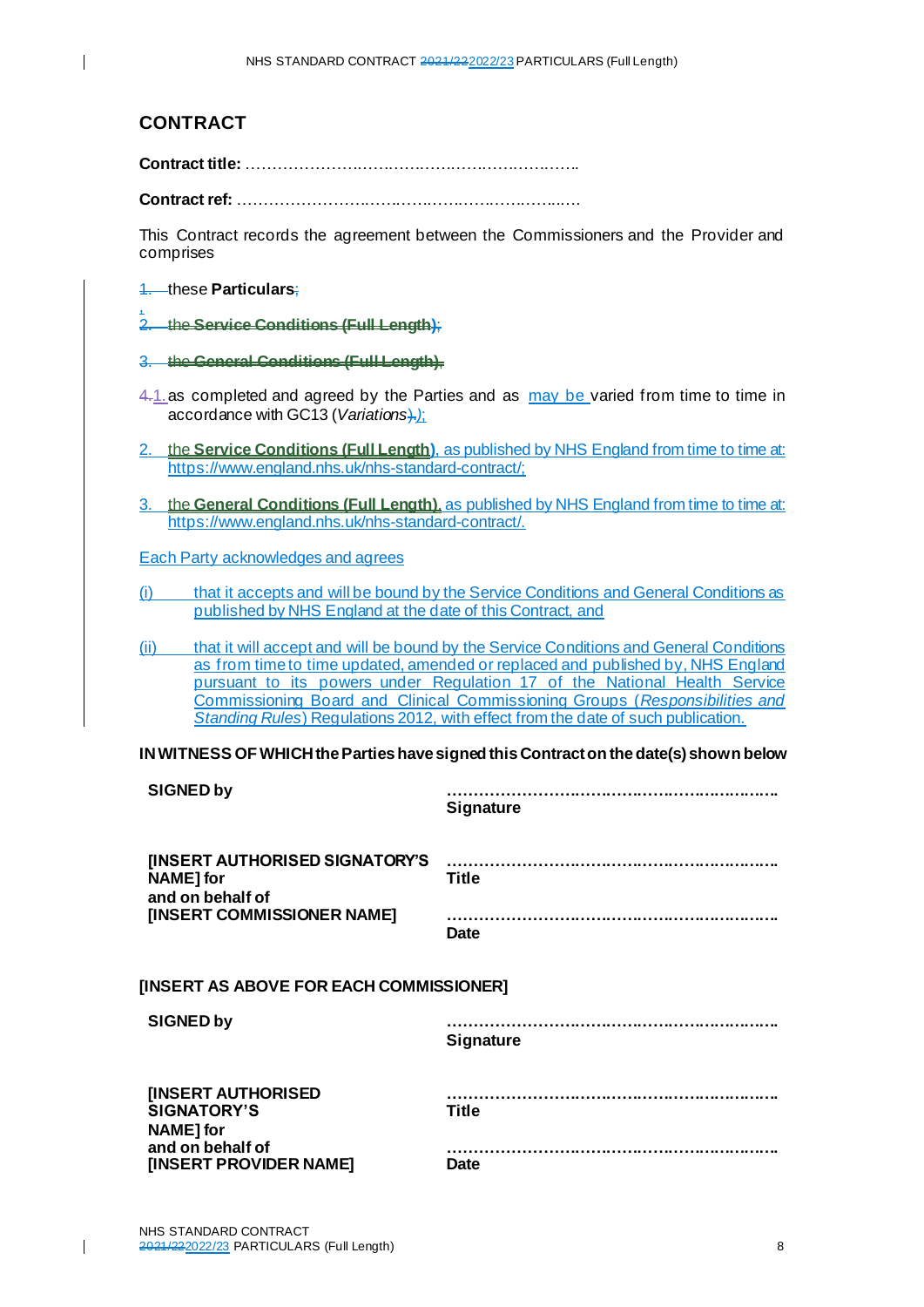| SERVICE COMMENCEMENT AND CONTRACT TERM                                          |                                                                             |
|---------------------------------------------------------------------------------|-----------------------------------------------------------------------------|
| <b>Effective Date</b>                                                           | [The date of this Contract] [or as<br>specified herel                       |
| See GC2.1                                                                       |                                                                             |
| <b>Expected Service Commencement Date</b>                                       |                                                                             |
| See GC3.1                                                                       |                                                                             |
| <b>Longstop Date</b>                                                            |                                                                             |
| See GC4.1 and 17.10.1                                                           |                                                                             |
| <b>Service Commencement Date</b>                                                |                                                                             |
| <b>Contract Term</b>                                                            | [] years/months commencing                                                  |
|                                                                                 | [(or as extended in accordance with<br>Schedule 1C)]                        |
| <b>OptionCommissioner option to extend</b><br><b>Contract Term</b>              | <b>YES/NO</b>                                                               |
| See Schedule 1C, which applies only if YES                                      | ] months/years<br>By [                                                      |
| is indicated here                                                               |                                                                             |
| <b>Commissioner Notice Period (for</b><br>termination under GC17.2)             | [ ] months [Period(s) as<br>agreed/determined locally in respect of         |
|                                                                                 | the Contract as a whole and/or specific<br>Services - to be specified here] |
| <b>Commissioner Earliest Termination Date</b><br>(for termination under GC17.2) | [ ] months after the Service<br>Commencement Date [Period(s) as             |
|                                                                                 | agreed/determined locally in respect of                                     |
|                                                                                 | the Contract as a whole and/or specific<br>Services - to be specified here] |
| Provider Notice Period (for termination<br>under GC17.3)                        | [ ] months [Period(s) as<br>agreed/determined locally in respect of         |
|                                                                                 | the Contract as a whole and/or specific<br>Services - to be specified here] |
| Provider Earliest Termination Date (for<br>termination under GC17.3)            | [ ] months after the Service<br>Commencement Date [Period(s) as             |
|                                                                                 | agreed/determined locally in respect of                                     |
|                                                                                 | the Contract as a whole and/or specific<br>Services - to be specified here] |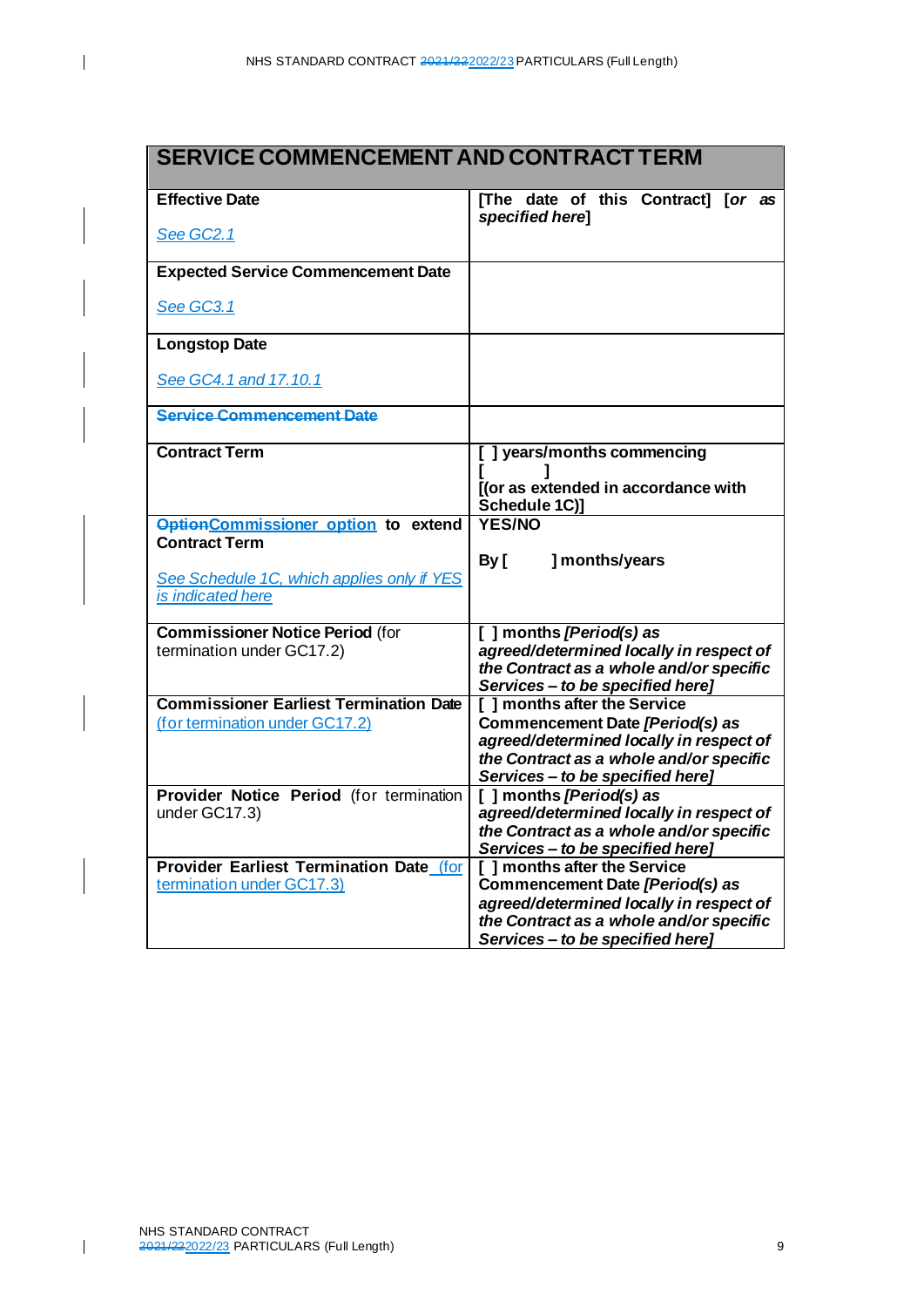$\overline{\mathbf{I}}$ 

| <b>SERVICES</b>                                                                                                    |                                                                                                                                                               |
|--------------------------------------------------------------------------------------------------------------------|---------------------------------------------------------------------------------------------------------------------------------------------------------------|
| <b>Service Categories</b>                                                                                          | Indicate all categories of service<br>which the Provider is<br>commissioned to provide under<br>this Contract.<br>Note that certain provisions of the Service |
|                                                                                                                    | <b>Conditions and Annex A to the Service</b><br>Conditions apply in respect of some<br>service categories but not others.                                     |
| <b>Accident and Emergency Services (Type</b><br>1 and Type 2 only) (A+E)                                           |                                                                                                                                                               |
| <b>Acute Services (A)</b>                                                                                          |                                                                                                                                                               |
| <b>Ambulance Services (AM)</b>                                                                                     |                                                                                                                                                               |
| <b>Cancer Services (CR)</b>                                                                                        |                                                                                                                                                               |
| <b>Continuing Healthcare Services</b><br>(including continuing care for children)<br>(CHC)                         |                                                                                                                                                               |
| <b>Community Services (CS)</b>                                                                                     |                                                                                                                                                               |
| Diagnostic, Screening and/or Pathology<br>Services (D)                                                             |                                                                                                                                                               |
| <b>End of Life Care Services (ELC)</b>                                                                             |                                                                                                                                                               |
| <b>Mental Health and Learning Disability</b><br><b>Services (MH)</b>                                               |                                                                                                                                                               |
| <b>Mental Health and Learning Disability</b><br><b>Secure Services (MHSS)</b>                                      |                                                                                                                                                               |
| NHS 111 Services (111)                                                                                             |                                                                                                                                                               |
| <b>Patient Transport Services (PT)</b>                                                                             |                                                                                                                                                               |
| <b>Radiotherapy Services (R)</b>                                                                                   |                                                                                                                                                               |
| <b>Urgent Treatment Centre Services</b><br>(including Walk-in Centre Services/Minor<br>Injuries Units) (U)         |                                                                                                                                                               |
| Services commissioned by NHS England                                                                               |                                                                                                                                                               |
| Services comprise or include Specialised<br>Services and/or other services directly<br>commissioned by NHS England | <b>YES/NO</b>                                                                                                                                                 |
| <b>Co-operation with PCN(s) in service models</b>                                                                  |                                                                                                                                                               |
| <b>Enhanced Health in Care Homes</b>                                                                               | <b>YES/NO</b>                                                                                                                                                 |
| <b>Primary and Community Mental Health</b><br><b>Services</b>                                                      | <b>YES/NO</b>                                                                                                                                                 |
| <b>Service Requirements</b>                                                                                        |                                                                                                                                                               |
| <b>Indicative Activity Plan</b>                                                                                    | <b>YES/NO</b>                                                                                                                                                 |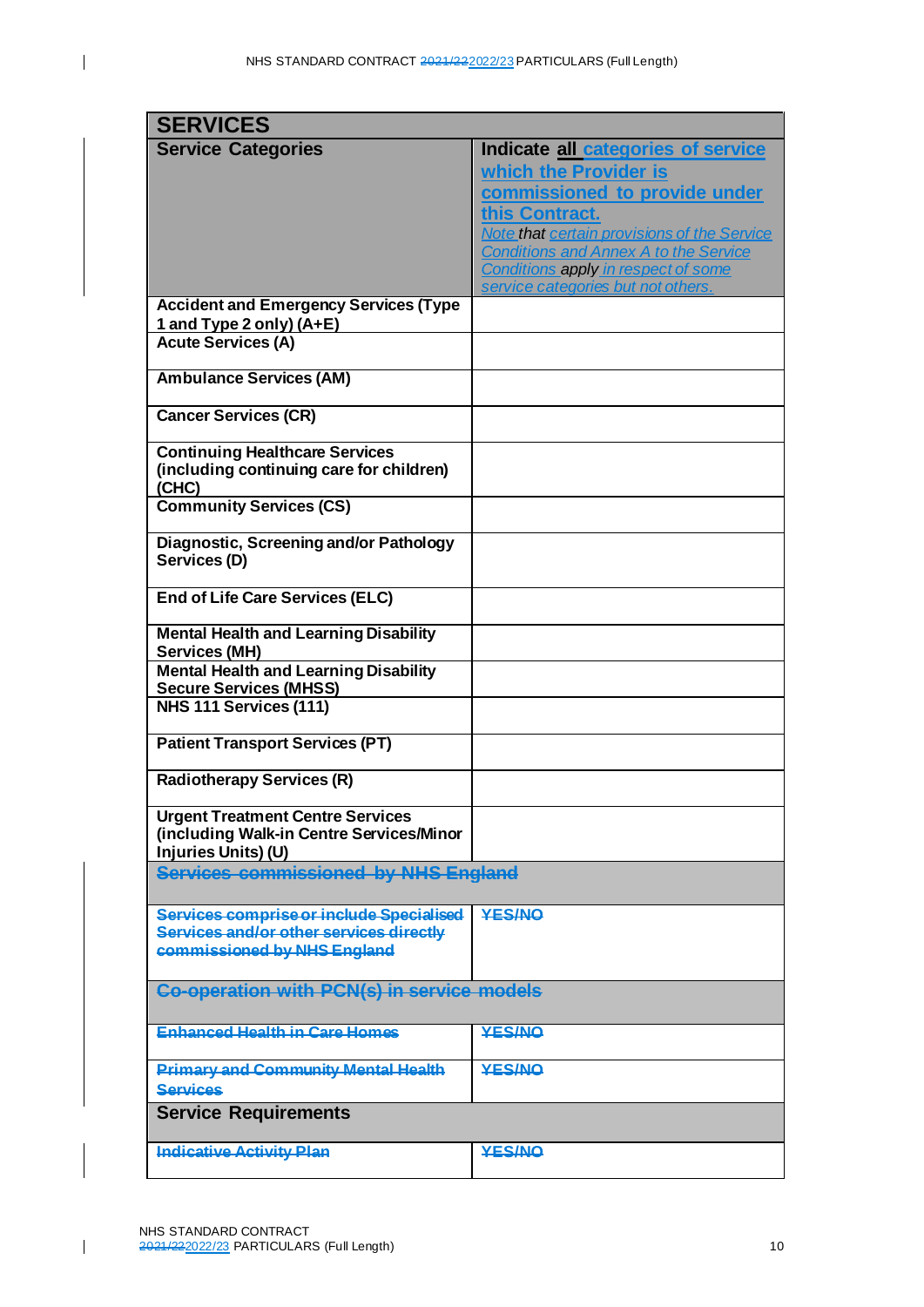| <b>Activity Planning Assumptions</b>                       | <b>YES/NO</b>                                                |
|------------------------------------------------------------|--------------------------------------------------------------|
| <b>Essential Services (NHS Trusts only)</b>                | <b>YES/NO</b>                                                |
| <b>Services to which 18 Weeks applies</b>                  | <b>YES/NO</b>                                                |
| <b>Prior Approval Response Time Standard</b>               | Within [ ] Operational Days following<br>the date of request |
| See SC29.25                                                | Or<br>Not applicable                                         |
| Is the Provider acting as a Data                           | <b>YES/NO</b>                                                |
| Processor on behalf of one or more                         |                                                              |
| <b>Commissioners for the purposes of this</b><br>Contract? |                                                              |
| Is the Provider providing CCG-                             | <b>YES/NO</b>                                                |
| commissioned Services which are to be                      |                                                              |
| listed in the UEC DoS?<br><b>PAYMENT</b>                   |                                                              |
|                                                            | <b>YES/NO</b>                                                |
| <b>Expected Annual Contract Value Agreed</b>               |                                                              |
| Must data be submitted to SUS for any of<br>the Services?  | <b>YES/NO</b>                                                |
| <b>Under the Aligned Payment and Incentive</b>             | <b>YES/NO</b>                                                |
| <b>Rules in the National Tariff, does CQUIN</b>            |                                                              |
| apply to payments made by any of the                       |                                                              |
| <b>Commissioners under this Contract?</b>                  |                                                              |
| <b>QUALITY</b>                                             |                                                              |
| <b>Provider type</b>                                       | <b>NHS Foundation Trust/NHS Trust</b>                        |
|                                                            | <b>Other</b>                                                 |
| <b>GOVERNANCE AND REGULATORY</b>                           |                                                              |
| Nominated Mediation Body (where<br>required - see GC14.4)  | Not applicable/CEDR/Other - [                                |
| <b>Provider's Nominated Individual</b>                     |                                                              |
|                                                            | Email: I                                                     |
|                                                            | Tel:                                                         |
| <b>Provider's Information Governance Lead</b>              |                                                              |
|                                                            | Email: [                                                     |
|                                                            | Tel:                                                         |
| <b>Provider's Data Protection Officer (if</b>              | Г                                                            |
| required by Data Protection Legislation)                   | Email: [                                                     |
|                                                            | Tel:                                                         |
| <b>Provider's Caldicott Guardian</b>                       |                                                              |
|                                                            | Email: [                                                     |
|                                                            | Tel:                                                         |
| <b>Provider's Senior Information Risk Owner</b>            | 1                                                            |
|                                                            | Email: [                                                     |
|                                                            | Tel:                                                         |
| <b>Provider's Accountable Emergency</b><br><b>Officer</b>  | 1                                                            |
|                                                            | Email: [<br>Tel:                                             |
|                                                            |                                                              |
|                                                            |                                                              |
| Provider's Safeguarding Lead (children) /                  |                                                              |
| named professional for safeguarding<br>children            | Email: [<br>Tel:                                             |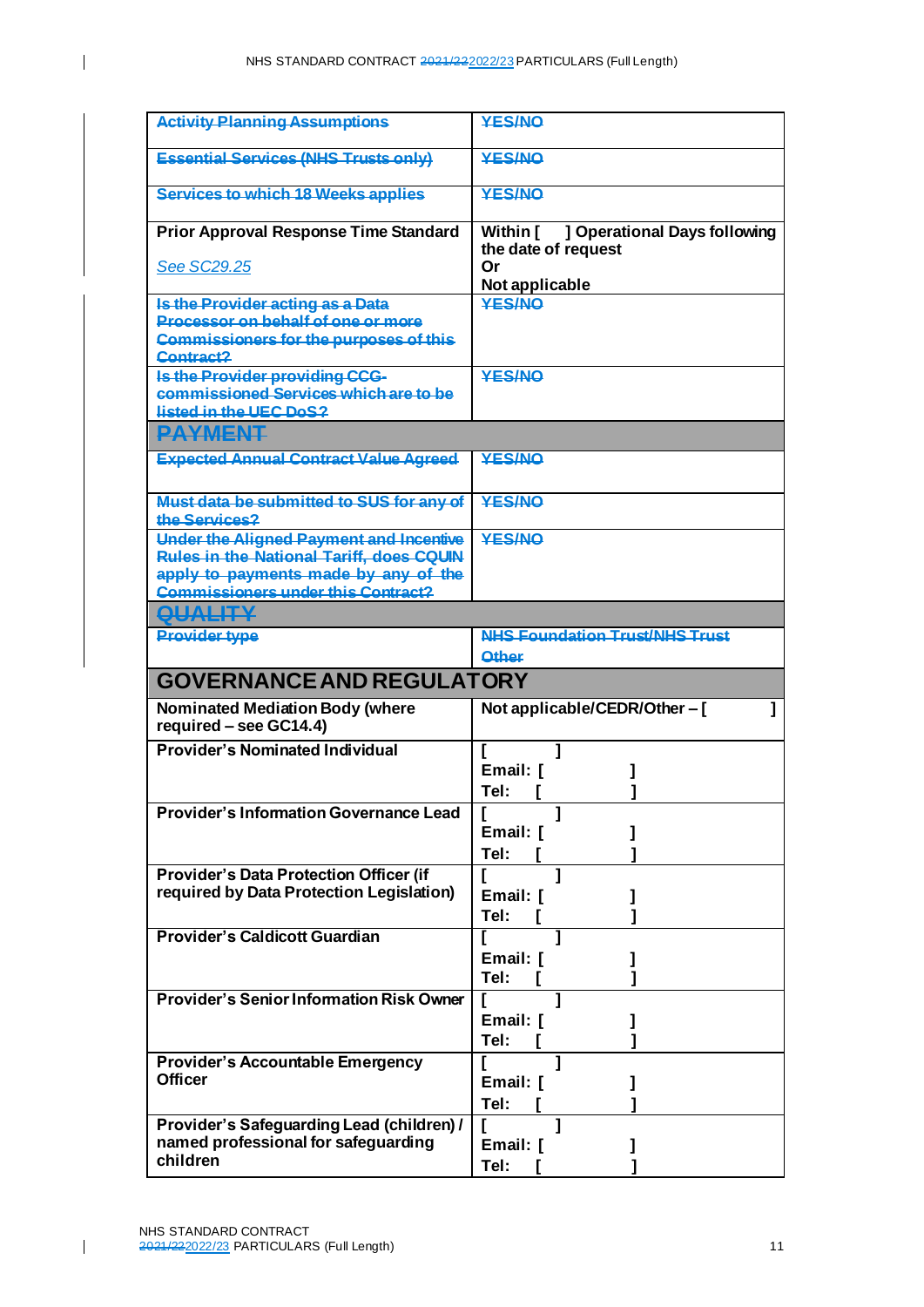$\overline{1}$ 

 $\overline{\phantom{a}}$ 

 $\overline{\phantom{a}}$ 

| Provider's Safeguarding Lead (adults) /<br>named professional for safeguarding<br>adults | Email: [<br>Tel:                                               |
|------------------------------------------------------------------------------------------|----------------------------------------------------------------|
| Provider's Child Sexual Abuse and<br><b>Exploitation Lead</b>                            | Email: [<br>Tel:                                               |
| <b>Provider's Mental Capacity and Liberty</b><br><b>Protection Safeguards Lead</b>       | 1<br>ſ<br>Email: [<br>Tel:                                     |
| <b>Provider's Prevent Lead</b>                                                           | ı<br>Email: [<br>Tel:                                          |
| Provider's Freedom<br>To<br><b>Speak</b><br><b>Up</b><br>Guardian(s)                     | Email: [<br>Tel:                                               |
| <b>Provider's UEC DoS Contact</b>                                                        | Email: [<br>Tel:                                               |
| <b>Commissioners' UEC DoS Leads</b>                                                      | ] CCG <u>/ICB</u> :<br>ſ<br>Email: [<br>Tel:                   |
|                                                                                          | [INSERT AS ABOVE FOR<br><b>EACH</b><br><b>CCG/ICB1</b>         |
| <b>Provider's Infection Prevention Lead</b>                                              | Email: [<br>Tel:                                               |
| <b>Provider's Health Inequalities Lead</b>                                               | Email: I<br>Tel:                                               |
| <b>Provider's Net Zero Lead</b>                                                          | Email: [<br>Tel:                                               |
| <b>Provider's 2018 Act Responsible Person</b>                                            | Email: [ <b>Continued:</b><br><u> Tel: [ ______</u>            |
| <b>CONTRACT MANAGEMENT</b>                                                               |                                                                |
| <b>Addresses for service of Notices</b><br>See GC36                                      | <b>Co-ordinating Commissioner:</b> [<br>Address: [<br>Email: [ |
|                                                                                          | Commissioner: [<br>Address: [<br>Email: [                      |
|                                                                                          | <b>IINSERT AS ABOVE FOR</b><br><b>EACH COMMISSIONER]</b>       |
|                                                                                          | Provider: [<br>Г<br>Address: [<br>Email:                       |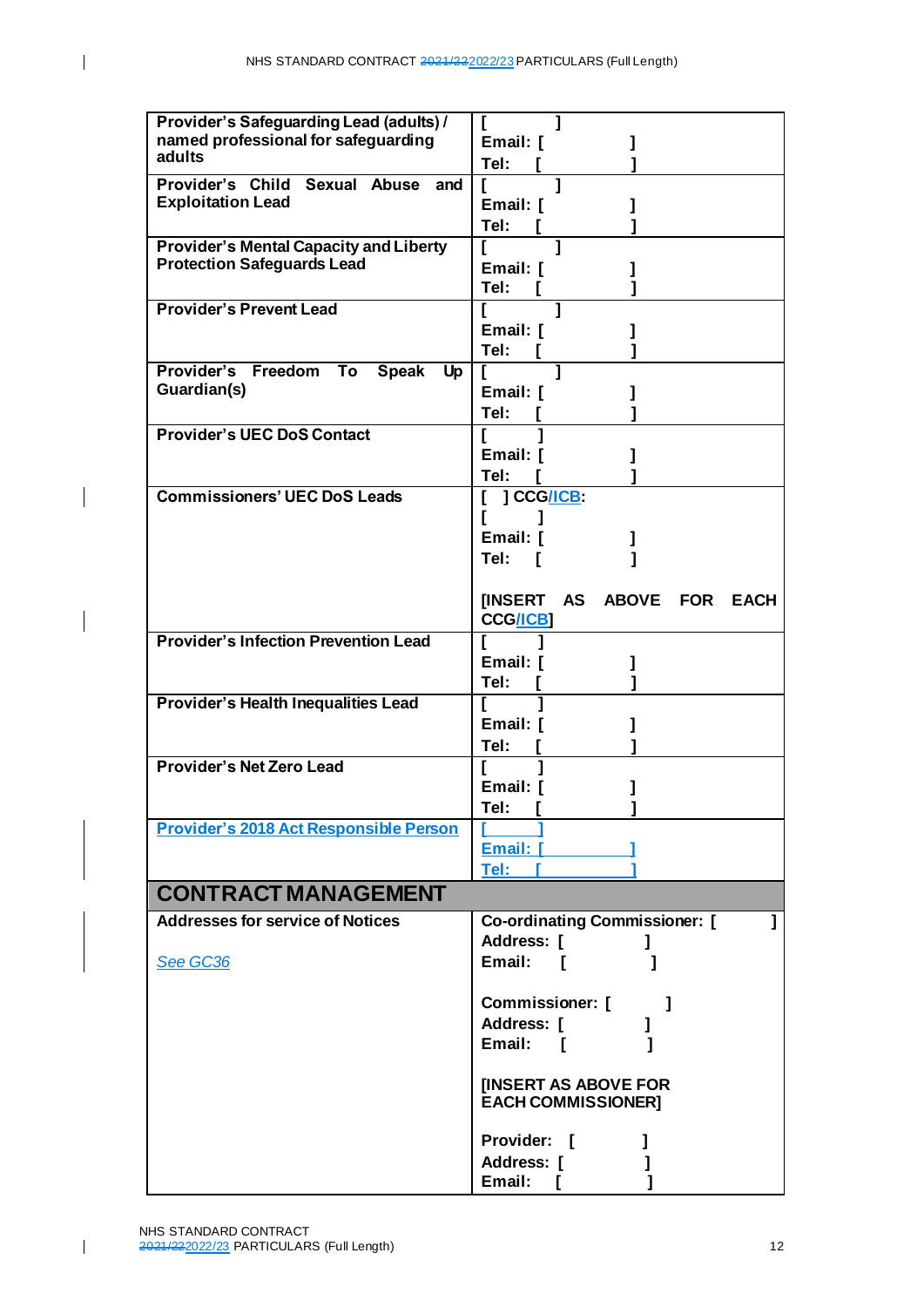| <b>Frequency of Review Meetings</b>   | Ad hoc/Monthly/Quarterly/Six Monthly |
|---------------------------------------|--------------------------------------|
| <b>See GC8.1</b>                      |                                      |
| <b>Commissioner Representative(s)</b> |                                      |
|                                       | Address: [                           |
| <b>See GC10.3</b>                     | Email: [                             |
|                                       | Tel:                                 |
| <b>Provider Representative</b>        |                                      |
|                                       | Address: [                           |
| <b>See GC10.3</b>                     | Email: [                             |
|                                       | Tel:                                 |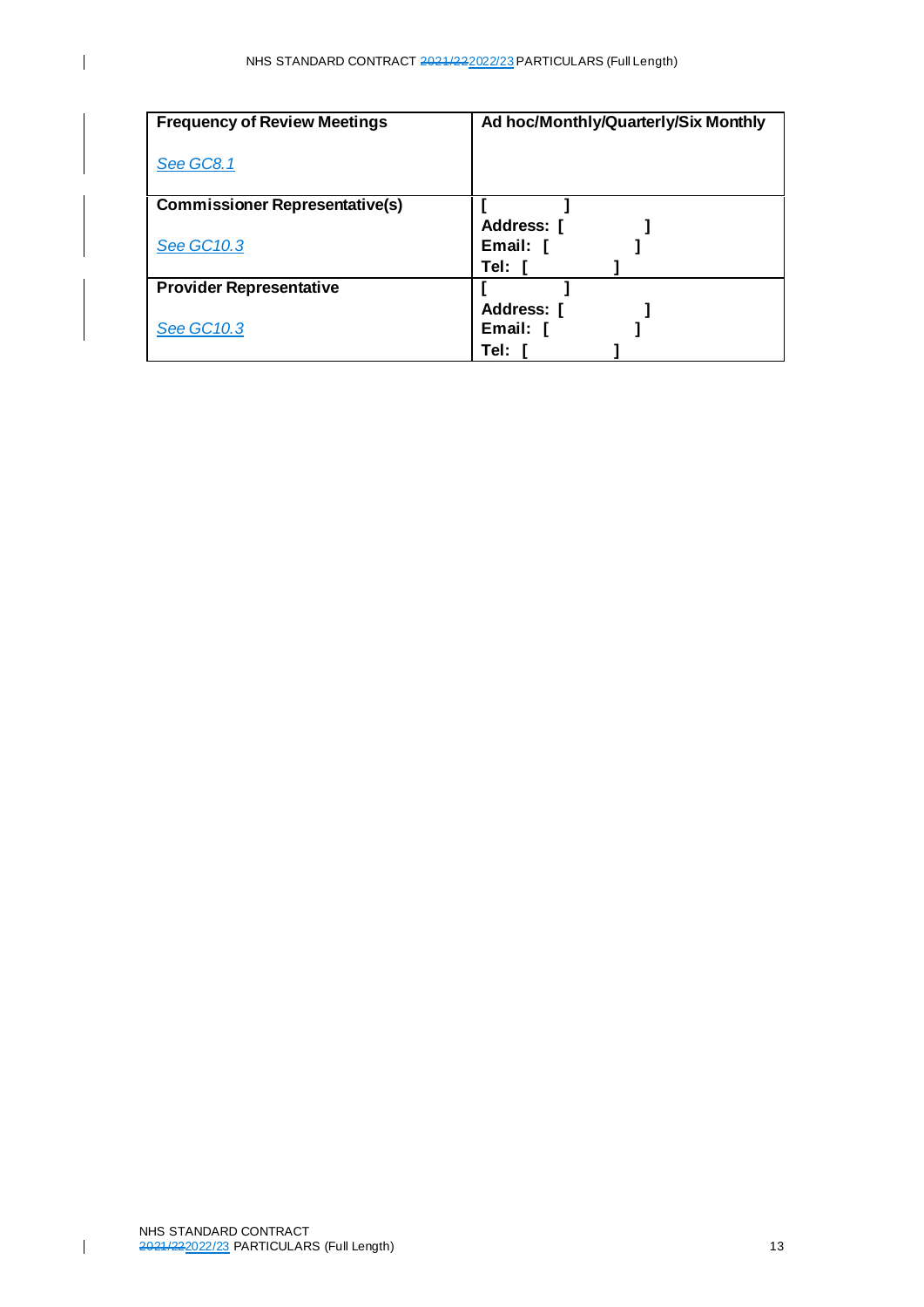# <span id="page-13-0"></span>**SCHEDULE 1 – SERVICE COMMENCEMENT AND CONTRACT TERM**

## **A. Conditions Precedent**

<span id="page-13-1"></span>The Provider must provide the Co-ordinating Commissioner with the following documents:

| $\mathbf 1$ . | Evidence of appropriate Indemnity Arrangements                                                                                                                                                                                                  |
|---------------|-------------------------------------------------------------------------------------------------------------------------------------------------------------------------------------------------------------------------------------------------|
| 2.            | [Evidence of CQC registration in respect of Provider and Material Sub-<br>Contractors (where required)]                                                                                                                                         |
| 3.            | [Evidence of Monitor'sthe Provider Licence in respect of Provider and Material<br>Sub-Contractors (where required)]                                                                                                                             |
| 4.            | [Copies of the following Material Sub-Contracts, signed and dated and in a form<br>approved by the Co-ordinating Commissioner] [LIST ONLY THOSE REQUIRED<br>FOR SERVICE COMMENCEMENT AND NOT PROVIDED ON OR BEFORE<br>THE DATE OF THIS CONTRACT |
| 5.            | [Insert text locally as required]                                                                                                                                                                                                               |

The Provider must complete the following actions:

[**Insert text locally as requiredor state Not Applicable**]

 $\overline{\phantom{a}}$ 

 $\overline{\phantom{a}}$ 

 $\overline{\phantom{a}}$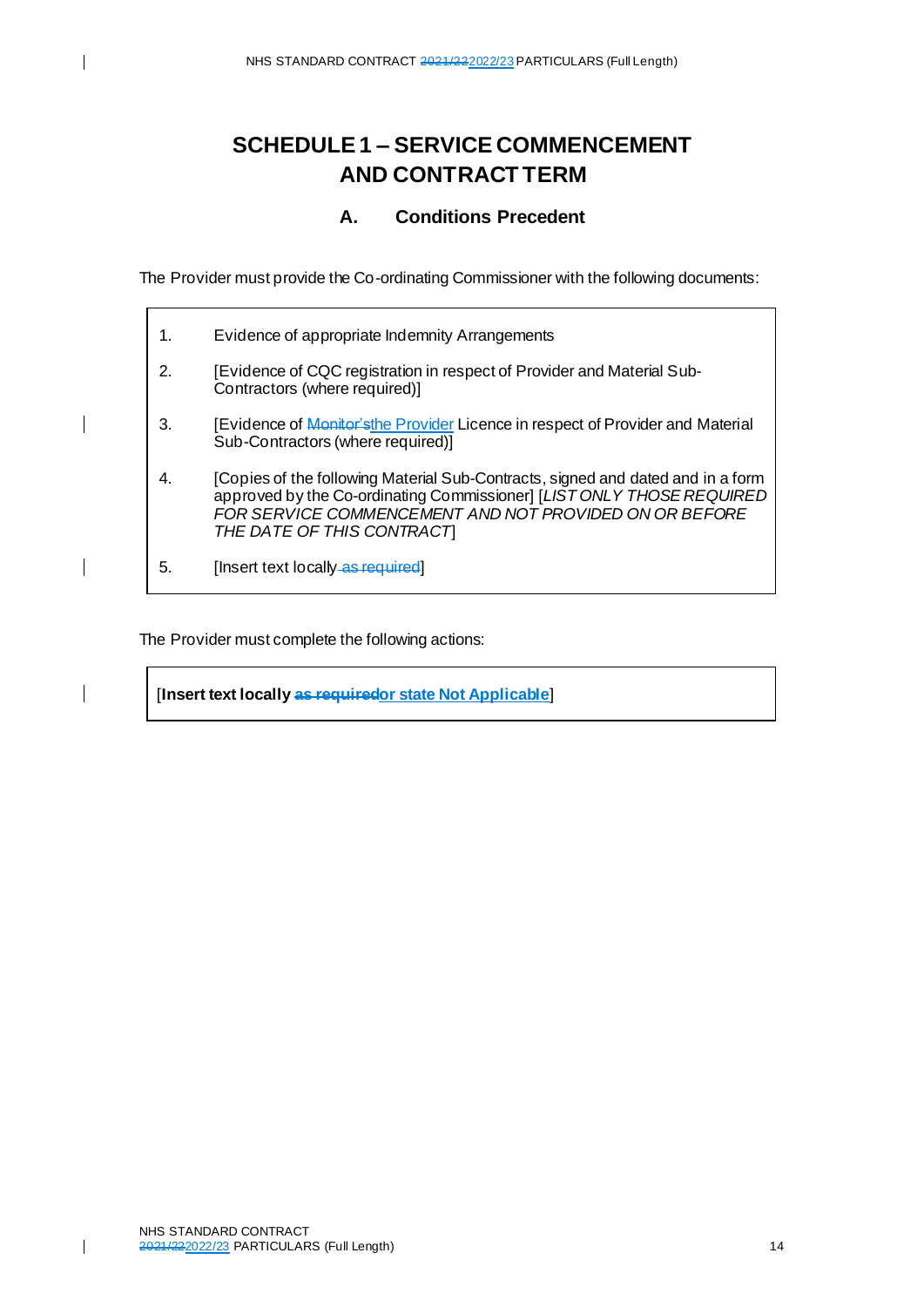# **SCHEDULE 1 – SERVICE COMMENCEMENT AND CONTRACT TERM**

#### **B. Commissioner Documents**

<span id="page-14-0"></span>

| <b>Date</b>                                           | <b>Document</b> | <b>Description</b> |
|-------------------------------------------------------|-----------------|--------------------|
| Insert text locally or state<br><b>Not Applicable</b> |                 |                    |
|                                                       |                 |                    |
|                                                       |                 |                    |
|                                                       |                 |                    |
|                                                       |                 |                    |
|                                                       |                 |                    |
|                                                       |                 |                    |
|                                                       |                 |                    |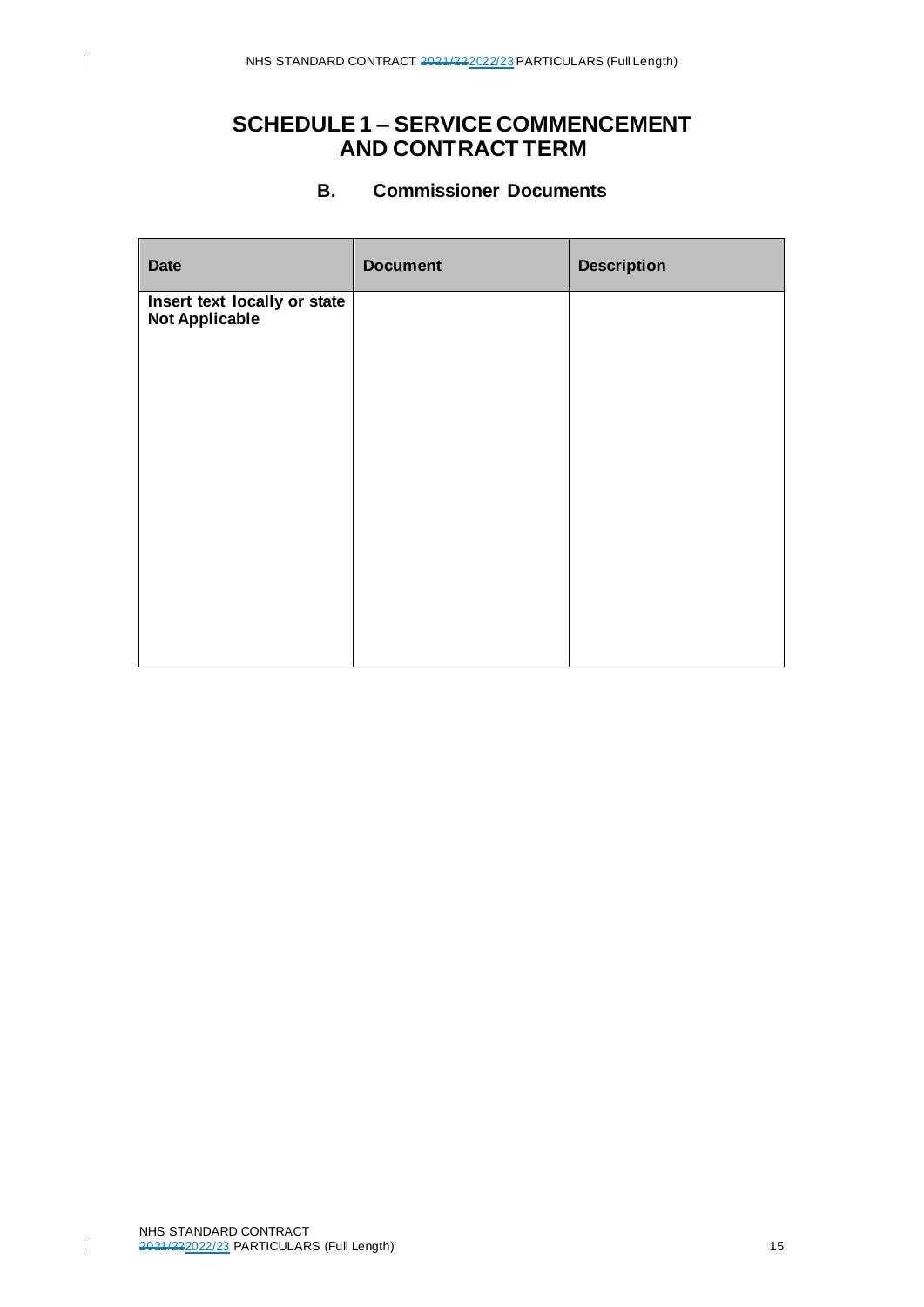## **SCHEDULE 1 – SERVICE COMMENCEMENT AND CONTRACT TERM**

#### **C. Extension of Contract Term**

<span id="page-15-0"></span>*To be included only in accordance with the Contract Technical Guidance. Either include the text below or delete it and state Not Applicable.*

- 1. As advertised to all prospective providers before the award of this Contract, theThe Commissioners may opt to extend the Contract Term by [ ] months/year(s).
- 2. If the Commissioners wish to exercise the option to extend the Contract Term, the Coordinating Commissioner must give written notice to that effect to the Provider no later than [ ] months before the original Expiry Date.
- 3. The option to extend the Contract Term may be exercised:
	- 3.1 only once, and only on or before the date referred to in paragraph 2 above;
	- 3.2 only by all Commissioners; and
	- 3.3 only in respect of all Services.
- 4. If the Co-ordinating Commissioner gives notice to extend the Contract Term in accordance with paragraph 2 above, the Contract Term will be extended by the period specified in that notice and the Expiry Date will be deemed to be the date of expiry of that period.

**Or**

**NOT USED**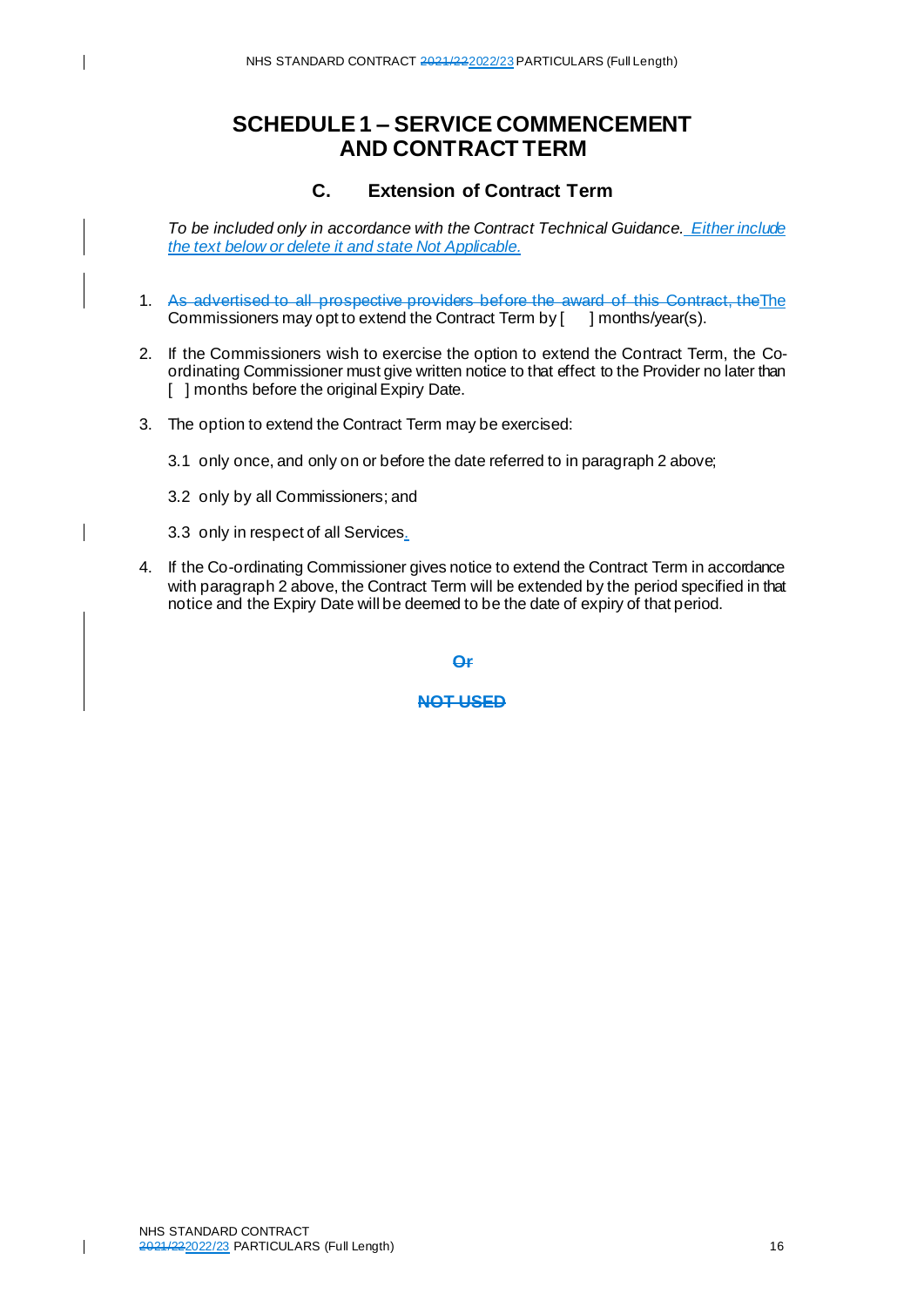### **A. Service Specifications**

<span id="page-16-1"></span>*This is a non-mandatory model template for local population. Commissioners may retain the structure below, or may determine their own in accordance with the Contract Technical Guidance. NHS England's Contract Technical Guidance provides (at paragraph 36) further guidance on specifications generally and on what to consider for inclusion under the headings below.* 

| <b>Service Specification</b> |  |
|------------------------------|--|
| No.                          |  |
| <b>Service</b>               |  |
| <b>Commissioner Lead</b>     |  |
| <b>Provider Lead</b>         |  |
| <b>Period</b>                |  |
| <b>Date of Review</b>        |  |

**1. Population Needs**

**1.1 National/local context and evidence base**

**2. Outcomes**

<span id="page-16-0"></span> $\overline{\phantom{a}}$ 

**2.1 NHS Outcomes Framework Domains & Indicators**

| Domain 1 | Preventing people from dying prematurely                                                      |  |
|----------|-----------------------------------------------------------------------------------------------|--|
| Domain 2 | <b>Enhancing quality of life for people with long-term</b><br>conditions                      |  |
| Damain 3 | Helping people to recover from episodes of ill-health<br>or following injury                  |  |
| Damain 1 | Ensuring people have a positive experience of care                                            |  |
| Domain 5 | Treating and caring for people in safe environment<br>and protecting them from avoidable harm |  |

**2.2 Local defined outcomes**

#### **3. Scope**

- **3.1 Aims and objectives of service**
- **3.2 Service description/care pathway**
- **3.3 Population covered**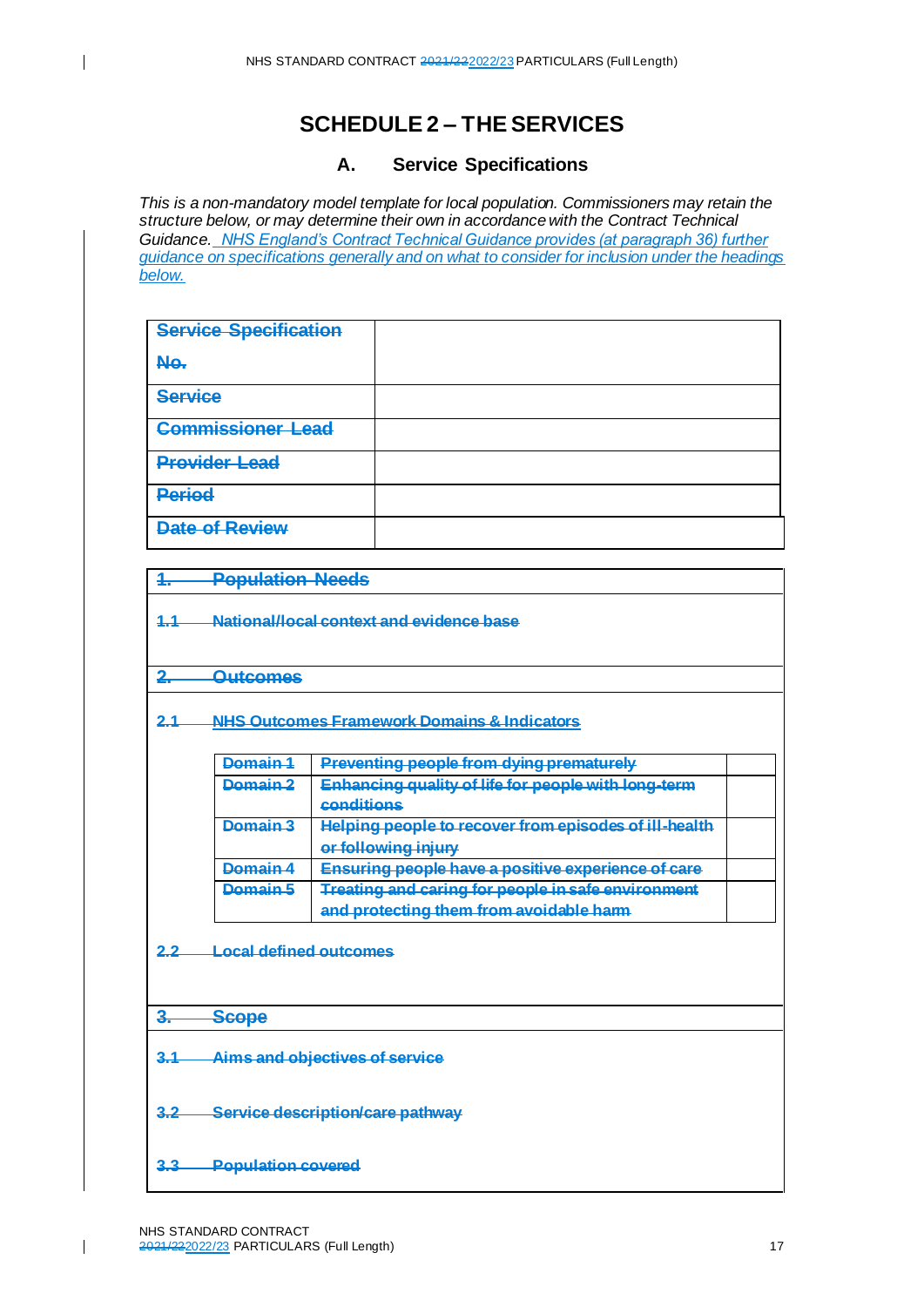**3.4 Any acceptance and exclusion criteria and thresholds 3.5 Interdependence with other services/providers 4. Applicable Service Standards 4.1 Applicable national standards (eg NICE) 4.2 Applicable standards set out in Guidance and/or issued by a competent body (eg Royal Colleges) 4.3 Applicable local standards 5. Applicable quality requirements and CQUIN goals 5.1 Applicable Quality Requirements (See Schedule 4A-C) 5.2 Applicable CQUIN goals (See Schedule 3E) 6. Location of Provider Premises 6.1 The Provider's Premises are located at: 7. Individual Service User Placement 8. Applicable Personalised Care Requirements 8.1 Applicable requirements, by reference to Schedule 2M where appropriate** Service name

| -------------                                                             |  |
|---------------------------------------------------------------------------|--|
| Service specification number                                              |  |
| Population and/or geography to<br>be served                               |  |
| Service aims and desired<br>outcomes                                      |  |
| Service description and<br>location(s) from which it will be<br>delivered |  |

 $\mathbf I$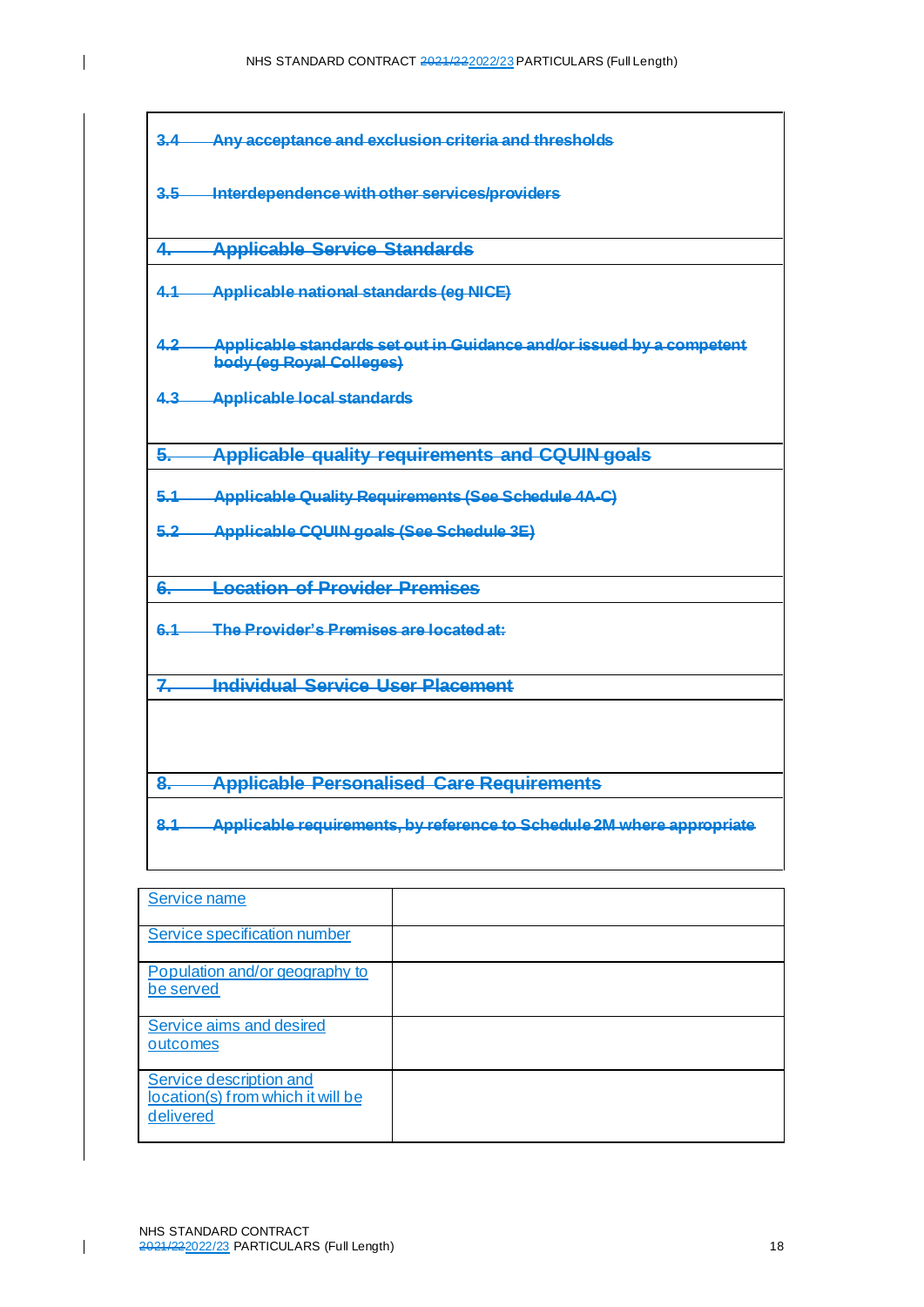# **SCHEDULE 2 – THE SERVICES**

### **Ai. Service Specifications – Enhanced Health in Care Homes**

<span id="page-18-0"></span>*This Schedule will be applicable, and should be included in full, where the Provider is to have a role in delivering the Enhanced Health in Care Homes care model in collaboration with local PCNs. If the Provider is not to have such a role, delete the text below and insert Not Applicable.* 

Indicative requirements marked YES are mandatory requirements for any Provider of community physical and mental health services which is to have a role in the delivery of the EHCH care model.

*Indicative requirements marked YES/NO will be requirements for the Provider in question if so agreed locally – so delete as appropriate to indicate requirements which do or do not apply to the Provider.*

| 1.0                                                                                                                                                                                                                                                                                 | <b>Enhanced Health in Care Homes Requirements</b>                                                                                                                                                                                                                                                       |        |
|-------------------------------------------------------------------------------------------------------------------------------------------------------------------------------------------------------------------------------------------------------------------------------------|---------------------------------------------------------------------------------------------------------------------------------------------------------------------------------------------------------------------------------------------------------------------------------------------------------|--------|
| 1.1                                                                                                                                                                                                                                                                                 | Primary Care Networks and other providers with which the Provider must<br>cooperate                                                                                                                                                                                                                     |        |
|                                                                                                                                                                                                                                                                                     | ] PCN (acting through lead practice [<br>]/other)<br>] PCN (acting through lead practice [<br>$1$ /other)<br>[other providers]                                                                                                                                                                          |        |
| 1.2                                                                                                                                                                                                                                                                                 | Indicative requirements                                                                                                                                                                                                                                                                                 |        |
|                                                                                                                                                                                                                                                                                     | Have in place, by the start of the 2021/22 Contract Year, a list of the care<br>homes for which it is to have responsibility-during the 2021/22 Contract<br>Year, agreed with the relevant CCG/ICB as applicable.                                                                                       | YES    |
|                                                                                                                                                                                                                                                                                     | Have in place, by the start of the 2021/22 Contract Year, a plan for how the<br>service will operate, agreed with the relevant $CCG(s)$ , $/(CB(s))$ as<br>applicable. PCN(s), care homes and other providers [listed above], and<br>abide on an ongoing basis by its responsibilities under this plan. |        |
|                                                                                                                                                                                                                                                                                     | Have in place, by the start of the 2021/22 Contract Year, and maintain in<br>operation on an engoing basis, in agreement with the relevant PCN(s) and<br>other providers [listed above] a multidisciplinary team (MDT) to deliver<br>relevant services to the care homes.                               |        |
| Have in place, by the start of the 2021/22 Contract Year, and maintain in<br>operation on an ongoing basis, protocols between the care home and with<br>system partners for information sharing, shared care planning, use of<br>shared care records and clear clinical governance. |                                                                                                                                                                                                                                                                                                         | YES.   |
| On an ongoing basis from the start of the 2021/22 Contract Year,<br>participate Participate in and support 'home rounds' as agreed with the<br>PCN as part of an MDT.                                                                                                               |                                                                                                                                                                                                                                                                                                         | YES/NO |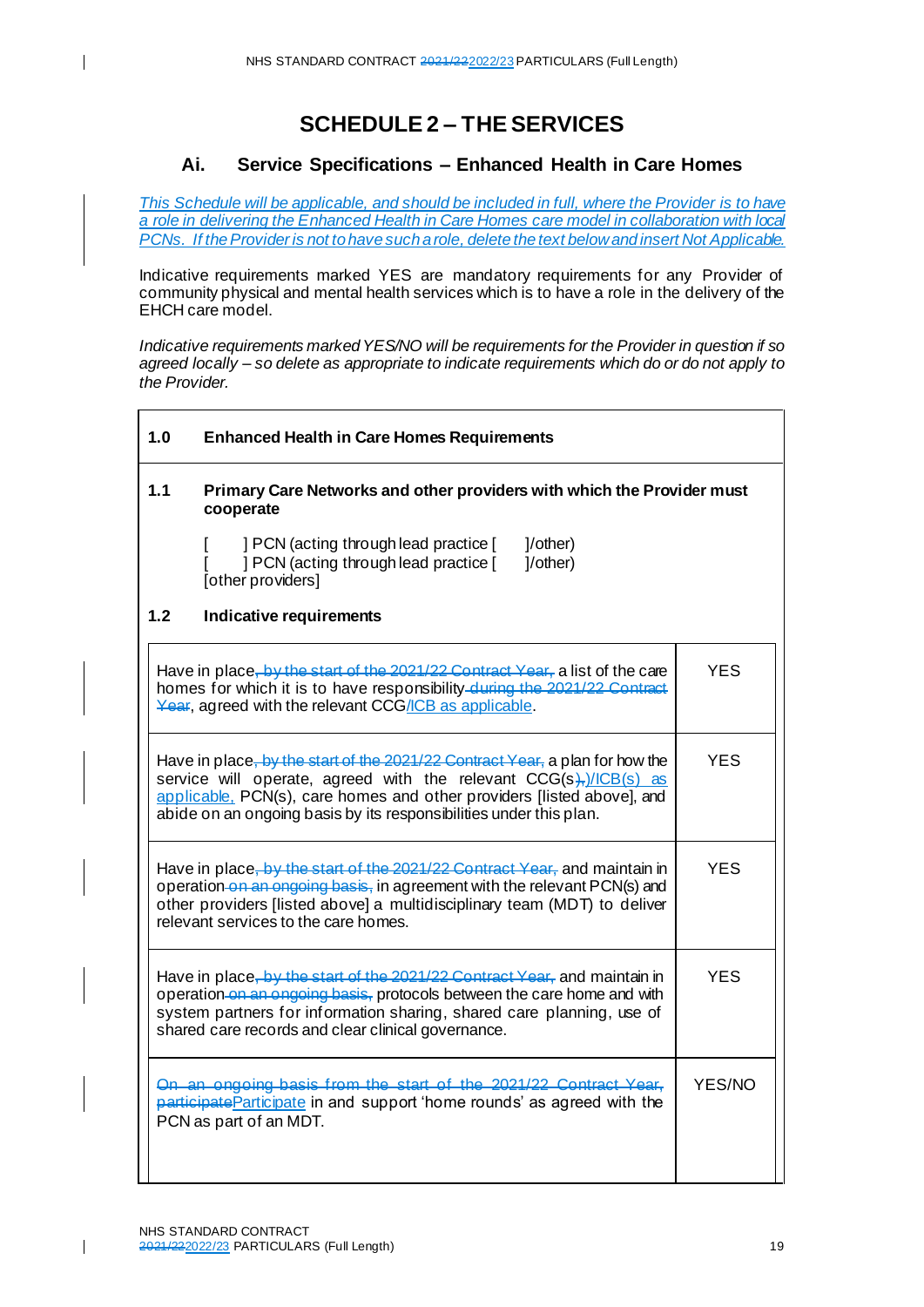$\overline{\phantom{a}}$ 

 $\overline{\phantom{a}}$ 

 $\overline{\mathbf{I}}$ 

 $\mathbf{I}$ 

| On an ongoing basis from the start of the 2021/22 Contract Year.<br>eperateOperate, as agreed with the relevant PCNs, arrangements for the<br>MDT to develop and refresh as required a Personalised Care and Support<br>Plan with people living in care homes, with the expectation that all<br>Personalised Care and Support Plans will be in digital form with effect from<br>no later than 31 March 20222023. | YES/NO |
|------------------------------------------------------------------------------------------------------------------------------------------------------------------------------------------------------------------------------------------------------------------------------------------------------------------------------------------------------------------------------------------------------------------|--------|
| Through these arrangements, the MDT will:                                                                                                                                                                                                                                                                                                                                                                        |        |
| aim for the plan to be developed and agreed with each new resident<br>within seven Operational Days of admission to the home and within<br>seven Operational Days of readmission following a hospital episode<br>(unless there is good reason for a different timescale);                                                                                                                                        |        |
| develop plans with the person and/or their carer;                                                                                                                                                                                                                                                                                                                                                                |        |
| base plans on the principles and domains of a Comprehensive Geriatric<br>Assessment including assessment of the physical, psychological,<br>functional, social and environmental needs of the person including end<br>of life care needs where appropriate:                                                                                                                                                      |        |
| draw, where practicable, on existing assessments that have taken<br>$\bullet$<br>place outside of the home and reflecting their goals; and                                                                                                                                                                                                                                                                       |        |
| make all reasonable efforts to support delivery of the plan.                                                                                                                                                                                                                                                                                                                                                     |        |
| On an ongoing basis from the start of the 2021/22 Contract Year, work Work<br>with the PCN to identify and/or engage in locally organised shared learning<br>opportunities as appropriate and as capacity allows.                                                                                                                                                                                                | YES/NO |
| On an ongoing basis from the start of the 2021/22 Contract Year, work Work<br>with the PCN to support discharge from hospital and transfers of care<br>between settings, including giving due regard to NICE Guideline 27-<br>(https://www.nice.org.uk/guidance/ng27).                                                                                                                                           | YES/NO |
| 1.3<br><b>Specific obligations</b>                                                                                                                                                                                                                                                                                                                                                                               |        |
| [To include details of care homes to be served]                                                                                                                                                                                                                                                                                                                                                                  |        |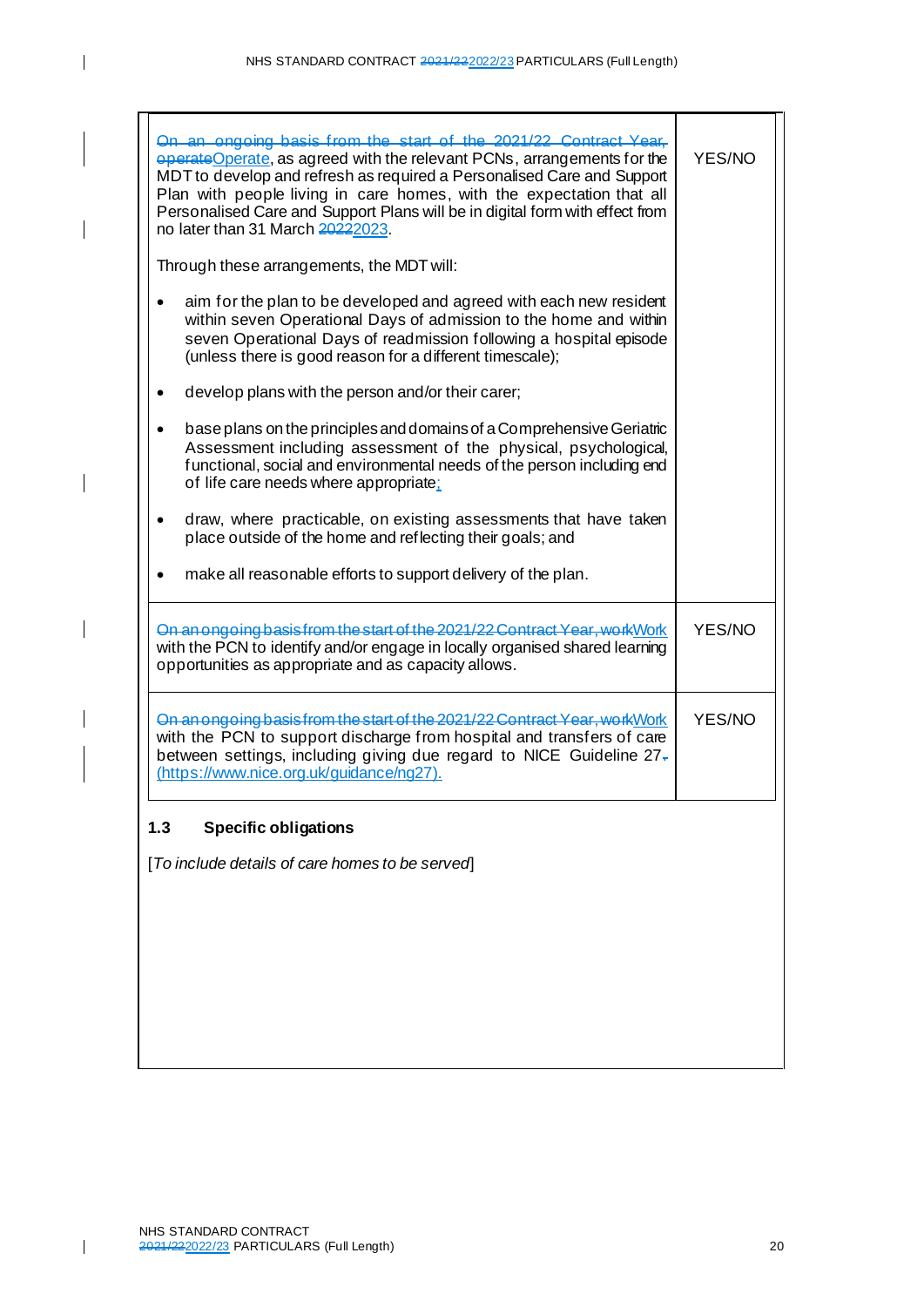$\mathbf{I}$ 

# **SCHEDULE 2 – THE SERVICES**

## <span id="page-20-0"></span>**Aii. Service Specifications – Primary and Community Mental Health Services**

**Insert text locally from 'NHS Standard Contract Primary and Community Mental Health Services Schedule 2Aii' [\(https://www.england.nhs.uk/nhs-standard-contract/](https://www.england.nhs.uk/nhs-standard-contract/)**) **or state Not Applicable**

*This Schedule will be applicable, and should be included in full, where the Provider is the main provider of secondary community-based mental health services in the local area. For other providers, delete the text below and insert Not Used.* 

*NHS England and NHS Improvement will shortly publish specific guidance on implementation of the new arrangements below. In the interim, please note the following.*

- *Supporting General Practice in 2021/22 makes clear that the entitlement for PCNs to claim 50% reimbursement for Mental Health Practitioners (up to a maximum reimbursable amount), under the Network Contract DES Additional Roles Reimbursement Scheme, applies from 1 April 2021. Where PCNs wish to take up this entitlement, CCGs, Trust and PCNs should therefore take forward introduction of this new arrangement as soon as possible, based on local discussions and collective agreement between the relevant parties.*
- *A number of sites around the country have received national funding to become 'early implementers' of the NHS Long Term Plan commitment to create new and integrated models of primary and community mental health services programme across England, and have been making good progress. In those circumstances, where a new integrated service model has already been put in place and is proving effective, a PCN may not need to use its ARRS funding to take up the mental health practitioner entitlement through the ARRS. Where a PCN does wish to take up the ARRS entitlement, local partners should work together to ensure alignment with these models so that adoption of the scheme builds on and complements the new models and does not destabilise progress made to date.*

*As part of the arrangements described below, the Provider must put in place a separate written provision of service agreement with the PCN, setting out the detail of the local arrangements. In developing these agreements, providers may find the ARRS employment models materials produced by NHS England helpful.*

| <u>Primary Care Networks in respect of which the requirements of this Schedule apply to the</u><br>Provider:<br><del>,,,,,,,,,,</del>                            |
|------------------------------------------------------------------------------------------------------------------------------------------------------------------|
| PCNs with a registered population of 100,000 patients or fewer:                                                                                                  |
| <b>PCN</b> (acting through lead practice [<br>1/othar)<br><del>" othor</del><br><b>PCN</b> (acting through lead practice [<br>l/othar)<br><b>TAXABLE AND</b>     |
| PCNs with a registered population of more than 100,000 patients:                                                                                                 |
| <b>PCN</b> (acting through lead practice [<br>1/othar)<br><b>TAXABLE PARTIES</b><br><b>PCN (acting through lead practice [</b><br>1/othar)<br><b>TAXABLE AND</b> |
| <u>Specific requirements in respect of any PCN with a registered population of 100,000 patients</u><br><del>ortewer</del>                                        |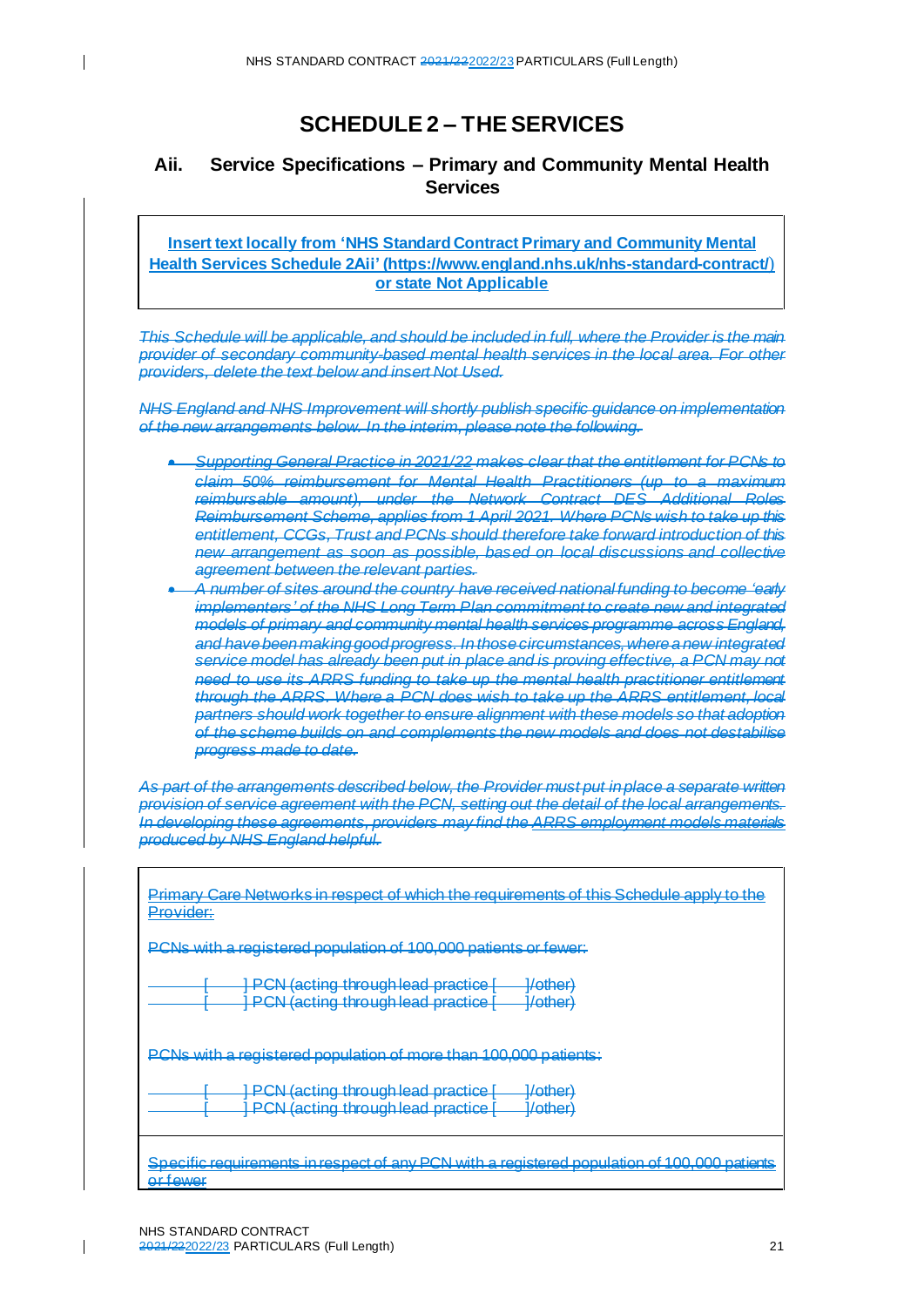Where requested by the PCN and where provided by that PCN with Match Funding, identify in agreement with the PCN at least one Additional whole-time-equivalent adult / older adult Mental Health Practitioner, employed by the Provider, to work from 1 April 2021 (or such later date as shall be agreed between the Provider, the Commissioner and the PCN) onwards as a full member of the PCN core multidisciplinary team (MDT) and act as a shared resource across both the PCN core team and the Provider's primary care mental health / community mental health team.

Where agreed with the PCN and where provided by that PCN with Match Funding, identify in agreement with the PCN at least one whole-time-equivalent children / young people's Mental Health Practitioner, employed by the Provider, to work from 1 April 2021 (or such later date as shall be agreed between the Provider, the Commissioner and the PCN) onwards as a full member of the PCN core multidisciplinary team (MDT) and act as a shared resource across both the PCN core team and the Provider's children and young people's primary care mental health / community mental health team.

Specific requirements in respect of any PCN with a registered population of more than 100,000 patients

Where requested by the PCN and where provided by that PCN with Match Funding, identify in agreement with the PCN at least two Additional whole-time-equivalent adult / older adult Mental Health Practitioners, employed by the Provider, to work from 1 April 2021 (or such later date as shall be agreed between the Provider, the Commissioner and the PCN) onwards as a full member of the PCN core multidisciplinary team (MDT) and act as a shared resource across both the PCN core team and the Provider's primary care mental health / community mental health team.

Where agreed with the PCN and where provided by that PCN with Match Funding, identify in agreement with the PCN at least two whole-time-equivalent children / young people's Mental Health Practitioners, employed by the Provider, to work from 1 April 2021 (or such later date as shall be agreed between the Provider, the Commissioner and the PCN) onwards as an part of the PCN core multidisciplinary team(MDT) and act as a shared resource across both the PCN core team and the Provider's local children and young people's primary care mental health / community mental health team.

Requirements to support the role of a Mental Health Practitioner in any PCN

Agree with the PCN appropriate triage and appointment booking arrangements so that Mental Health Practitioners have the flexibility to undertake their role without the need for formal referral of patients from GPs and that the PCN continues to have access to the Provider's wider multidisciplinary community mental health team

Work with the PCN to define and implement an effective role for Mental Health Practitioners, so that each Practitioner

- i. is able to provide a combined consultation, advice, triage and liaison function, with the aim of:
	- a) supporting shared decision-making about self-management
	- b) facilitating onward access to evidence-based treatment services;
	- c) providing some brief psychological interventions, where qualified to do so and where appropriate; and
- works in a multidisciplinary manner with other PCN-based clinical staff, including PCN clinical pharmacists and social prescribing link workers, to help address the potential range of biopsychosocial needs of patients with mental health problems.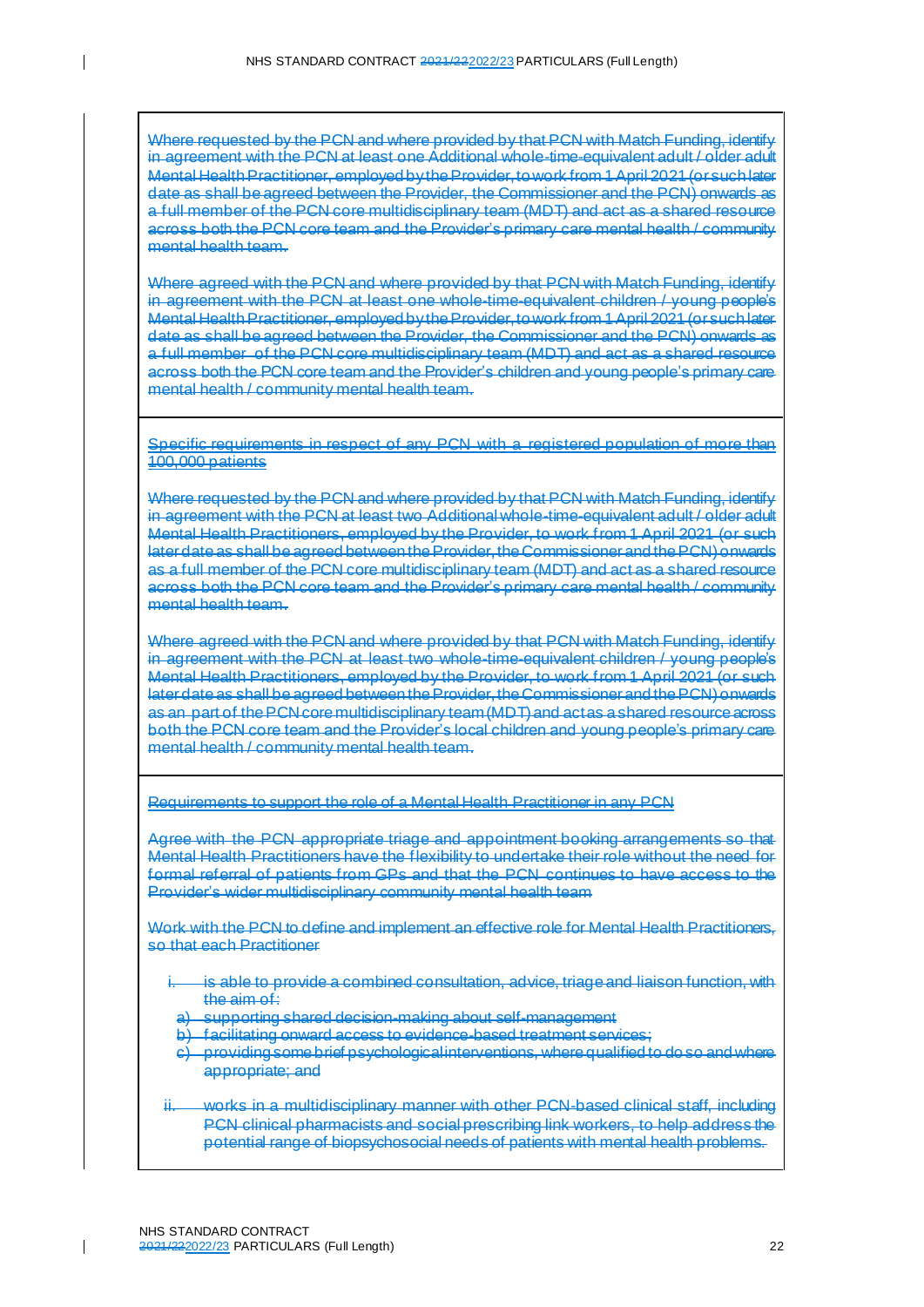Ensure that each Mental Health Practitioner is provided with appropriate support, including in relation to training, professional development and supervision, in accordance with the Provider's general arrangements for supporting Staff as required under General Condition 5.5.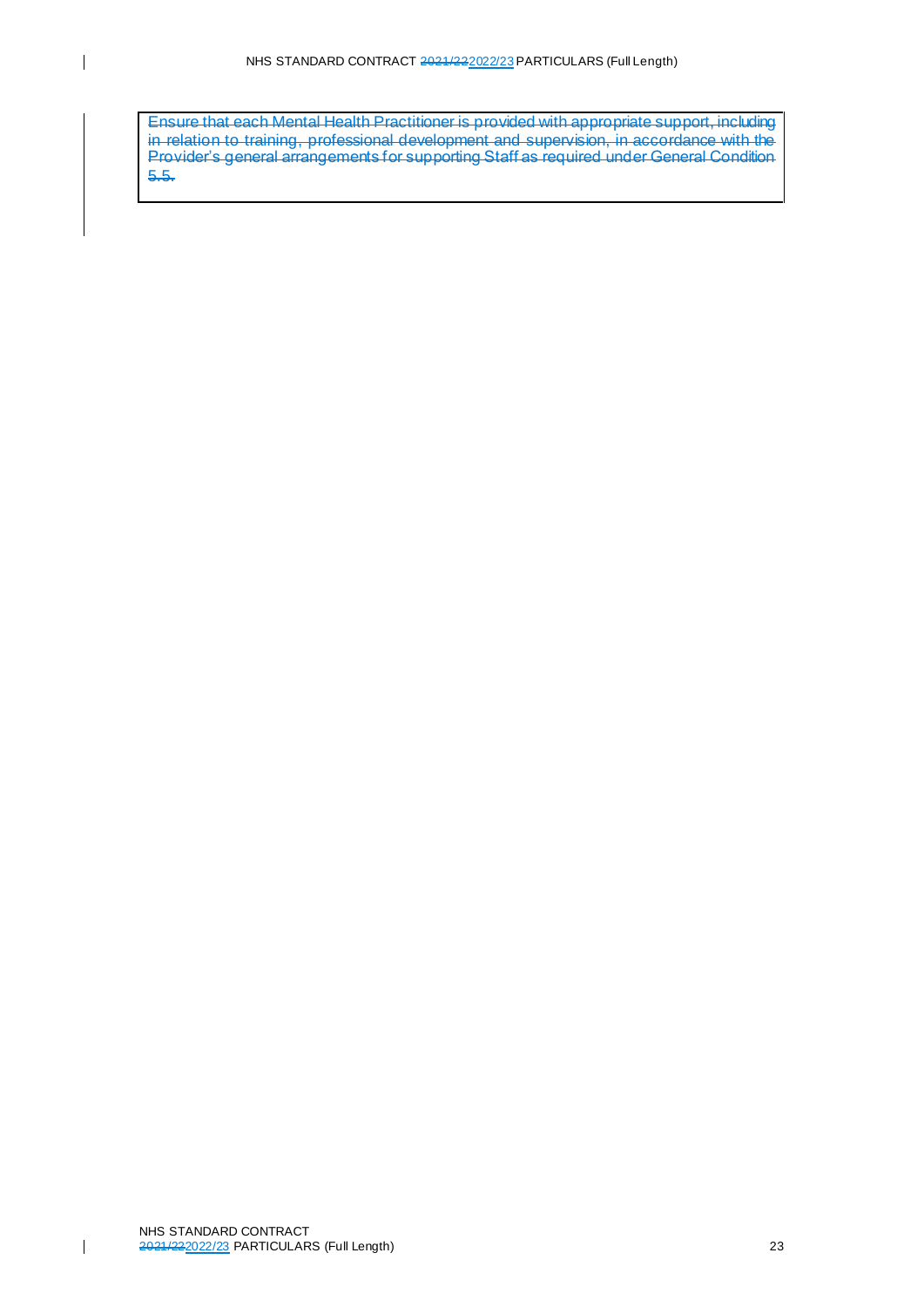## **B. Indicative Activity Plan**

<span id="page-23-0"></span>**Insert text locally in respect of one or more Contract Years or state Not Applicable**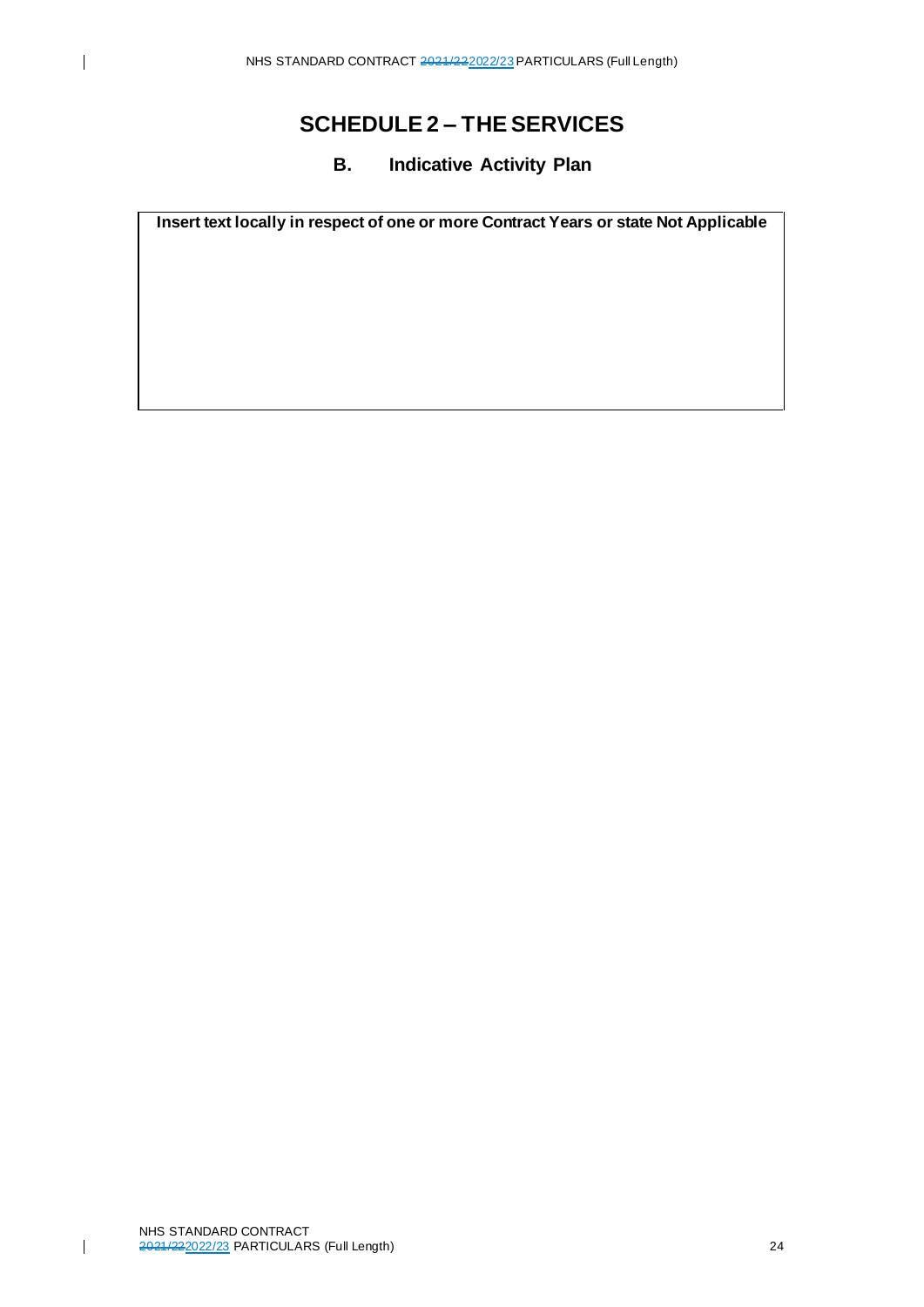## **C. Activity Planning Assumptions**

<span id="page-24-0"></span>**Insert text locally in respect of one or more Contract Years or state Not Applicable**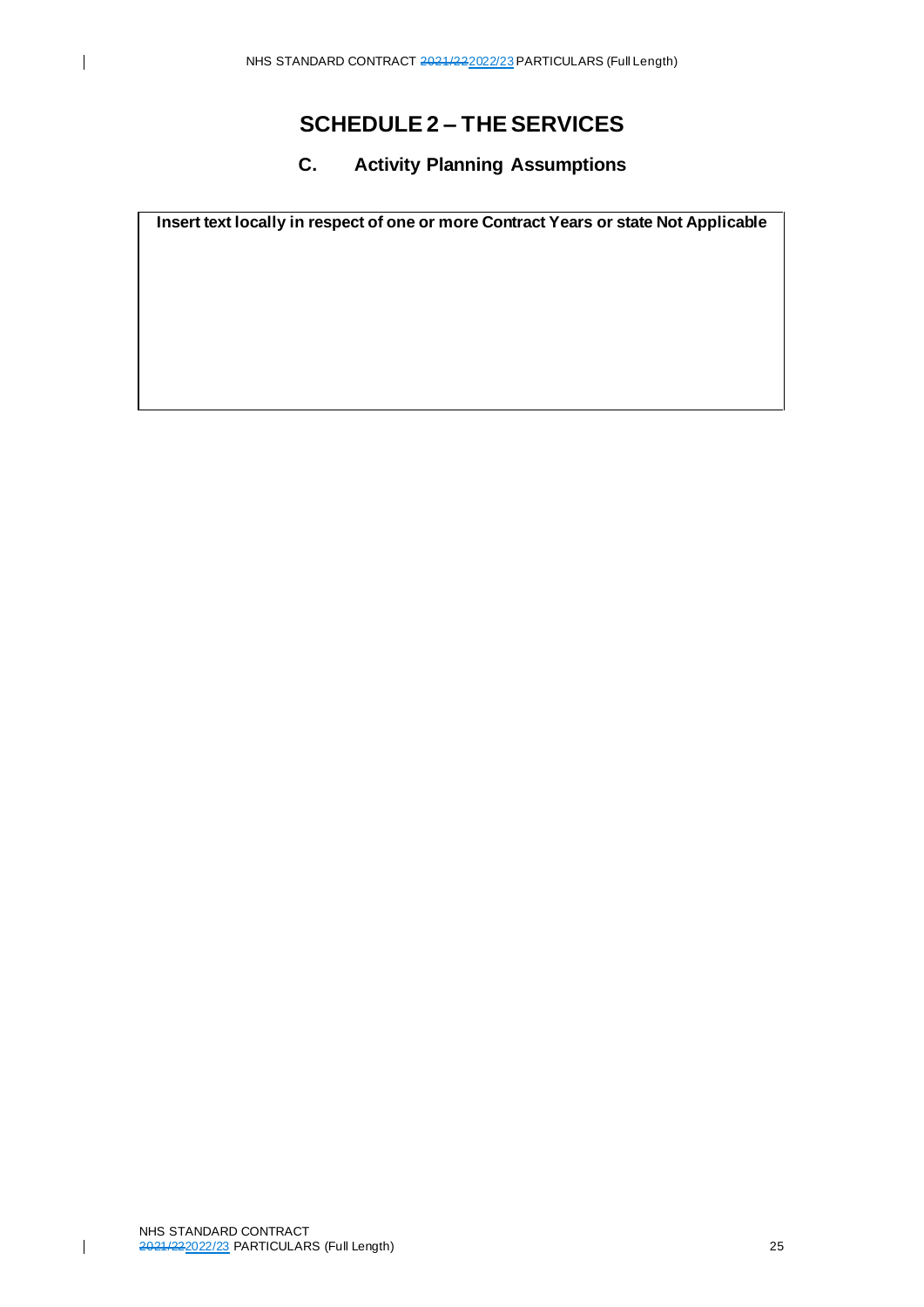<span id="page-25-0"></span>**D. Essential Services (NHS Trusts only)**

**Insert text locally or state Not Applicable**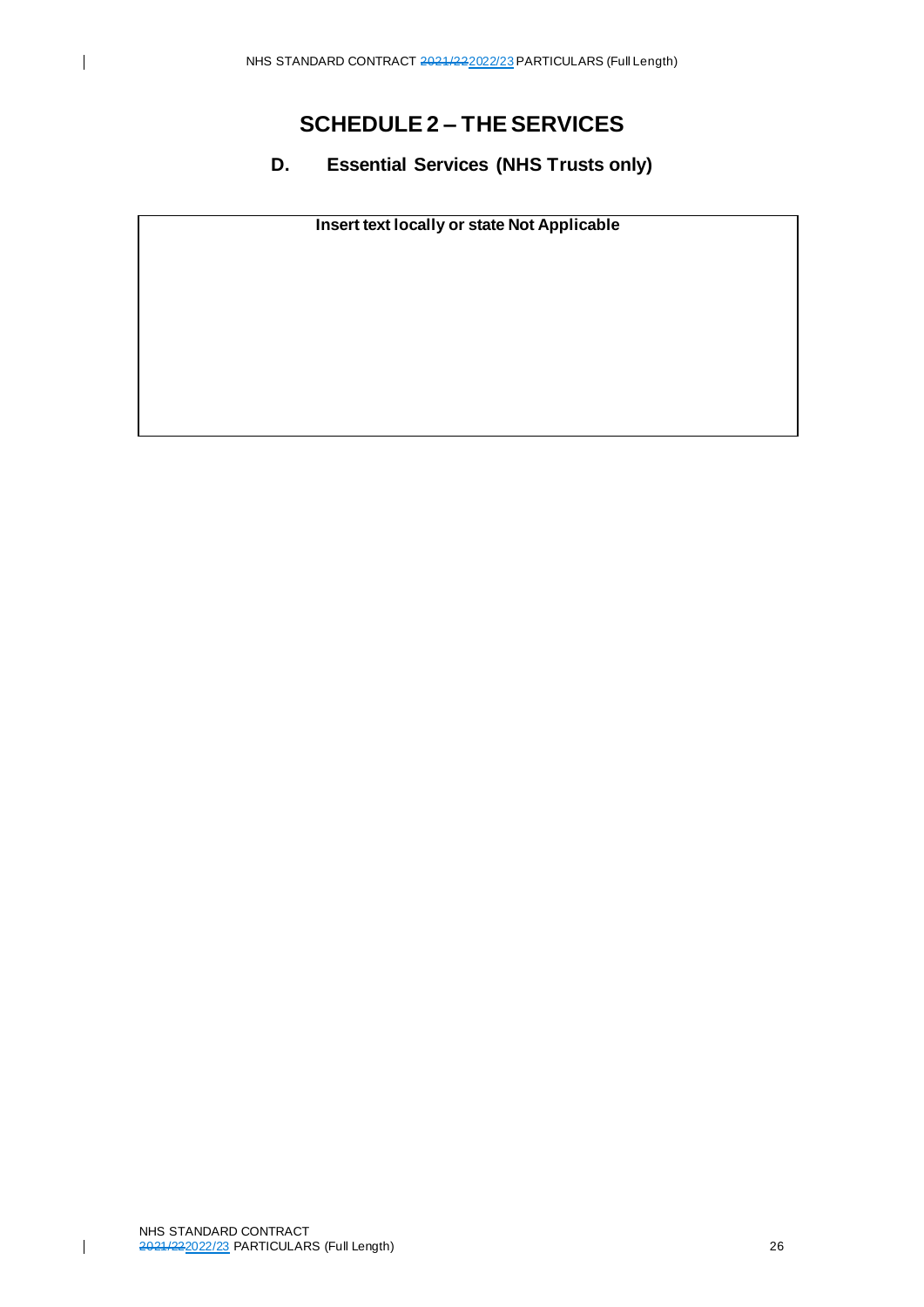$\overline{1}$ 

# **SCHEDULE 2 – THE SERVICES**

## <span id="page-26-0"></span>**E. Essential Services Continuity Plan (NHS Trusts only)**

**Insert text locally or state Not Applicable**

NHS STANDARD CONTRACT 2021/222022/23 PARTICULARS (Full Length) 27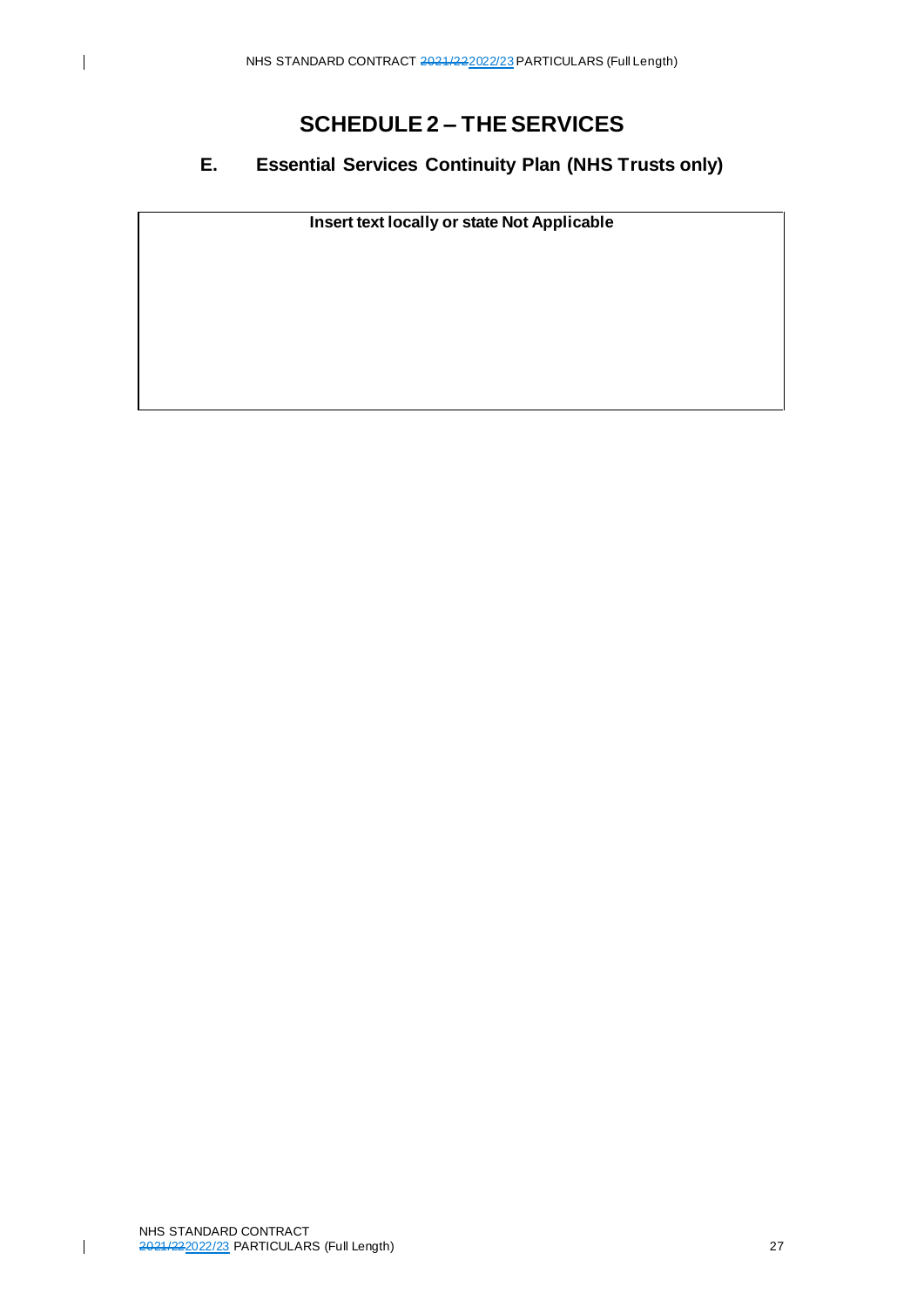# <span id="page-27-0"></span>**SCHEDULE 2 – THE SERVICES**

## **F. Clinical Networks**

**Insert text locally or state Not Applicable**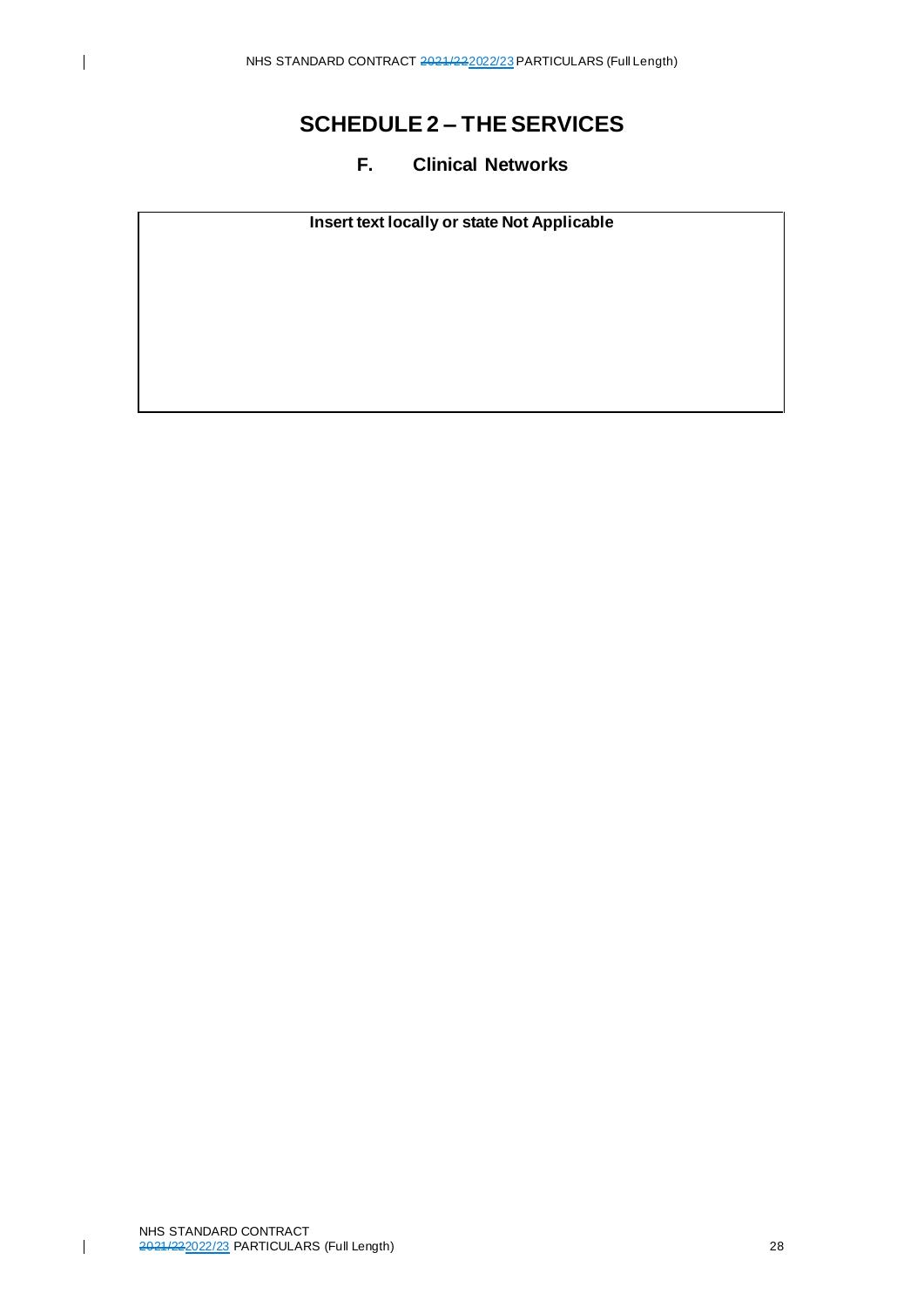$\overline{\phantom{a}}$ 

# **SCHEDULE 2 – THE SERVICES**

## <span id="page-28-0"></span>**G. Other Local Agreements, Policies and Procedures**

**Insert details/web links as required\* or state Not Applicable**

**\* ie details of and/or web links to local agreement, policy or procedure as at date of Contract. Subsequent changes to those agreements, policies or procedures, or the incorporation of new ones, must be agreed between the Parties.**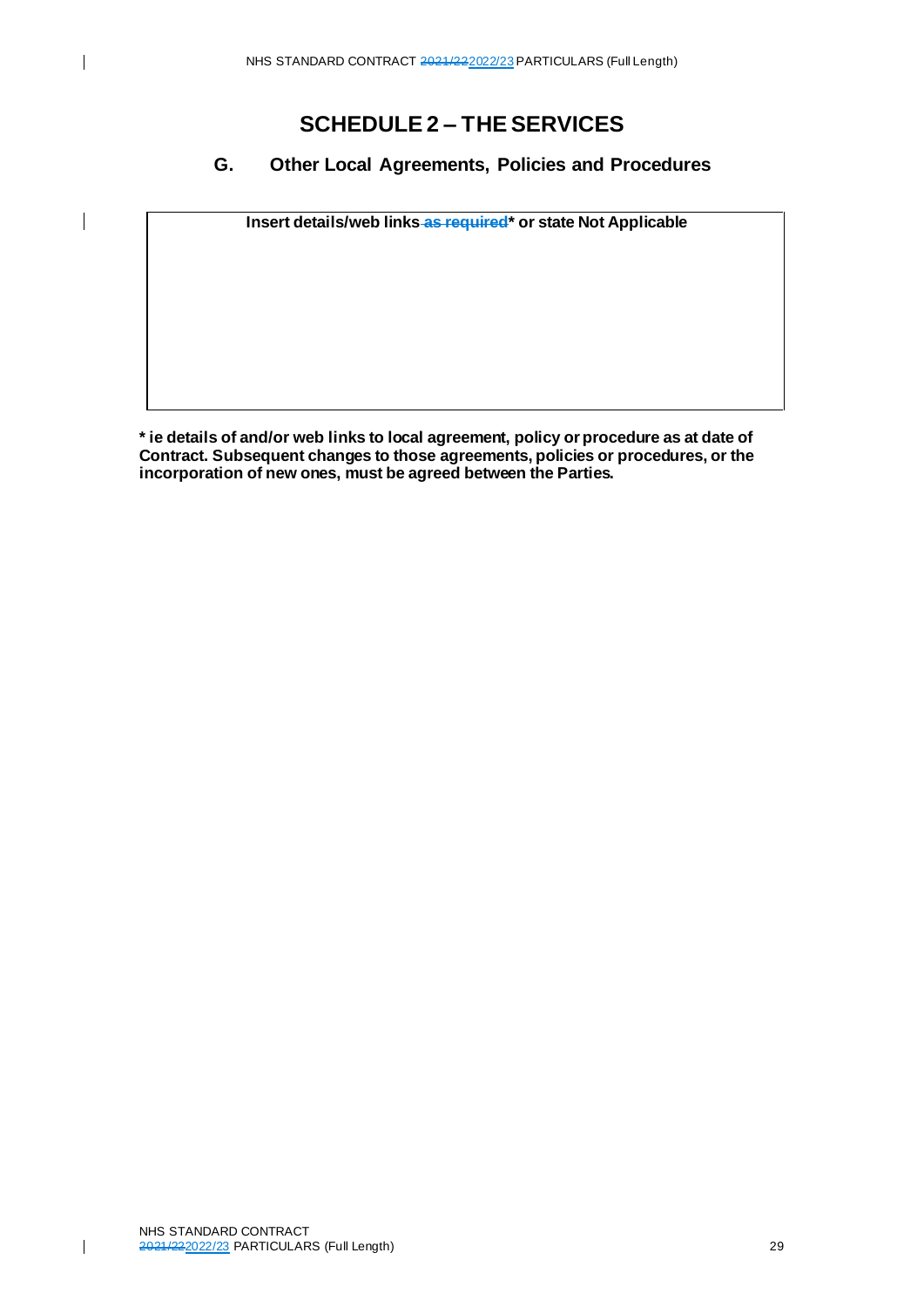## **H. Transition Arrangements**

<span id="page-29-0"></span>**Insert text locally or state Not Applicable**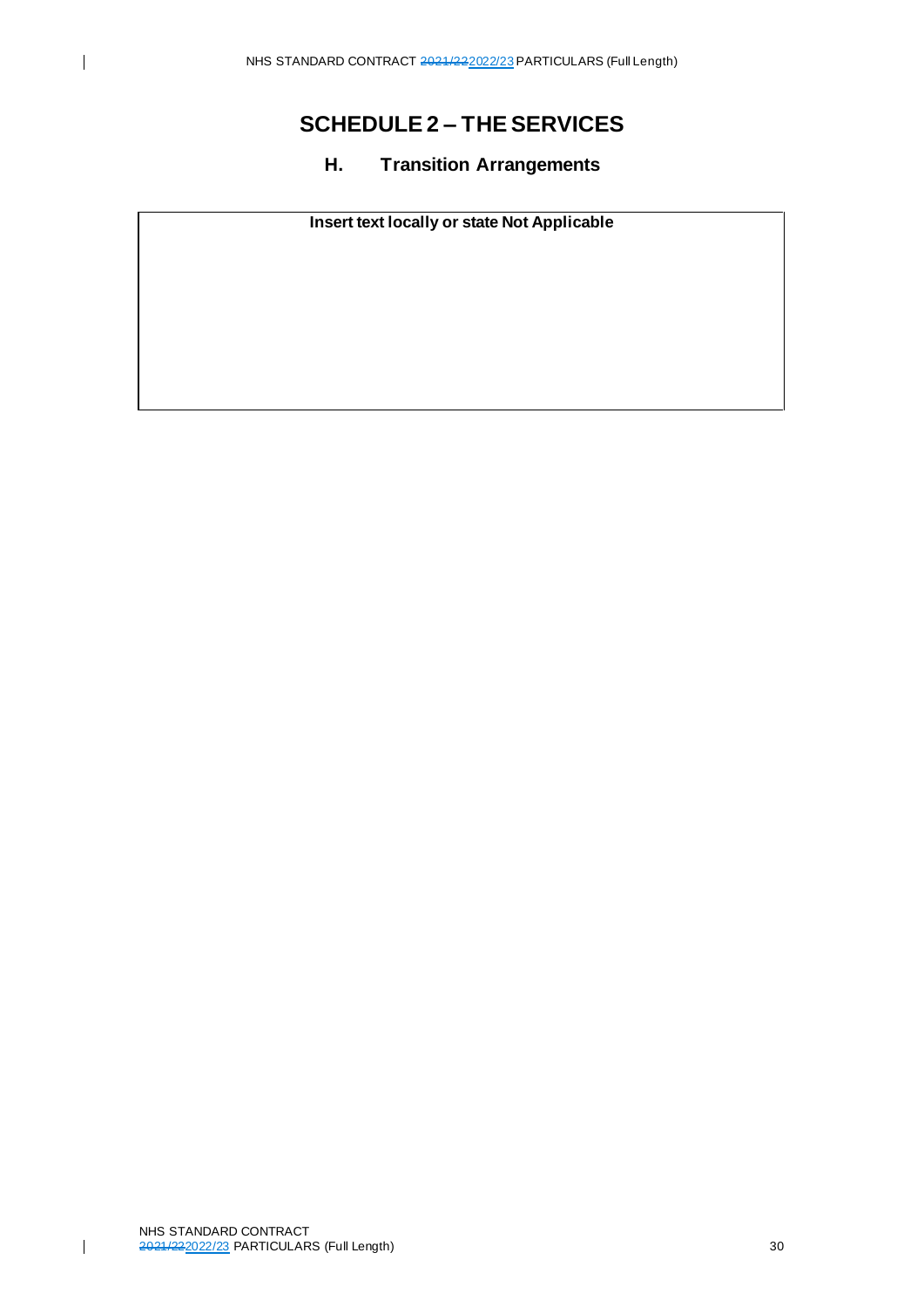## **I. Exit Arrangements**

<span id="page-30-0"></span>**Insert text locally or state Not Applicable**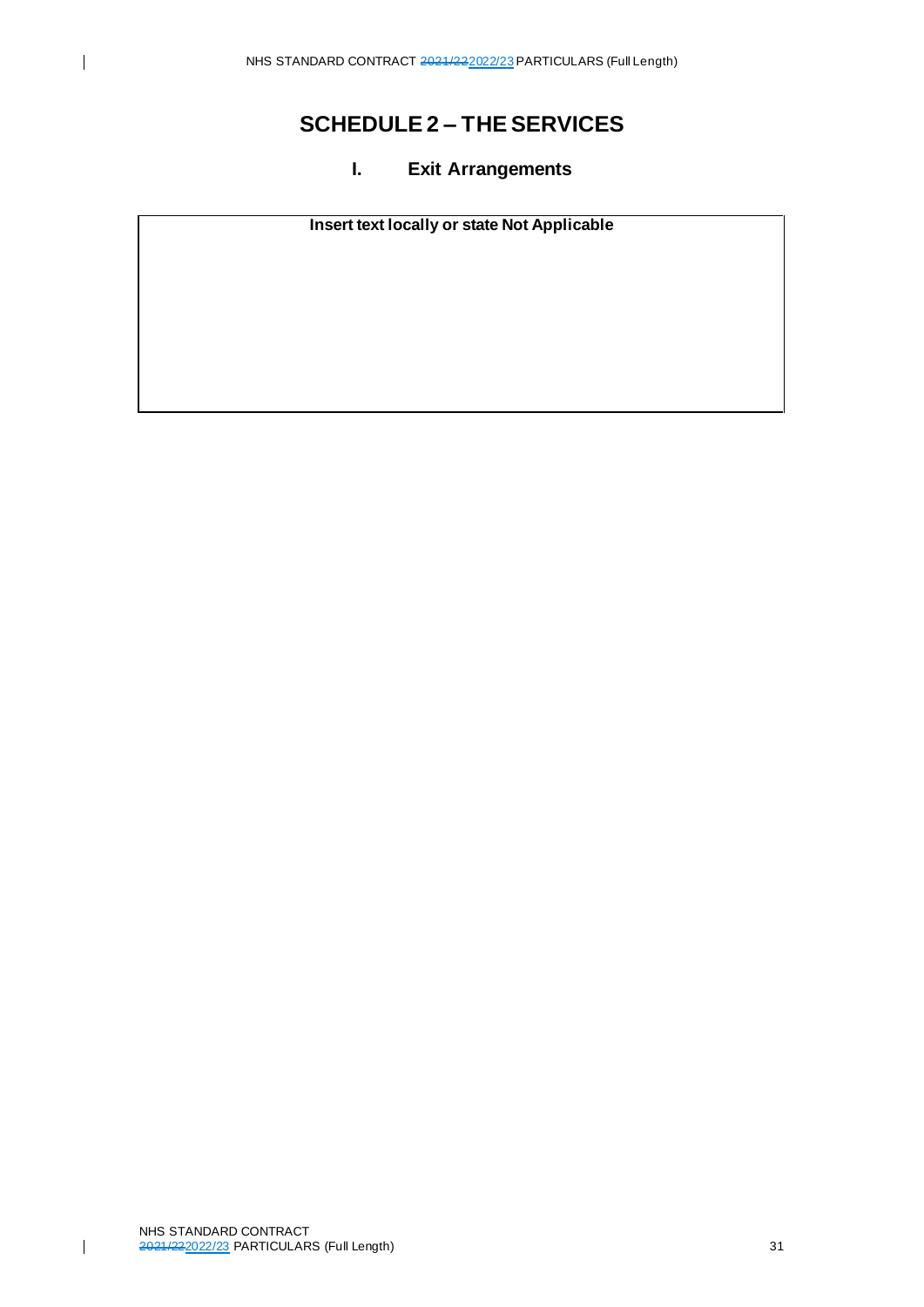## <span id="page-31-0"></span>**J. Transfer of and Discharge from Care Protocols**

**Insert text locally**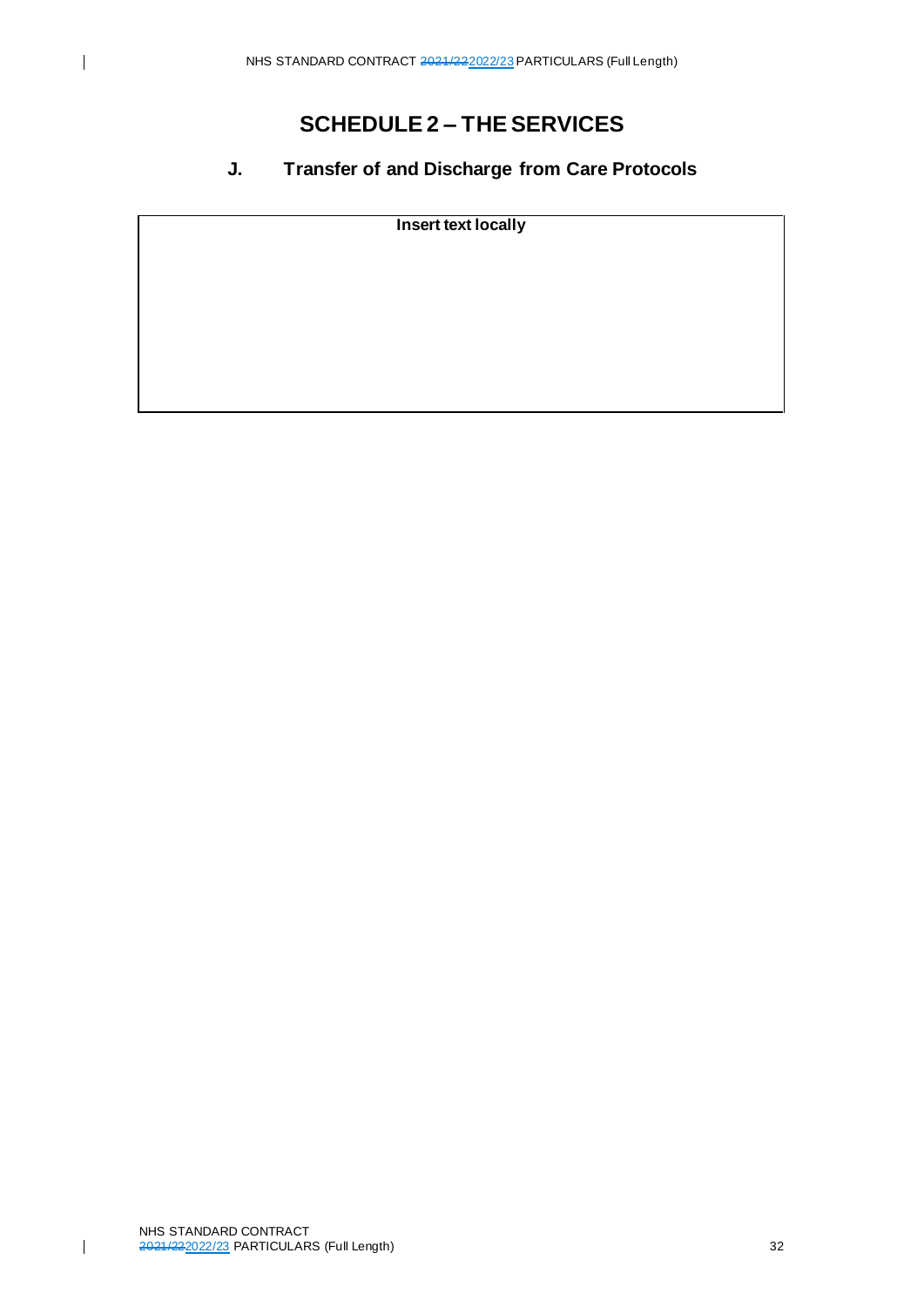## <span id="page-32-0"></span>**K. Safeguarding Policies and Mental Capacity Act Policies**

**Insert text locally**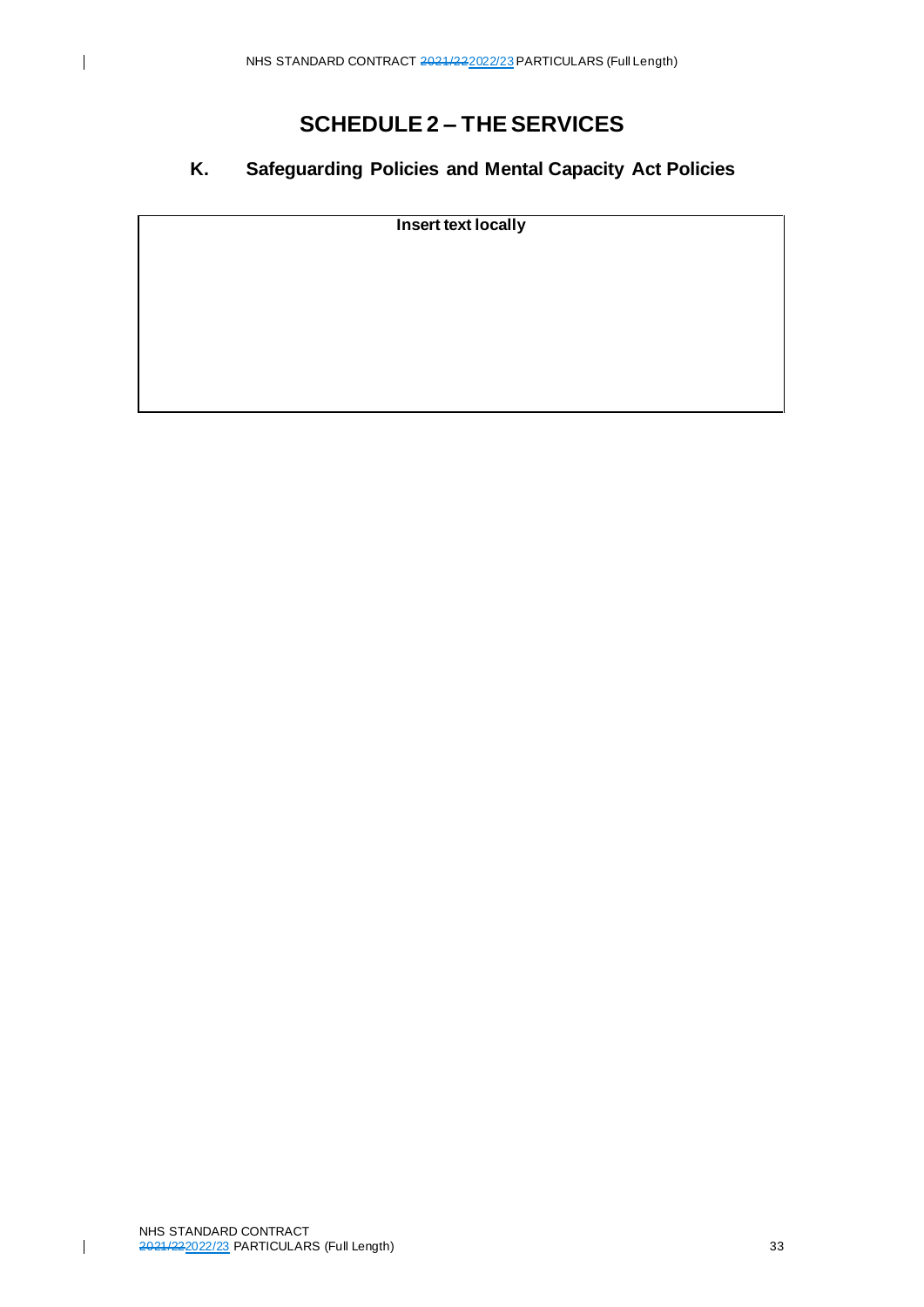# **SCHEDULE 2 – THE SERVICES**

## **L. Provisions Applicable to Primary Medical Services**

<span id="page-33-0"></span>**Insert text locally from 'NHS Standard Contract Provisions Applicable to Primary Medical Services Schedule 2L and Explanatory Note' [\(https://www.england.nhs.uk/nhs-standard-contract/\)](https://www.england.nhs.uk/nhs-standard-contract/) or state Not Applicable**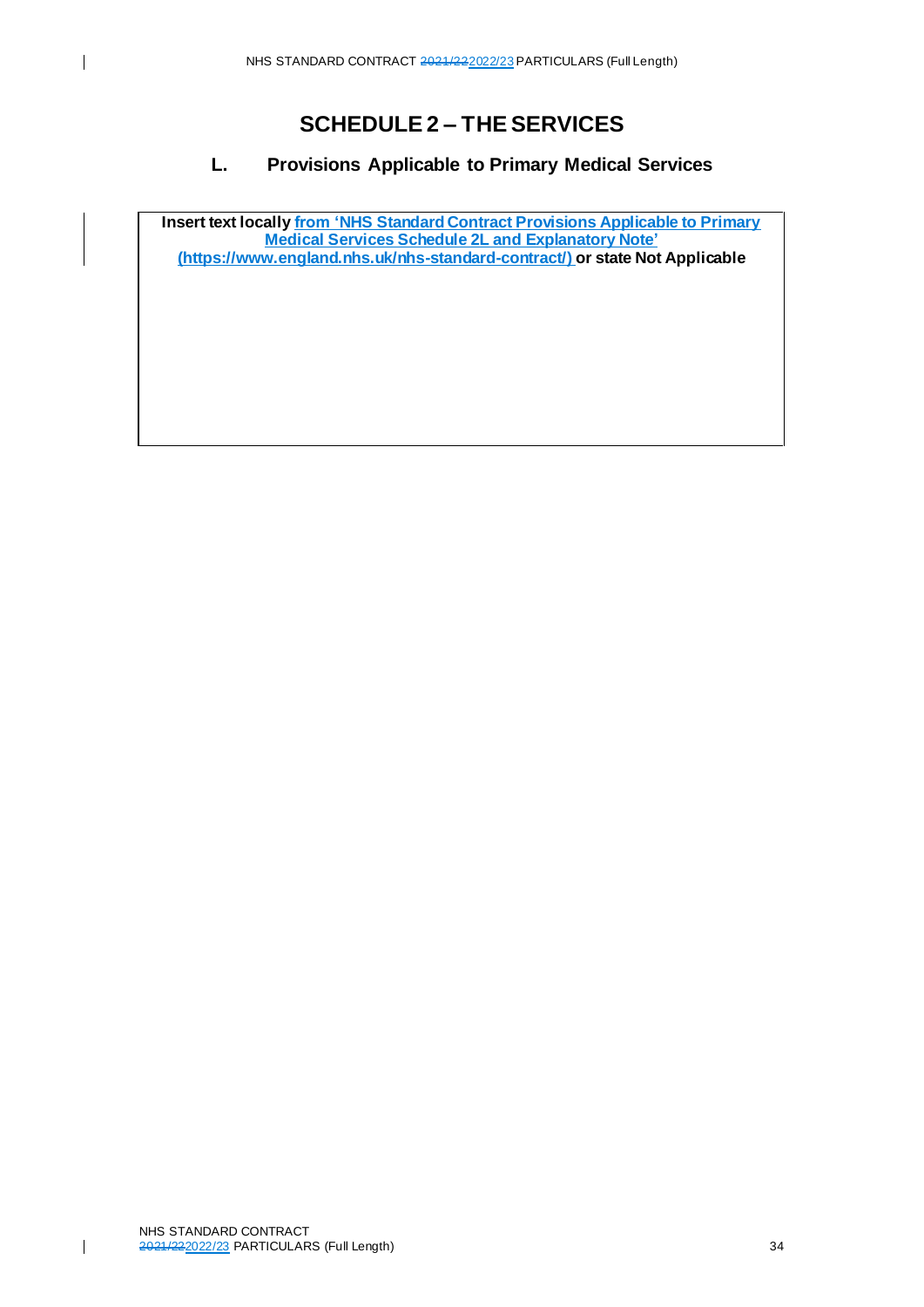## **M. Development Plan for Personalised Care**

<span id="page-34-0"></span>*Universal Personalised Care: Implementing the Comprehensive Model (UPC)Universal Personalised Care: Implementing the Comprehensive Model (UPC) [\(https://www.england.nhs.uk/operational-planning-and-contracting/](https://www.england.nhs.uk/operational-planning-and-contracting/)) outlines key actions required to support the roll out of personalised care in accordance with NHS Long Term Plan commitments. UPC has 6 key components: Patient Choice, Personalised Care and Support Planning, Supported Self-Management, Shared Decision Making, Social Prescribing and Personal Health Budgets.*

*In this context, Schedule 2M should be used to set out specific actions which the Commissioner and/or Provider will take to give Service Users greater choice and control over the way their care is planned and delivered, applying relevant components as listed above. Actions set out in Schedule 2M could focus on making across-the-board improvements applying to all of the Provider's services – or on pathways for specific conditions which have been identified locally as needing particular attention. Actions set out in Schedule 2M should be the result of co-production with Service Users and their families / carers. Those with lived experience of relevant conditions and services should be involved at every stage in the development of personalised approaches.* 

*Detailed suggestions for potential inclusion are set out below.*

#### *Patient choice and Shared decision-making (SDM)*

 $\mathbf{I}$ 

*Enabling service users to make choices about the provider, team and services that will best meet their needs, and facilitating SDM in everyday clinical practice are legal and NHS Constitution requirements, as well as specific contractual obligations under SC6.1 and SC10.2.* 

*In brief, SDM is a process in which Service Users and clinicians work together to discuss the risks, benefits and consequences of different care, treatment, tests and support options, and make a decision based on evidence-based, good quality information and their personal preferences; for. For a full definition, see the General Conditions and the resources available at https://www.england.nhs.uk/shared-decision-making/. <https://www.england.nhs.uk/shared-decision-making/>. NICE guideline NG197 on Shared Decision Making [\(https://www.nice.org.uk/guidance/ng197\)](https://www.nice.org.uk/guidance/ng197) reinforces the need for SDM to be part of everyday practice across all healthcare settings.*

- *Use Schedule 2M to set out detailed plans to support patient choice and to embed use of SDM as standard across all relevant services. This should include:*
	- ensuring workforce have access to training and support to embed SDM, *such as via the Personalised Care Institute*
	- *[\(https://www.personalisedcareinstitute.org.uk/](https://www.personalisedcareinstitute.org.uk/)*)*;*
	- considering the use of validated patient-reported measures of SDM;
	- embedding processes to support Service Users in preparing for SDM
	- *conversations and making informed choices, including the use of decision support tools where available.*

#### *Personalised care and support plans (PCSPs)*

*Development, use and review of PCSPs are contractual obligations under SC10.3-10.4. In essence, PCSPs are a record of proactive, personalised conversations about the care a Service User is to receive, focused on what matters to the person; for a full definition, see the General Conditions. PCSPs are recommended for all long-term condition pathways*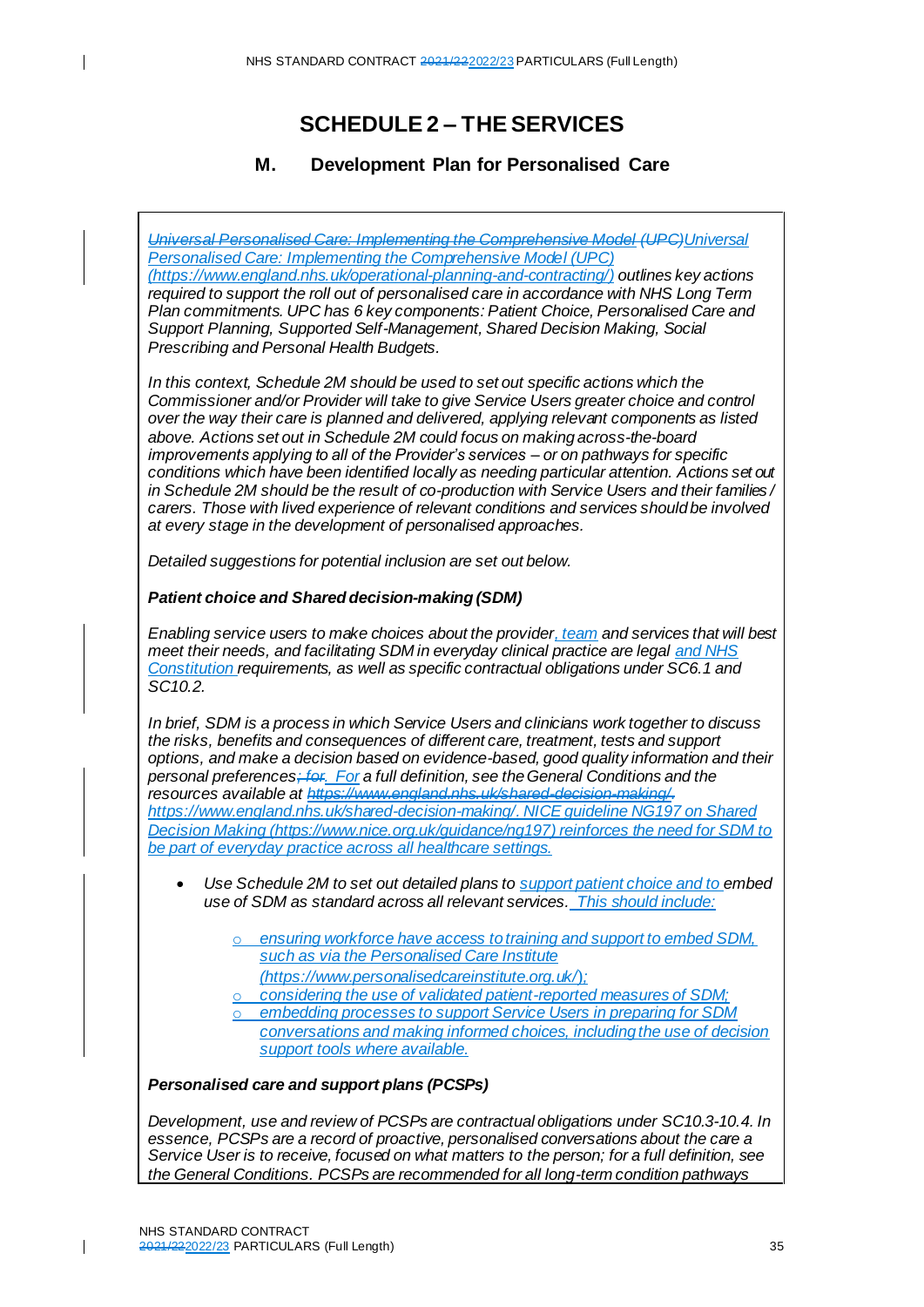*plus other priority areas as set out in the NHS Long Term Plan. These include maternity services, palliative and end of life care, residential care settings, cancer, dementia, and cardio-vascular diseases. The COVID pandemic has.. A simple version of a PCSP can also highlighted thebe used to support people who are on a waiting list for an elective procedure to consider what interim support they may need for effective personalised care planning for residents of residential settings and those most at risk of COVID-19. PCSPs must also be in place to underpin any use of personal health budgets.*

• *Use Schedule 2M to set out detailed plans to embed the development, review and sharing of PCSPs across all of these priority areas and to expand the ways in which Service Users are offered meaningful choice over how services are delivered. Plans should include ensuring that the workforce have access to training and support to embed personalised care and support planning, for example via the [Personalised Care Institute;](https://www.personalisedcareinstitute.org.uk/) and preparations for the digitisation of PCSPs in readiness for compliance with the DAPB Information Standard for Personalised Care and Support Plans. Se[e PRSB Personalised Care and Support Plan](https://theprsb.org/standards/personalisedcareandsupportplan/)  [standard.](https://theprsb.org/standards/personalisedcareandsupportplan/)* 

#### *Social prescribing*

 $\overline{\phantom{a}}$ 

*Primary Care Networks are now employing social prescribing link workers, tasked with connecting patients to community groups and statutory services for practical and emotional support (see Social prescribing and community-based support: Summary Guide [\(https://www.england.nhs.uk/publication/social-prescribing-and-community-based-support](https://www.england.nhs.uk/publication/social-prescribing-and-community-based-support-summary-guide/)[summary-guide/](https://www.england.nhs.uk/publication/social-prescribing-and-community-based-support-summary-guide/)) ).*

• *Use Schedule 2M to set out a plan for how staff within the Provider will be made aware of the local social prescribing offer and for how referrals to and from social prescribing link workers can be made. or to digital social prescribing systems and services can be made, aligned to any local PCN shared plans for social prescribing as outlined in the PCN Contract DES.*

#### *Supported self-management*

*As part of SDM and PCSPs, the support Service Users need to help them manage their long-term condition/s should be discussed with them. Interventions that can help people to develop their knowledge, skills and confidence in livingthe capacity to live well with their condition(s) include health coaching, structured self-management education programmes, and peer support. Identified priority groups include people with newly diagnosed type 2 diabetes and people with Chronic Obstructive Pulmonary Disease. Measures to assess individuals' levels of knowledge, skills and confidence, [NHS@home](https://www.england.nhs.uk/nhs-at-home/) also supports more connected, personalised care using technology such as the Patient Activation Measure, can be usedremote monitoring devices to help tailor discussions and referrals to the most suitable intervention. They can also be used to measure the impact of self-management support. people to better self-manage their health and care at home with education and support from clinical teams*

• *Use Schedule 2M to describe plans to embed the offer of supported selfmanagement across these priority areas and others whereand to ensure appropriate referrals to self-management interventions, including access to digital tools and supported remote monitoring of long-term conditions.*

#### *Personal health budgets (PHBs)*

*In brief, PHBs are an amount of money to support a person's identified health and wellbeing needs, planned and agreed between them and their local CCG/ICB. Schedule*  2M can be used to set out the detailed actions which the Commissioner and/or Provider will *take to facilitate the roll-out of PHBs (including integrated personal budgets) to appropriate Service Users.* 

 $\mathsf{l}$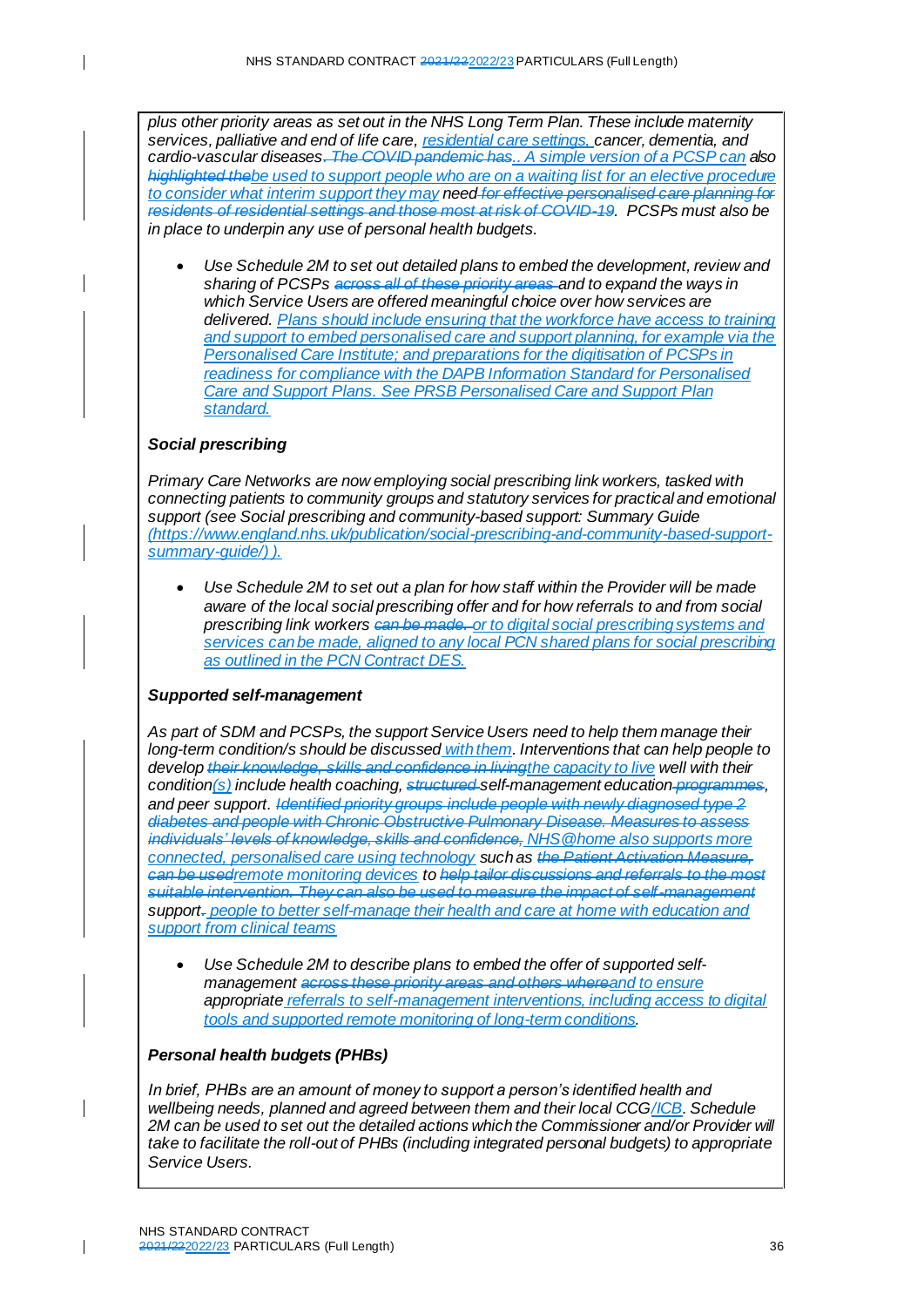$\overline{\phantom{a}}$ 

 $\overline{\phantom{a}}$ 

 $\overline{\phantom{a}}$ 

*Not all of the examples below will be relevant to every type of personal budget and the locally populated Schedule 2M will likely need to distinguish between different types of personal budgets to ensure that it is consistent with the CCG's statutory obligations and NHS legal frameworks. Legal rights to have PHBs now cover:* • *adults eligible for NHS Continuing Healthcare and children / young people eligible for continuing care;* • *individuals eligible for NHS wheelchair services; and* • *individuals who require aftercare services under section 117 of the Mental Health Act. Not all of the examples below will be relevant to every type of personal budget and the locally populated Schedule 2M will likely need to distinguish between different types of personal budgets to ensure that it is consistent with the CCG's/ICB's statutory obligations and NHS legal frameworks. The CCG/ICB must retain responsibility for, amongst other things:* • *deciding whether to grant a request for a PHB;*  • *if a request for a PHB is granted, deciding whether the most appropriate way to manage the PHB is:*  o *by the making of a direct payment by the CCG/ICB to the individual;*  o *by the application of the PHB by the CCG/ICB itself; or* o *by the transfer of the PHB to a third party (for example, the Provider) who will apply the PHB. If the CCG/ICB decides that the most appropriate way of managing a PHB is by the transfer of the PHB to the Provider, the Provider must still obtain the agreement of the CCG/ICB in respect of the choices of services/treatment that Service Users/Carers have made, as set out in PCSPs.* • *Use Schedule 2M, for example, to:*  o *describe which identified groups of Service Users are to be supported through a personalised care approach and which particular cohorts are to be offered PHBs;* o *clarify the funding arrangements, including what is within the Price and what is not;* set out a roll-out plan, with timescales and target levels of uptake (aimed at *delivering the CCG'sCCG/ICB's contribution towards the targets set out in the NHS Long Term Plan PHBs to be offered to Service Users/Carers from particular care groups, including, but not limited to those with legal rights listed above, people with multiple long-term conditions; people with mental ill health; people with learning disabilities);* o *describe how the process of PHBs is aligned with delivery of personal budgets in social care and education, to ensure a seamless offer to Service Users/Carers;*  require the Provider to *implement the roll-out plan, supporting Service Users/Carers, through the personalised care and support planning process, to identify, choose between and access services and treatments that are more suitable for them, including services and treatments from non-NHS providers – and to report on progress in implementation;* o *require the Provider to agree appropriate financial and contractual* 

*arrangements to support the choices Service Users/Carers have made; and*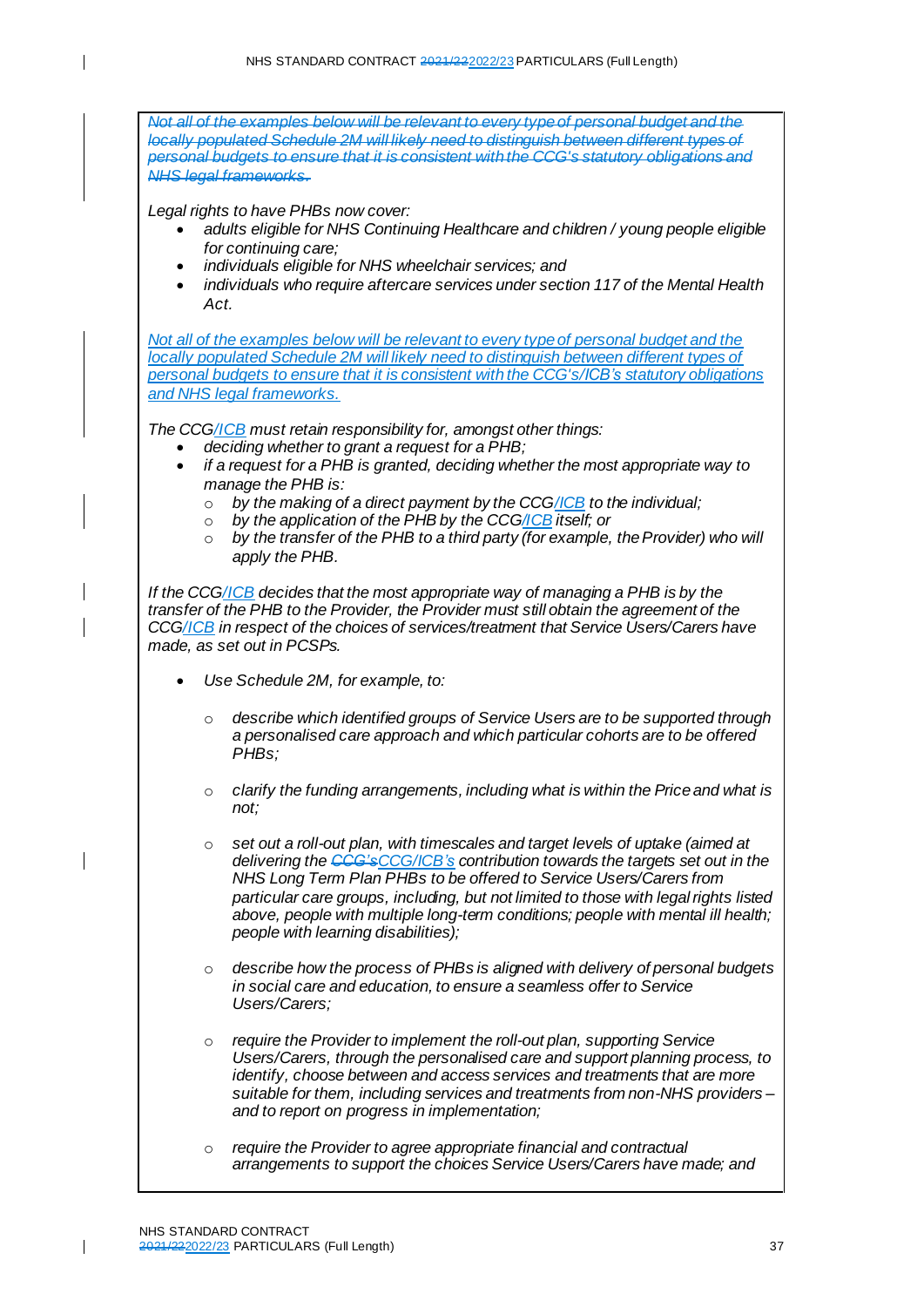o *set out any necessary arrangements for financial audit of PHBs, including for clawback of funding in the event of improper use and clawback in the event of underspends of the person's budget, ensuring this is discussed and agreed with the person beforehand.*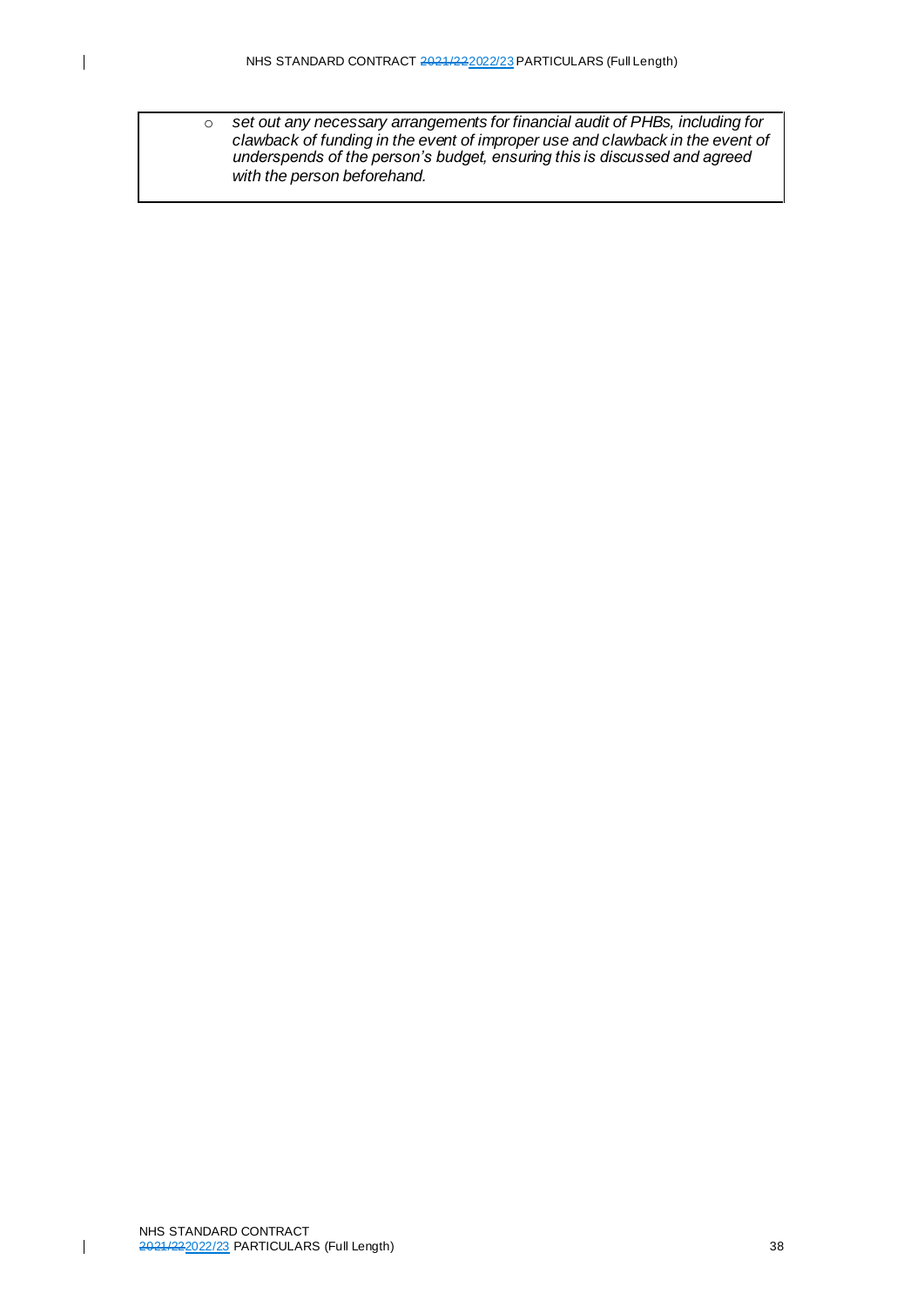## **SCHEDULE 2 – THE SERVICES**

#### **N. Health Inequalities Action Plan**

*The guidance below sets out some considerations to be taken into account in populating Schedule 2N.*

*Schedule 2N should be used to set out specific actions which the Commissioner and/or Provider will take, aimed at reducing inequalities in access to, experience of and outcomes from care and treatment, with specific relation to the Services being provided under this Agreement.*

*Successfully tackling health inequalities will always necessitate close working with other local organisations from the statutory sector and beyond – and the specific actions set out in Schedule 2N should always be rooted in wider systems for partnership working across the local area.* 

*Detailed suggestions for inclusion are set out below. The Commissioner and Provider should also refer to the five strategic priorities for tackling health inequalities in the 2022-23 Priorities and Operational Planning Guidance [\(https://www.england.nhs.uk/operational](https://www.england.nhs.uk/operational-planning-and-contracting/)[planning-and-contracting/\)](https://www.england.nhs.uk/operational-planning-and-contracting/).*

*Intelligence and needs assessment*

*Better data and intelligent use of data*

*Schedule 2N can be used to set out:*

- *how the Parties will work with other partners to bring together accessible sources of data to understand levels of variation in access to and outcomes from the Services and to identify and prioritise cohorts of vulnerable individuals, families, and communities, capitalising on growing understanding of population health management approaches and applications;. This may include using data at national, regional and local levels and the use of the Health Inequalities Improvement Dashboard (HIID) [\(https://future.nhs.uk/EHIME/view?objectID=31141136\)](https://future.nhs.uk/EHIME/view?objectID=31141136);*
- *how they will use this intelligence base to analyse and prioritise action at neighbourhood, "place" and system level; and*
- *what action the Provider will take to ensure that data which it reports about its Services is accurate and timely, with particular emphasis on attributing deprivation, ethnicity, disability, ethnicity, sexual orientation, and other protected characteristics.; and*
- *how the provider will improve the way in which its analysis and reporting (internally and to the Commissioner) of its performance (including in managing waiting lists) breaks down the position by deprivation and ethnicity – and what actions it will take to address disparities which are identified and to prevent inequalities from widening.*

#### *Community engagement*

*Schedule 2N can be used to describe how the Parties will work with partners to map established channels of communication and engagement with locally prioritised vulnerable cohorts,cohorts identified in the Core20PLUS5 approach [\(https://www.england.nhs.uk/about/equality/equality-hub/core20plus5/](https://www.england.nhs.uk/about/equality/equality-hub/core20plus5/), to identify barriers*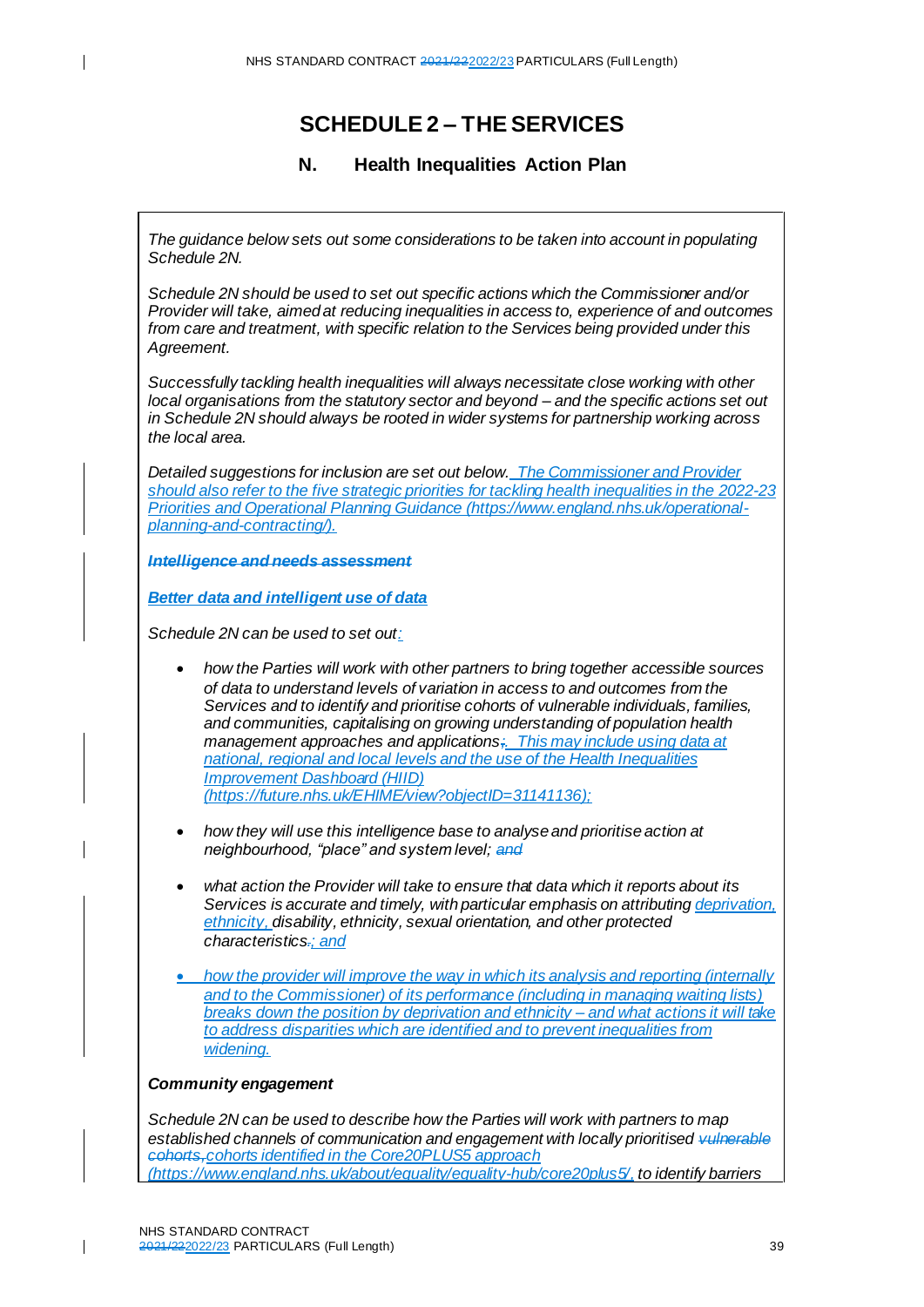*or gaps to meaningful and representative engagement, and to develop action plans to address these. Engagement activity should consider the variety of cohorts with potential vulnerability and disadvantage, which may overlap:identified in the CORE20PLUS5 approach, for example:* • *socio-economically deprived communities (identified by the English indices of deprivation 201[9 https://www.gov.uk/government/statistics/english-indices-of](https://www.gov.uk/government/statistics/english-indices-of-deprivation-2019)[deprivation-2019\)](https://www.gov.uk/government/statistics/english-indices-of-deprivation-2019)* • *those with protected characteristics e.g. BAMEblack, Asian and minority ethnic groups; disabled; LGBTQ+*

- *potentially socially excluded cohorts e.g. inclusion health groups such as rough sleepers, the homeless; asylum seekers and Gypsy, Roma and Traveller groups* • *digitally excluded cohorts*
- *geography – urban, rural and coastal inequalities.*

*Through these and other routes shared intelligence(such as local data, insight and understanding from the Health Inequalities Improvement Dashboard, population health management data and public health data profiles) can form the basis for practical goals and actions to be agreed, and set out in this Schedule, to meet established needs.* 

#### *Access to and provision of the Services*

*Schedule 2N can be used to describe:*

- *what actions the Parties will take to ensure that appropriate patients are identified for referral to the Services, by GPs and other referrers, with particular emphasis on vulnerable cohorts as identified in the Core20PLUS5 approach;*
- *how the Provider can support those referring into its Services through formal and informal means, ranging fromsuch as shadowing schemes through, educational programmes to, health literacy programmes, advice and guidance services;*
- *how the Provider can develop and improve its services so that they respond more appropriately to the needs of vulnerable groups as identified in the Core20PLUS5 approach, ensuring a culturally sensitive approachcompetent and a range of appropriate channels and choice for patients (e.g. digital; single point of access/hub; face-to-face direct)approach;*
- *(with reference to SC12) what communication channels the provider will use to engage with patients (e.g. digital channels; single point of access/hub; face-to-face direct; channels suitable for patients facing digital exclusion and digital poverty);*
- *how the Provider can reduce unwarranted variations in access, experience and outcomes for those using the Services especially in delivering elective recovery.*

#### *Implementation, monitoring and evaluation*

*Schedule 2N can set out clear timescales for the agreed actions described above, as well as arrangements through which the Parties will jointly monitor progress against these timescales and evaluate whether improved outcomes are achieved. This should involve other partners as appropriate, and include engagement with the prioritised vulnerable groups, including those receiving the service but also those who might benefit but are not accessing the services.'*

*Schedule 2N can also be used to set out how the Commissioner and Provider will provide feedback to the partners they have worked with on delivering this plan.*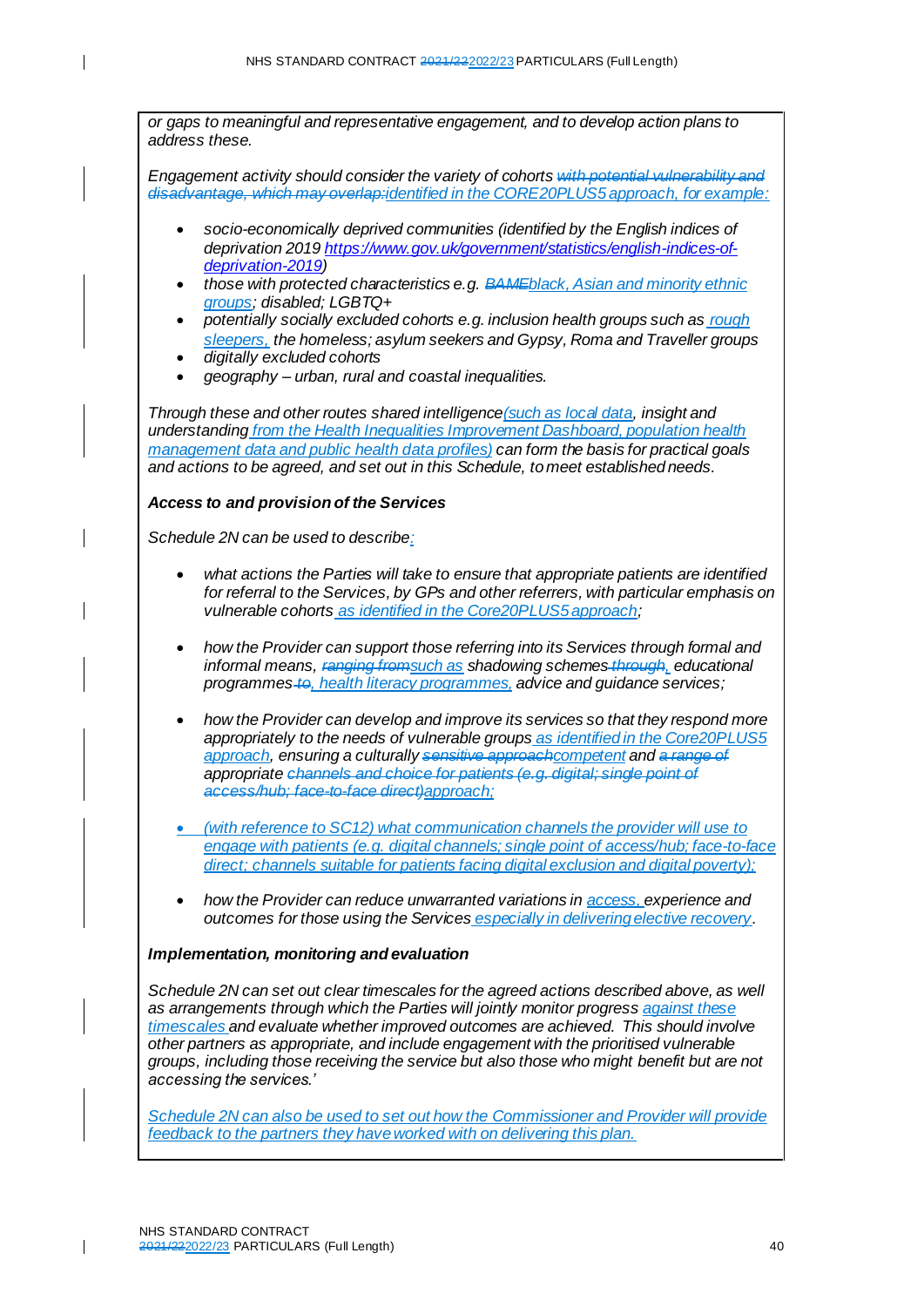## **SCHEDULE 3 – PAYMENT**

### **A. Local Prices**

*Enter text below which, for each separately priced Service:*

• *identifies the Service*

 $\overline{\phantom{a}}$ 

- *describes any agreement to depart from an applicable national currency (in respect of which the appropriate summary template (available a[t:www.england.nhs.uk/pay](http://www.england.nhs.uk/pay-syst/national-tariff/locally-determined-prices)[syst/national-tariff/locally-determined-prices](http://www.england.nhs.uk/pay-syst/national-tariff/locally-determined-prices)) should be copied or attached)*
- *describes any currencies (including national currencies) to be used to measure activity*
- *describes the basis on which payment is to be made (that is, whether dependent on activity, quality or outcomes (and if so how), a block payment, or made on any other basis)*
- *sets out prices for the first Contract Year*
- *sets out prices and/or any agreed regime for adjustment of prices for the second and any subsequent Contract Year(s)*.

**Insert template in respect of any departure from an applicable national currency; insert text and/or attach spreadsheets or documents locally – or state Not Applicable**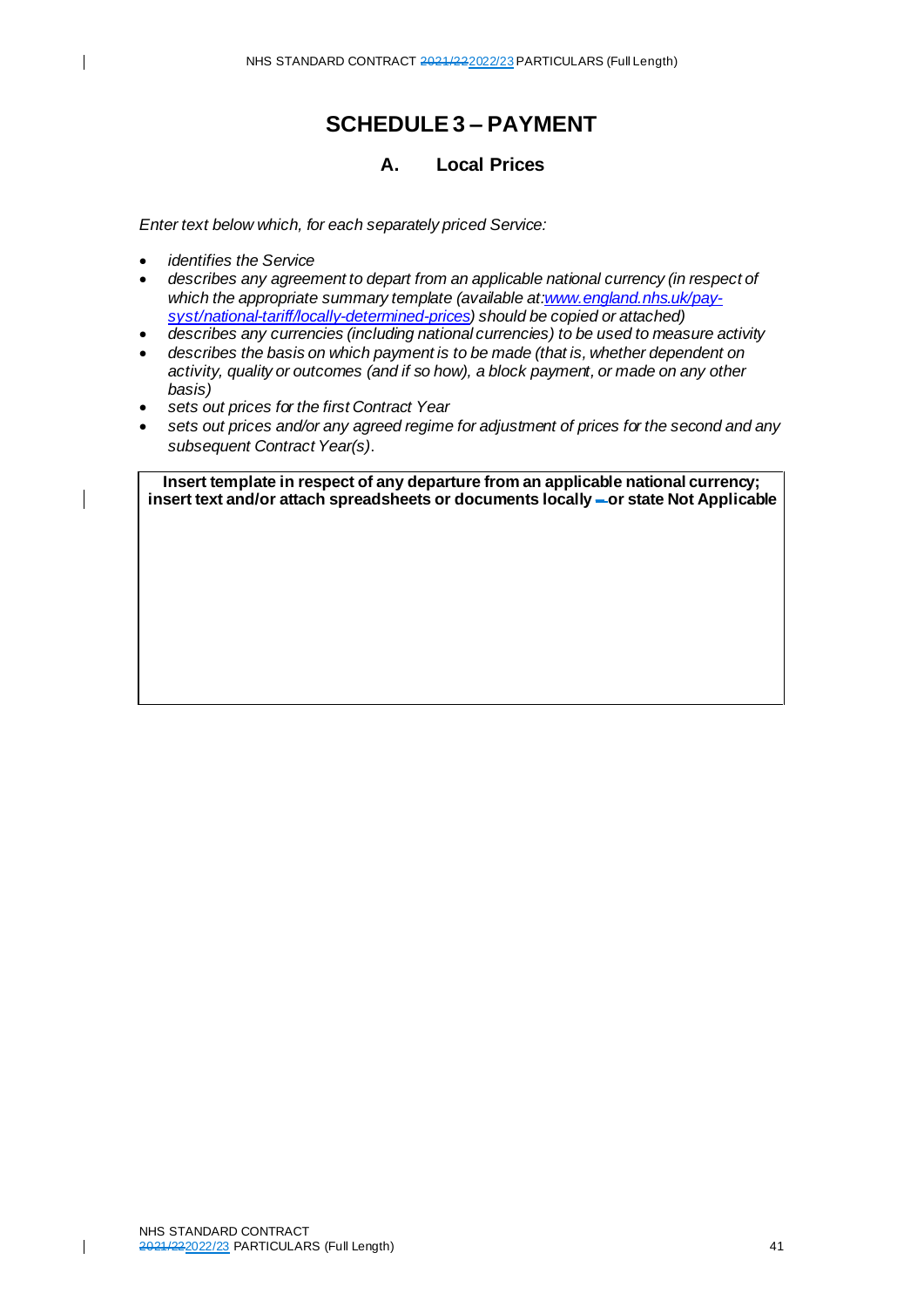#### $\overline{\phantom{a}}$

 $\overline{\phantom{a}}$ 

## **SCHEDULE 3 – PAYMENT**

### **B. Local Variations**

*For each Local Variation which has been agreed for this Contract, copy or attach the completed publication template required by NHS Improvement (available at:www.england.nhs.uk/pay-syst/national-tariff/locally-determined-pricesEngland (available at: [www.england.nhs.uk/pay-syst/national-tariff/locally-determined-prices](http://www.england.nhs.uk/pay-syst/national-tariff/locally-determined-prices)) – or state Not Applicable. Additional locally-agreed detail may be included as necessary by attaching further documents or spreadsheets. Any locally-agreed adjustments (under rule 3 of the Aligned Payment and Incentives Rules) should also be included here.*

**Insert template; insert any additional text and/or attach spreadsheets or documents locally – or state Not Applicable**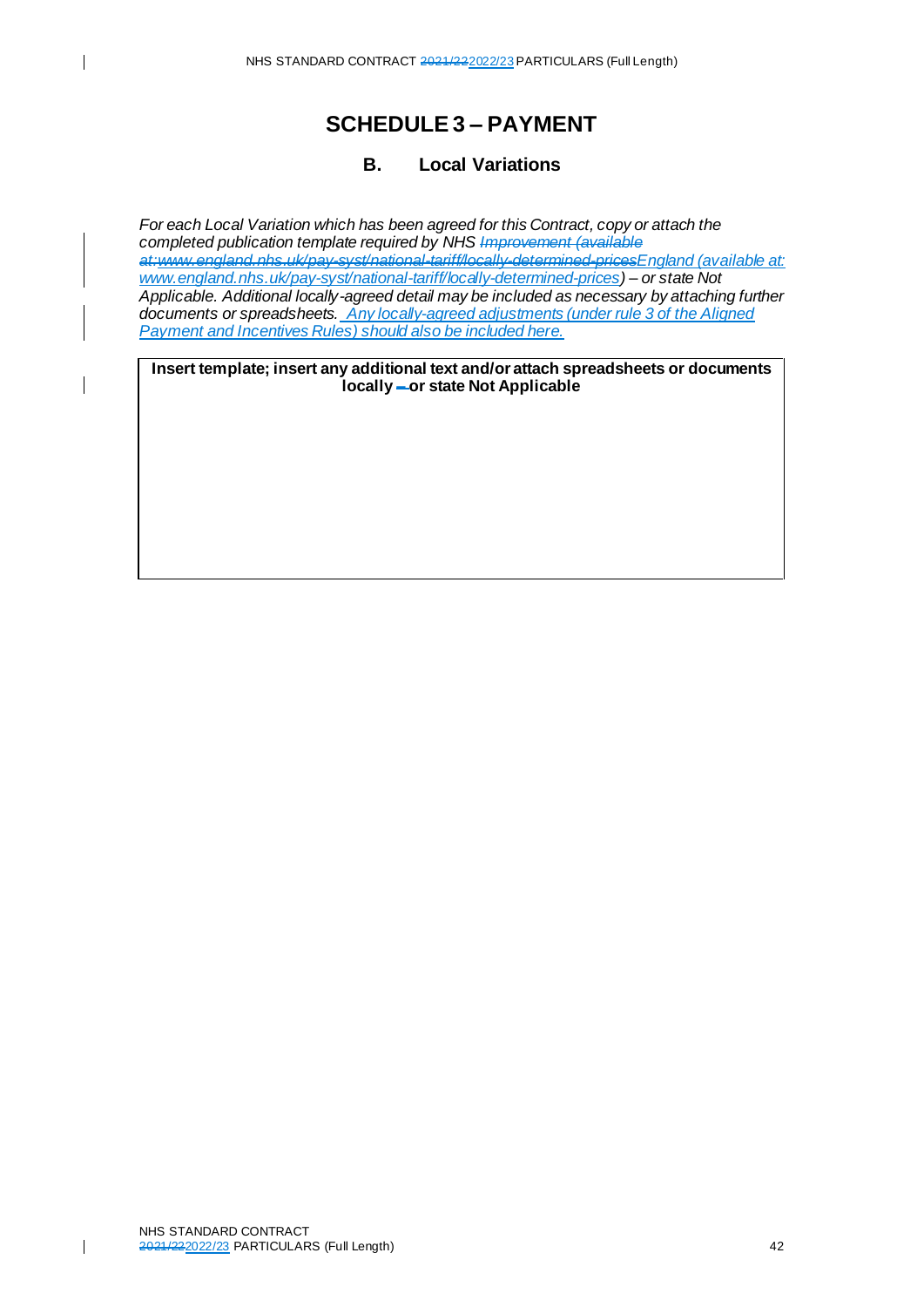#### $\mathbf{I}$

 $\overline{\phantom{a}}$ 

## **SCHEDULE 3 – PAYMENT**

### **C. Local Modifications**

*For each Local Modification Agreement (as defined in the National Tariff) which applies to this Contract, copy or attach the completed submission template required by NHS Improvement (available at: www.england.nhs.uk/pay-syst/national-tariff/locally-determined-prices).England (available at: [www.england.nhs.uk/pay-syst/national-tariff/locally-determined-prices](http://www.england.nhs.uk/pay-syst/national-tariff/locally-determined-prices)). For each Local Modification application granted by NHS ImprovementEngland, copy or attach the decision notice published by NHS ImprovementEngland. Additional locally-agreed detail may be included as necessary by attaching further documents or spreadsheets*.

**Insert template; insert any additional text and/or attach spreadsheets or documents locally – or state Not Applicable**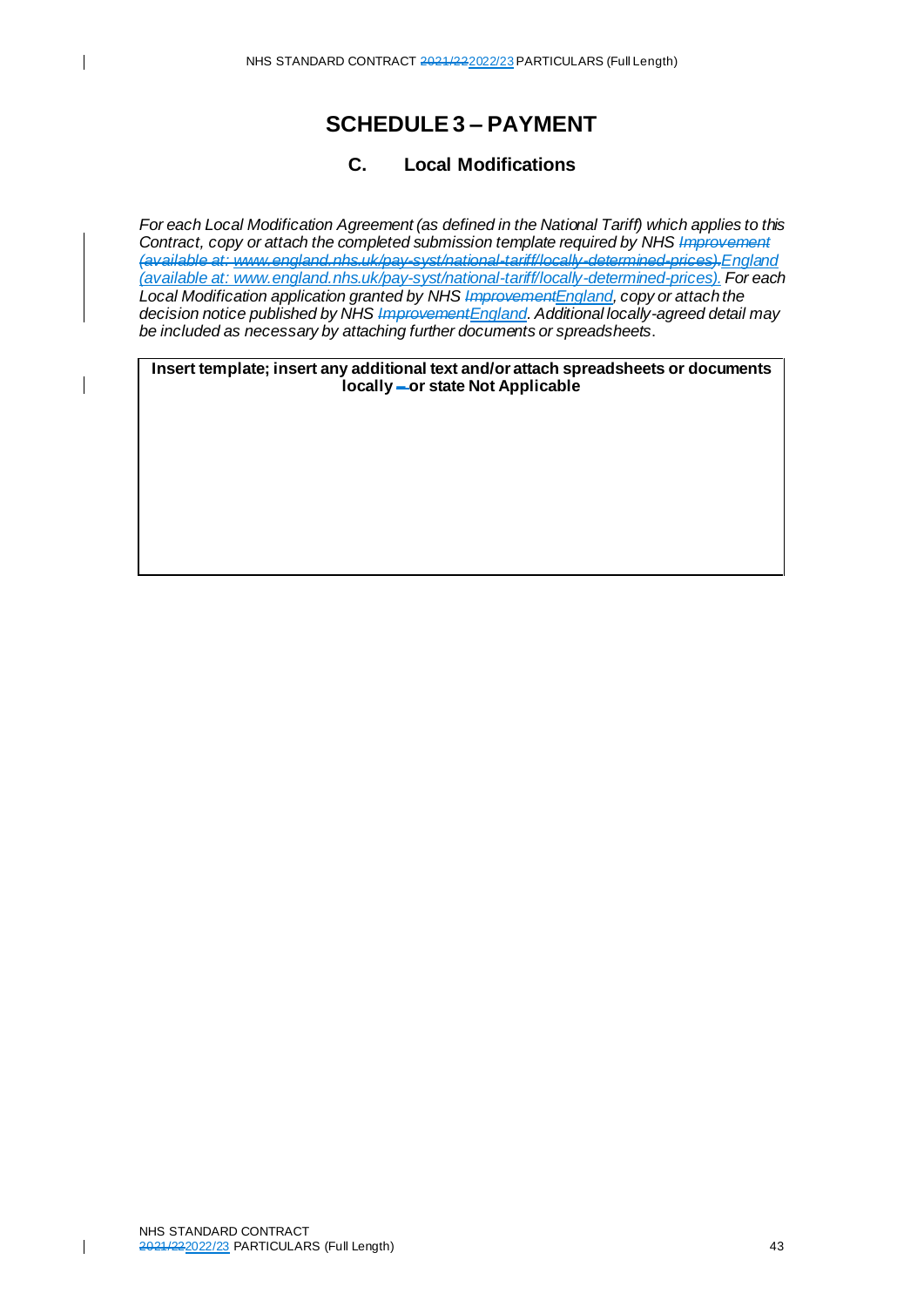## **SCHEDULE 3 – PAYMENT**

#### **D. Aligned Payment and Incentive Rules**

#### **Insert text and/or attach spreadsheets or documents locally – or state Not Applicable. Include separate values / information for each of one or more Contract Years, as required.**

*The content of this Schedule should cover the following. See the Aligned Payment and Incentive Rules within the National Tariff for more detailed advice. Note in particular the expectation that API arrangements are to operate at ICB footprint level. In any system*  where there is more than one CCG, this Schedule 3D should therefore show both individual *API values for each CCG and aggregate API values, across CCGs, at ICB level. This will ensure clarity when contracts signed by CCGs transfer to successor ICBs on their formal establishment.*

#### *Fixed Payment*

 $\mathbf{I}$ 

*Include a table setting out the agreed Fixed Payment for each Commissioner to which the Aligned Payment and Incentive Rules apply.*

#### *Best Practice Tariffs*

*Include a table setting out, for each applicable Best Practice Tariff and for each applicable Commissioner, the financial value which has been included within the Fixed Payment in relation to the Provider's expected performance against that Best Practice Tariff. This is the value against which actual performance will be measured in-year, with adjustments to payment being made accordingly.* 

#### *Value of Elective Activity*

*Include a table setting out, for each applicable Commissioner, the Value of Elective Activity which has been included within the Fixed Payment. This is the value against which actual activity will be measured in-year, with adjustments to payment being made accordingly at the default 50%relevant variable rate described in rule 2 of section 3 of the National TariffAligned Payment and Incentive Rules.* 

*High-cost drugs, devices and listed procedures*

#### *Advice and guidance activity*

*Include a table setting out, for each applicable Commissioner, the expected financial value of advice and guidance activity which has been included within the Fixed Payment for any high-cost drugs, devices and listed procedures, and the assumptions on which are within scope of this value has been determined. This is the level against which actual activity will*  be measured in-year, with adjustments to payment being made as described in the Aligned *Payment and Incentive Rules (as described in rule 2b of section 3 of the National Tariff). There will be no in-year adjustment to payment for such drugs, devices and procedures – but it is important that the agreed values are recorded here. .*

#### *CQUIN*

*Include a table setting out, for each applicable Commissioner, the financial value which has been included within the Fixed Payment for CQUIN. This should be based on the assumption that the Provider will achieve full compliance with the applicable CQUIN Indicators and will therefore earn the full 1.25% value. But reductions to payment willshould be made after the year-end, in accordance with the Aligned Payment and Incentive Rules*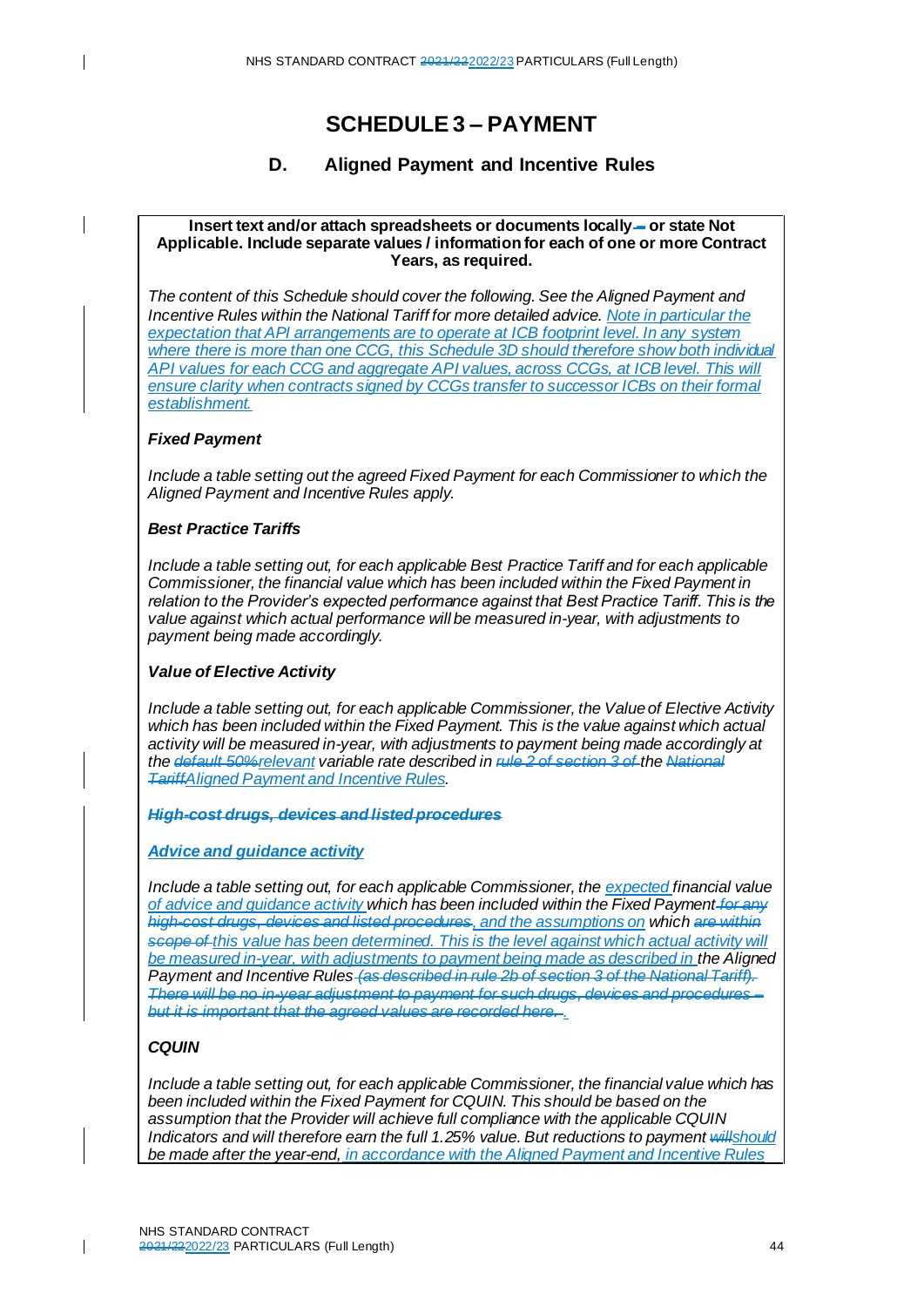*and under the CQUIN reconciliation process set out in SC38, if the Provider underperforms against the CQUIN Indicators.* 

#### *Agreed local adjustments and departures*

 $\overline{\phantom{a}}$ 

*Include here, for each applicable Commissioner, anyAny local adjustments to, or departures from, the price payable under the Aligned Payment and Incentive Rules which have been agreed between thata Commissioner and the Provider and approved by NHS Improvement. The scope for these is set outEngland should be shown in rules 3 and 6 of the Aligned Payment and Incentive Rules; they could be agreed in order to adopt a different variable rate than the default 50% value, for instance, or to set aside any variable element to payment for Best Practice Tariffs or CQUIN.Schedule 3B (Local Variations).*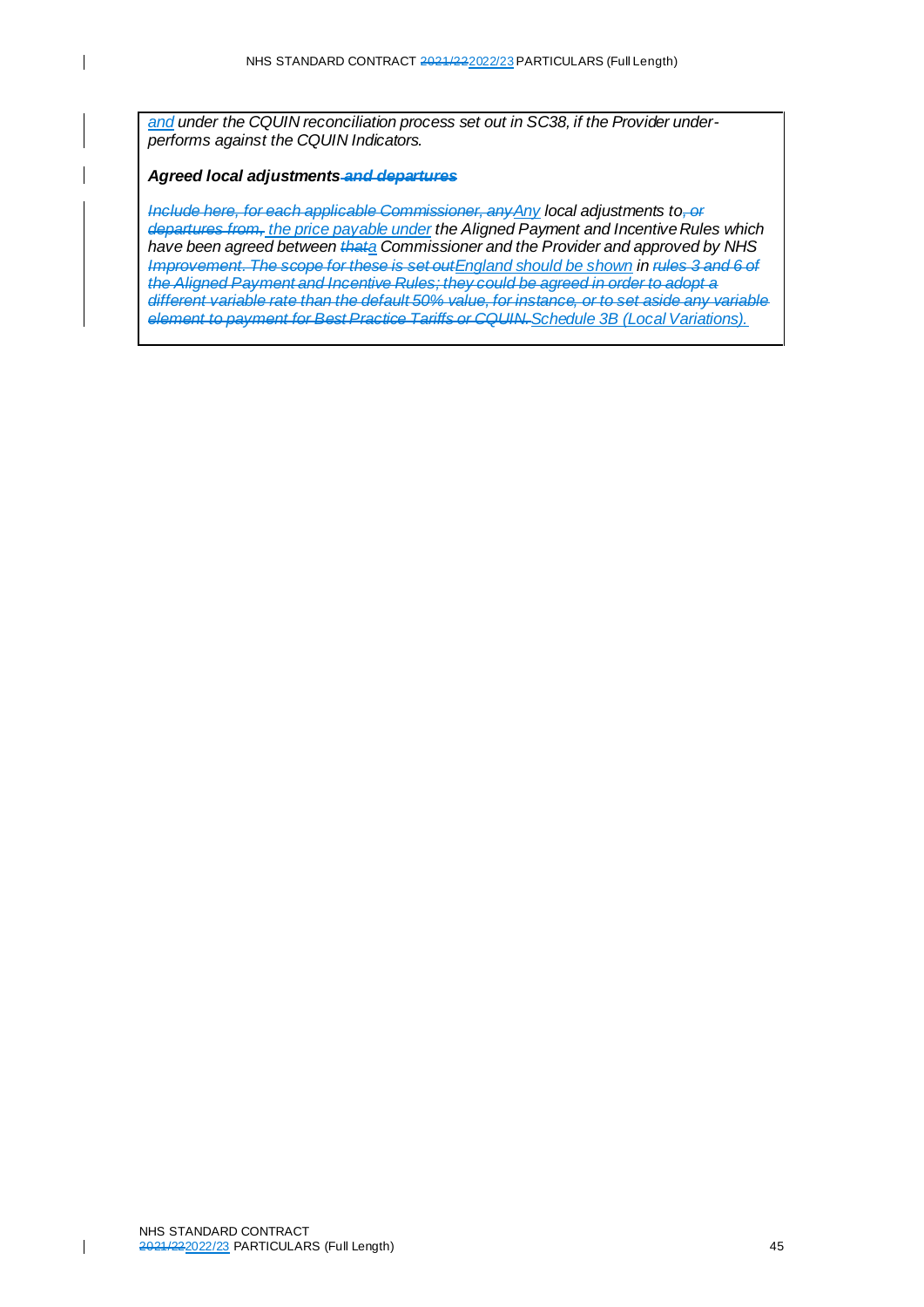## **SCHEDULE 3 – PAYMENT**

### **E. CQUIN**

**Where the Aligned Payment and Incentive Rules apply in respect of payments to be made by any Commissioner, insert details of applicable CQUIN Indicators in respect of the relevant Contract Year or state Not Applicable**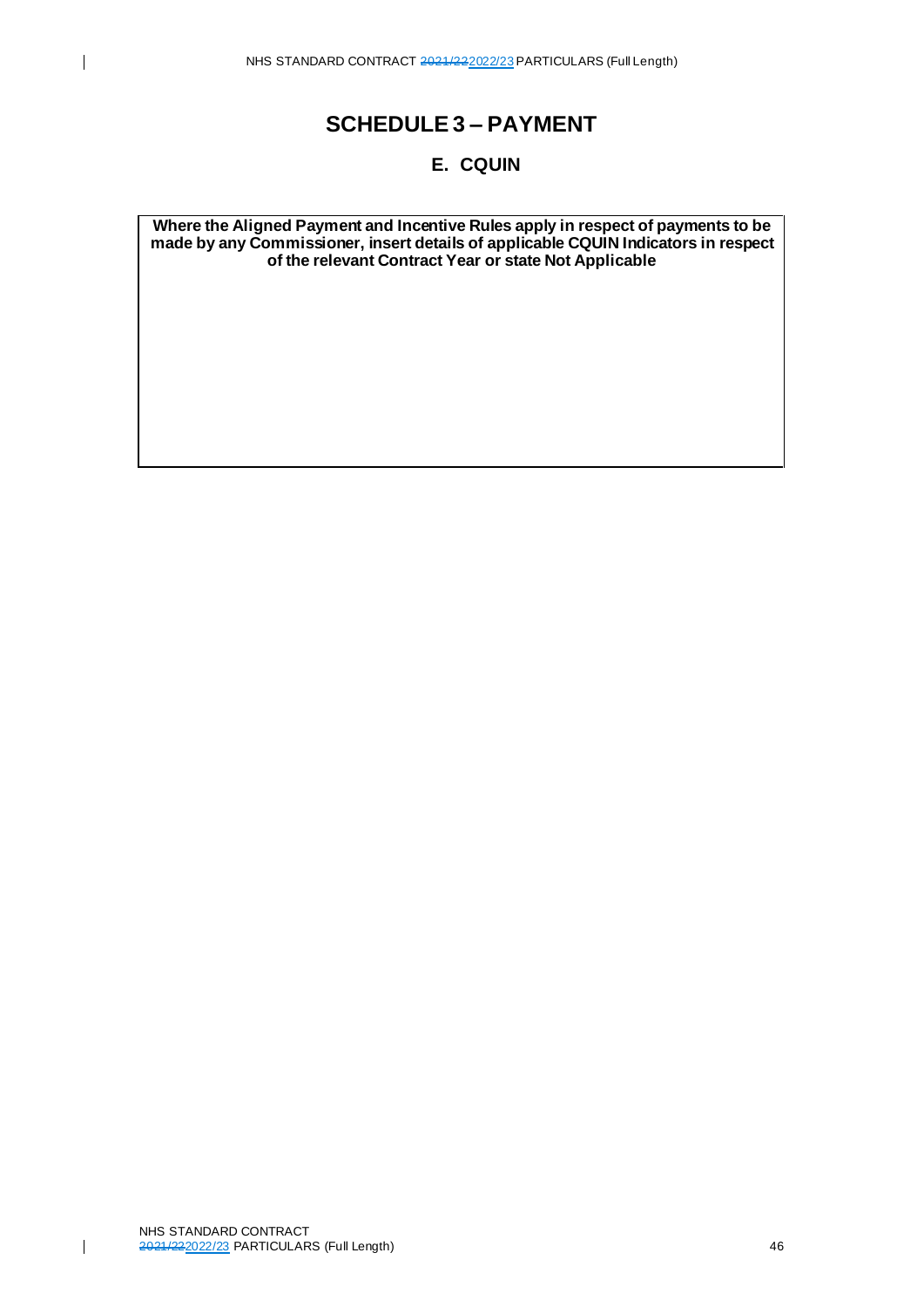## **SCHEDULE 3 – PAYMENT**

### **F. Expected Annual Contract Values**

| Commissioner                                                      | <b>Expected Annual Contract Value (include separate values</b><br>for each of one or more Contract Years, as required) or                                                                                                                                                                                                                                                                                                                                                                                                                                                                                                                                                                                                                                                                                      |
|-------------------------------------------------------------------|----------------------------------------------------------------------------------------------------------------------------------------------------------------------------------------------------------------------------------------------------------------------------------------------------------------------------------------------------------------------------------------------------------------------------------------------------------------------------------------------------------------------------------------------------------------------------------------------------------------------------------------------------------------------------------------------------------------------------------------------------------------------------------------------------------------|
|                                                                   | state Not Applicable                                                                                                                                                                                                                                                                                                                                                                                                                                                                                                                                                                                                                                                                                                                                                                                           |
|                                                                   | (Specify the proportion of the Expected Annual Contract Value<br>to be invoiced each month, in accordance with SC36.25.)                                                                                                                                                                                                                                                                                                                                                                                                                                                                                                                                                                                                                                                                                       |
|                                                                   | (In order to be able to demonstrate compliance with the<br>Mental Health Investment Standard and with national<br>requirements for increased investment in Primary Medical<br>and Community Services, ensure that the indicative values<br>for the relevant services are identified separately below. For<br>guidance Guidance on the definitions which apply in relation<br>to the Mental Health Investment Standard, see is available at<br><b>Categories of Mental Health</b><br>Expenditurehttps://www.england.nhs.uk/publication/mental-<br>health-investment-standard-mhis-categories-of-mental-<br>health-expenditure/ <del>. Guidance in relation to primary medical</del><br>and community services will be published as part of the NHS<br>Operational Planning Guidance for 2021/22 in due course.) |
|                                                                   | Guidance on investment in primary and community services<br>will be published separately on FutureNHS in due course.)                                                                                                                                                                                                                                                                                                                                                                                                                                                                                                                                                                                                                                                                                          |
| Insert text and/or attach<br>spreadsheets or documents<br>locally |                                                                                                                                                                                                                                                                                                                                                                                                                                                                                                                                                                                                                                                                                                                                                                                                                |
|                                                                   |                                                                                                                                                                                                                                                                                                                                                                                                                                                                                                                                                                                                                                                                                                                                                                                                                |
|                                                                   |                                                                                                                                                                                                                                                                                                                                                                                                                                                                                                                                                                                                                                                                                                                                                                                                                |
| <b>Total</b>                                                      |                                                                                                                                                                                                                                                                                                                                                                                                                                                                                                                                                                                                                                                                                                                                                                                                                |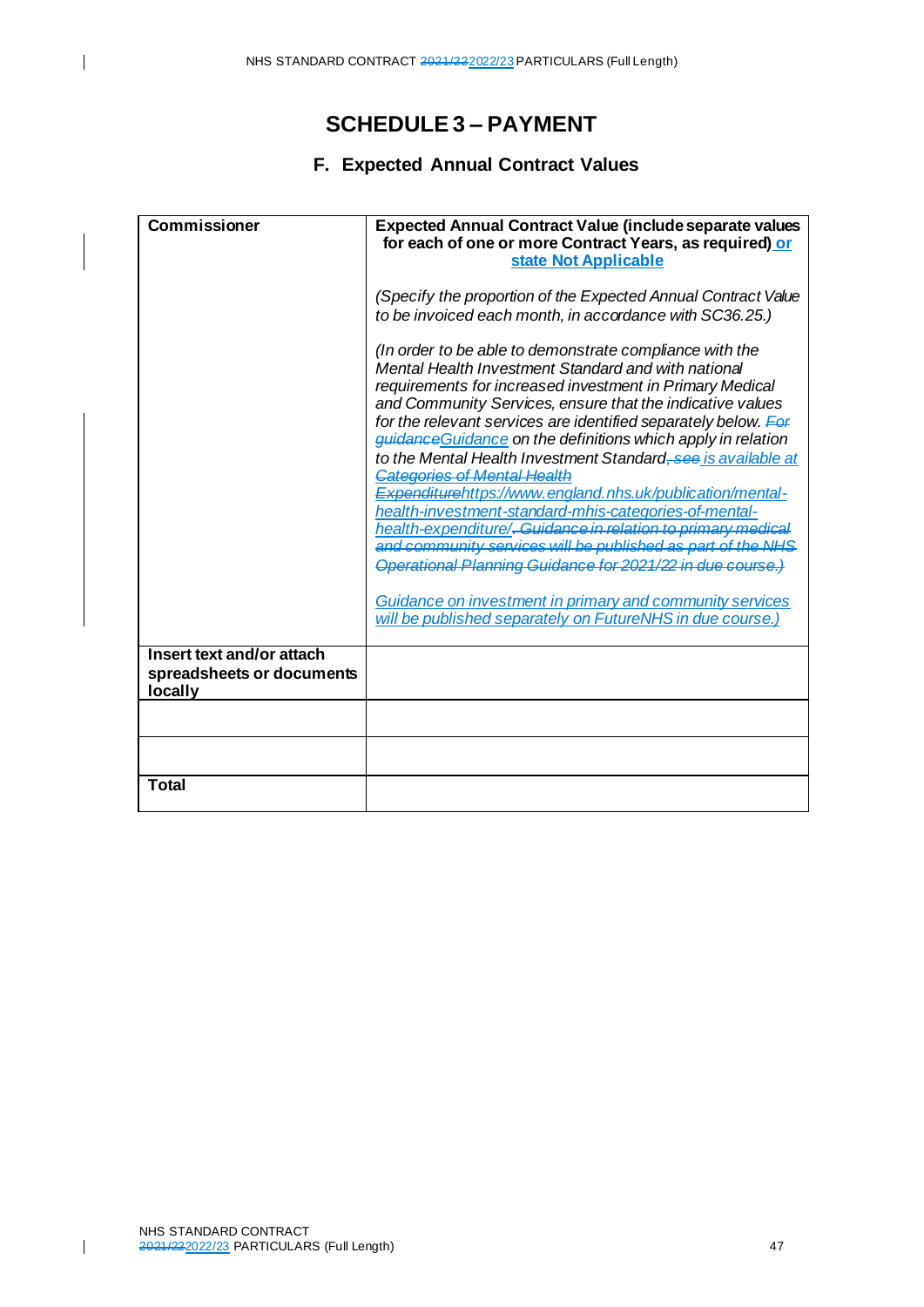$\overline{\phantom{a}}$ 

## **SCHEDULE 3 – PAYMENT**

## **G. Timing and Amounts of Payments in First and/or Final Contract Year**

**Insert text and/or attach spreadsheets or documents locally or state Not Applicable**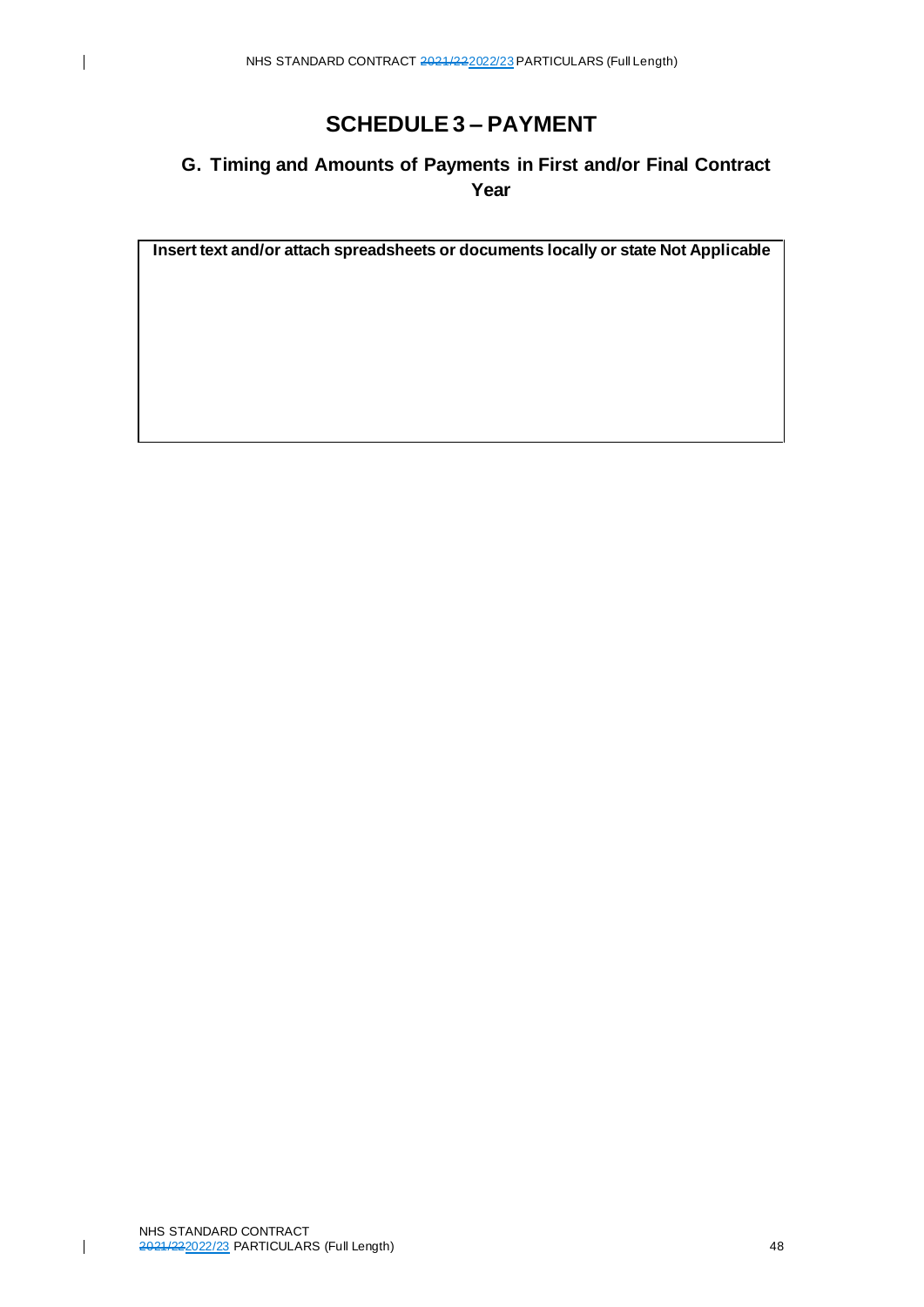### **SCHEDULE 4 – QUALITY REQUIREMENTS**

### **A. Operational Standards**

| Ref   | <b>Operational Standards</b>                                                                                                                                     | <b>Threshold</b>                                                                                 | Guidance on definition                                                                                                                                                                                                         | <b>Period over which</b><br>the Standard is to<br>be achieved | <b>Application</b>                           |
|-------|------------------------------------------------------------------------------------------------------------------------------------------------------------------|--------------------------------------------------------------------------------------------------|--------------------------------------------------------------------------------------------------------------------------------------------------------------------------------------------------------------------------------|---------------------------------------------------------------|----------------------------------------------|
|       | <b>RTT waiting times for non-</b><br>urgent consultant-led<br>treatment                                                                                          |                                                                                                  |                                                                                                                                                                                                                                |                                                               |                                              |
| E.B.3 | Percentage of Service Users on<br>incomplete RTT pathways (yet<br>to start treatment) waiting no<br>more than 18 weeks from<br>Referral                          | <b>Operating standard</b><br>of 92% at specialty<br>level (as reported to<br><b>NHS Digital)</b> | See RTT Rules Suite and Recording<br>and Reporting FAQs at:<br>https://www.england.nhs.uk/statistics/<br>statistical-work-areas/rtt-waiting-<br>times/rtt-guidance/                                                            | Month                                                         | Services to which<br><b>18 Weeks applies</b> |
|       | Diagnostic test waiting times                                                                                                                                    |                                                                                                  |                                                                                                                                                                                                                                |                                                               |                                              |
| E.B.4 | <b>Percentage of Service Users</b><br>waiting 6 weeks or more from<br>Referral for a diagnostic test                                                             | <b>Operating standard</b><br>of no more than 1%                                                  | See Diagnostics Definitions and<br>Diagnostics FAQs at:<br>https://www.england.nhs.uk/statistics/<br>statistical-work-areas/diagnostics-<br>waiting-times-and-activity/monthly-<br>diagnostics-waiting-times-and-<br>activity/ | Month                                                         | <b>CS</b><br><b>CR</b><br>₽                  |
|       | A+E waits                                                                                                                                                        |                                                                                                  |                                                                                                                                                                                                                                |                                                               |                                              |
| E.B.5 | Percentage of A+E attendances<br>where the Service User was<br>admitted, transferred or<br>discharged within 4 hours of<br>their arrival at an A+E<br>department | <b>Operating standard</b><br>of 95%                                                              | See A+E Attendances and<br><b>Emergency Admissions Monthly</b><br><b>Return Definitions at:</b><br>https://www.england.nhs.uk/statistics/<br>statistical-work-areas/ae-waiting-<br>times-and-activity/                         | Month                                                         | $A + E$<br>U                                 |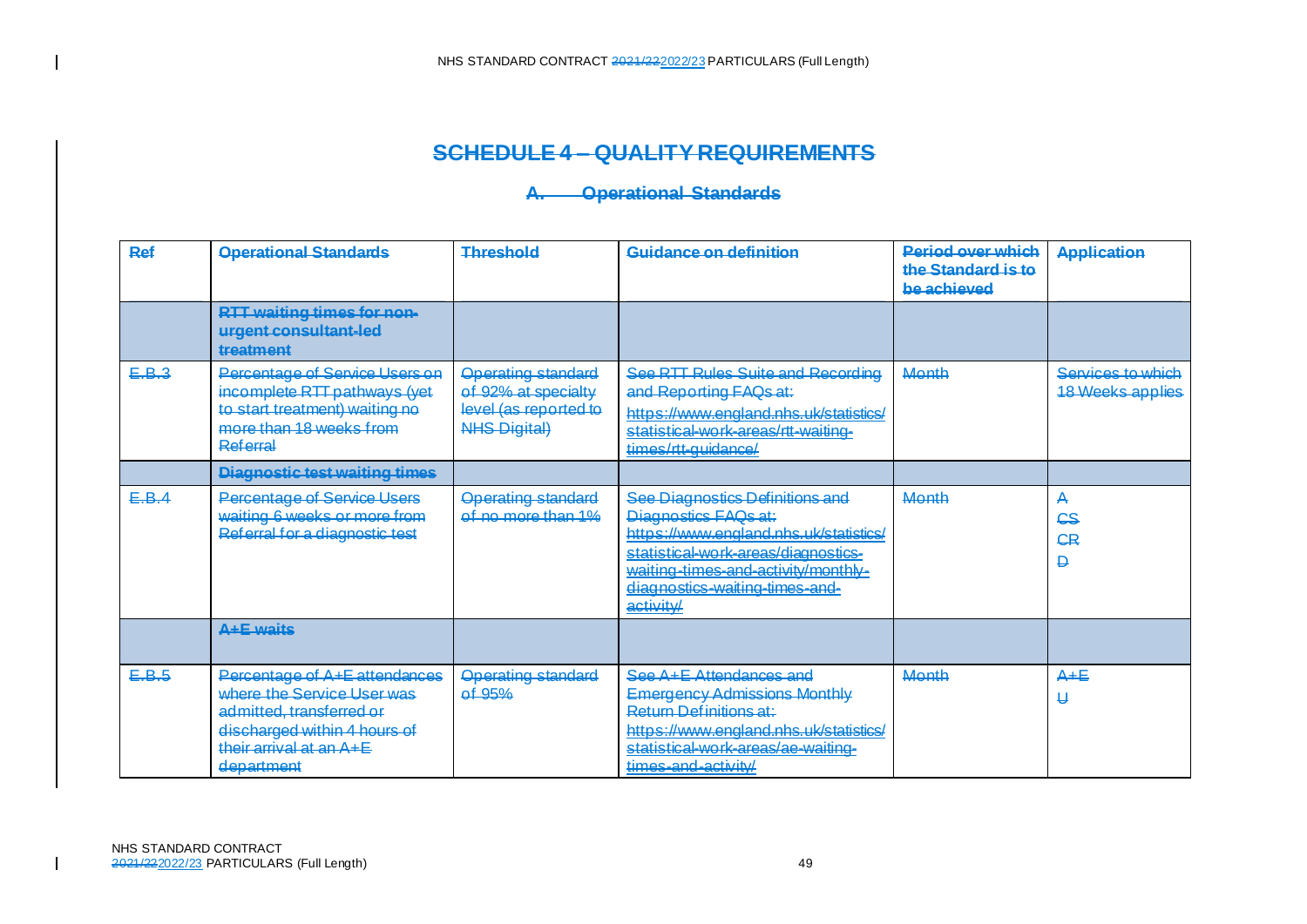| Ref    | <b>Operational Standards</b>                                                                                                                                                                 | <b>Threshold</b>                      | Guidance on definition                                                                                                                                                                         | <b>Period over which</b><br>the Standard is to<br>be achieved | <b>Application</b>  |
|--------|----------------------------------------------------------------------------------------------------------------------------------------------------------------------------------------------|---------------------------------------|------------------------------------------------------------------------------------------------------------------------------------------------------------------------------------------------|---------------------------------------------------------------|---------------------|
|        | Cancer waits - 2 week wait                                                                                                                                                                   |                                       |                                                                                                                                                                                                |                                                               |                     |
| E.B.6  | <b>Percentage of Service Users</b><br>referred urgently with suspected<br>cancer by a GP waiting no more<br>than two weeks for first<br>eutpatient appointment                               | <b>Operating standard</b><br>of 93%   | See National Cancer Waiting Times<br><b>Monitoring Dataset Guidance.</b><br>available at:<br>httne://www.angland.nhe.uk/etatietice/<br>statistical-work-areas/cancer-waiting-<br>times/        | Quarter                                                       | А<br><b>CR</b><br>具 |
| E.B.7  | Percentage of Service Users<br>referred urgently with breast<br>symptoms (where cancer was<br>not initially suspected) waiting<br>no more than two weeks for first<br>outpatient appointment | <b>Operating standard</b><br>of 93%   | <b>See National Cancer Waiting Times</b><br><b>Monitoring Dataset Guidance,</b><br>available at:<br>httne://www.england.nhs.uk/statistics/<br>statistical-work-areas/cancer-waiting-<br>times/ | Quarter                                                       | Д<br><b>CR</b><br>₽ |
|        | Cancer waits - 28 / 31 days                                                                                                                                                                  |                                       |                                                                                                                                                                                                |                                                               |                     |
| E.B.27 | <b>Percentage of Service Users</b><br>waiting no more than 28 days<br>from urgent referral to receiving<br>a communication of diagnosis<br>for cancer or a ruling out of<br>cancer           | <b>Operating standard</b><br>$et$ 75% | See National Cancer Waiting Times<br><b>Monitoring Dataset Guidance.</b><br>available at:<br>https://www.england.nhs.uk/statistics/<br>statistical-work-areas/cancer-waiting-<br>times/        | Quarter                                                       | Д<br><b>CR</b><br>₽ |
| E.B.8  | Percentage of Service Users<br>waiting no more than one month<br>(31 days) from diagnosis to first<br>definitive treatment for all<br>cancers                                                | Operating standard<br>$of$ $Q60/$     | See National Cancer Waiting Times<br>Monitoring Dataset Guidance<br>available at:<br>https://www.england.nhs.uk/statistics/<br>statistical work-areas/cancer-waiting-<br>times/                | Quarter                                                       | Д<br><b>CR</b><br>R |
| E.B.9  | Percentage of Service Users<br>waiting no more than 31 days for                                                                                                                              | <b>Operating standard</b><br>of 94%   | See National Cancer Waiting Times<br><b>Monitoring Dataset Guidance,</b><br>available at:<br>https://www.england.nhs.uk/statistics/                                                            | Quarter                                                       | Д<br><b>CR</b><br>R |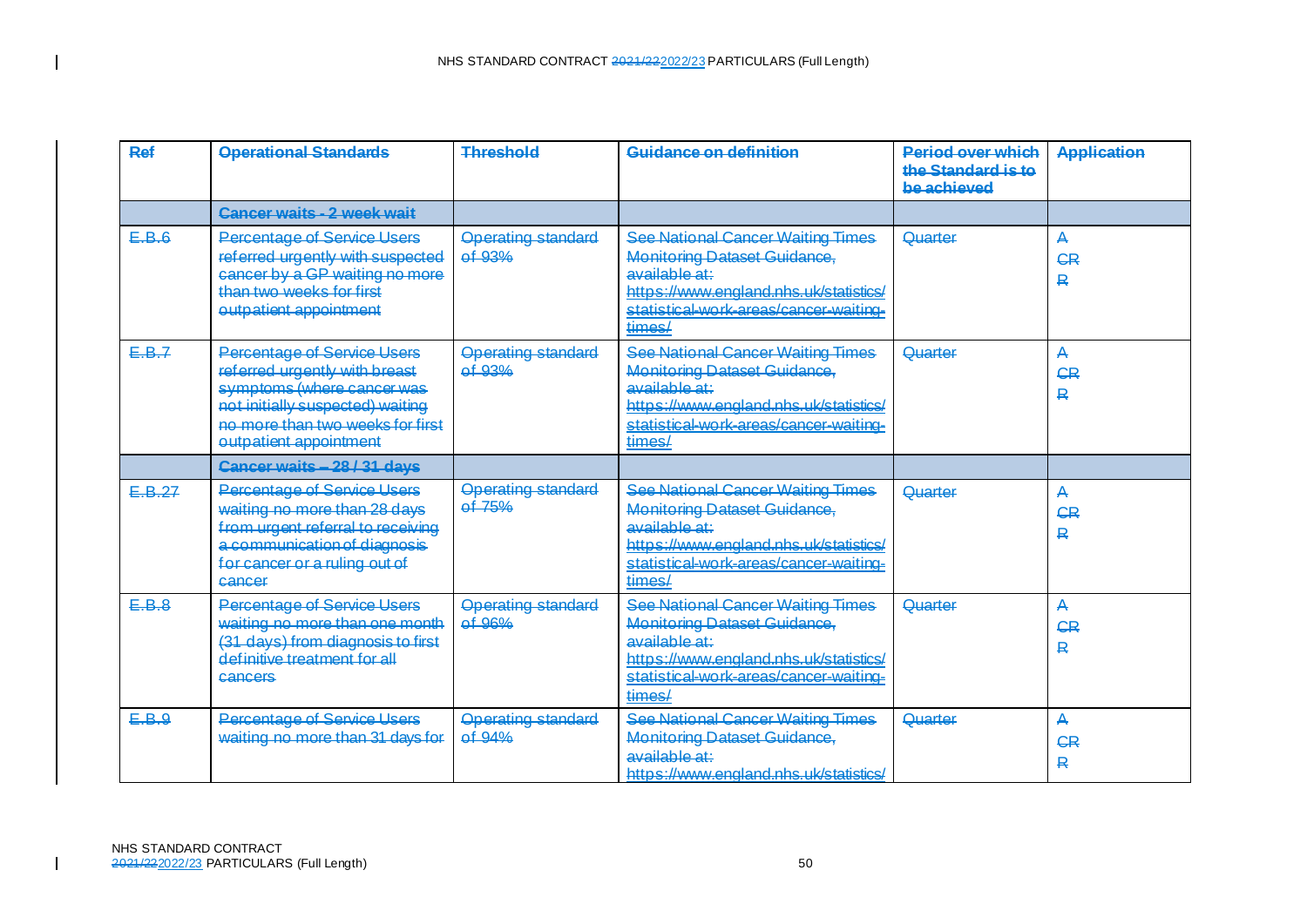| <b>Ref</b> | <b>Operational Standards</b>                                                                                                                                      | Threshold                             | Guidance on definition                                                                                                                                                                  | <b>Period over which</b><br>the Standard is to<br>he achieved | <b>Application</b>  |
|------------|-------------------------------------------------------------------------------------------------------------------------------------------------------------------|---------------------------------------|-----------------------------------------------------------------------------------------------------------------------------------------------------------------------------------------|---------------------------------------------------------------|---------------------|
|            | subsequent treatment where<br>that treatment is surgery                                                                                                           |                                       | statistical-work-areas/cancer-waiting-<br>times/                                                                                                                                        |                                                               |                     |
| E.B.10     | <b>Percentage of Service Users</b><br>waiting no more than 31 days for<br>subsequent treatment where<br>that treatment is an anti-cancer<br>drug regimen          | <b>Operating standard</b><br>of 98%   | See National Cancer Waiting Times<br><b>Monitoring Dataset Guidance,</b><br>available at:<br>httne://www.england.nhs.uk/statistics/<br>statistical-work-areas/cancer-waiting-<br>times/ | Quarter                                                       | А<br>СR<br>₽        |
| E.B.11     | Percentage of Service Users<br>waiting no more than 31 days for<br>subsequent treatment where the<br>treatment is a course of<br>radiotherapy                     | <b>Operating standard</b><br>of 94%   | See National Cancer Waiting Times<br><b>Monitoring Dataset Guidance,</b><br>available at:<br>https://www.england.nhs.uk/statistics/<br>statistical-work-areas/cancer-waiting-<br>times/ | Quarter                                                       | Д<br><b>CR</b><br>₽ |
|            | <b>Cancer waits - 62 days</b>                                                                                                                                     |                                       |                                                                                                                                                                                         |                                                               |                     |
| E.B.12     | Percentage of Service Users<br>waiting no more than two<br>months (62 days) from urgent<br>GP referral to first definitive<br>treatment for cancer                | <b>Operating standard</b><br>of 85%   | See National Cancer Waiting Times<br><b>Monitoring Dataset Guidance.</b><br>available at:<br>https://www.england.nhs.uk/statistics/<br>statistical-work-areas/cancer-waiting-<br>times/ | Quarter                                                       | Д<br>СR<br>₽        |
| E.B.13     | Percentage of Service Users<br>waiting no more than 62 days<br>from referral from an NHS<br>screening service to first<br>definitive treatment for all<br>cancers | <b>Onerating standard</b><br>$of$ 90% | See National Cancer Waiting Times<br>Monitoring Dataset Guidance.<br>available at:<br>https://www.england.nhs.uk/statistics/<br>statistical-work-areas/cancer-waiting-<br>times/        | <u> Ouarter</u>                                               | Д<br><b>CR</b><br>₽ |

 $\mathbf{I}$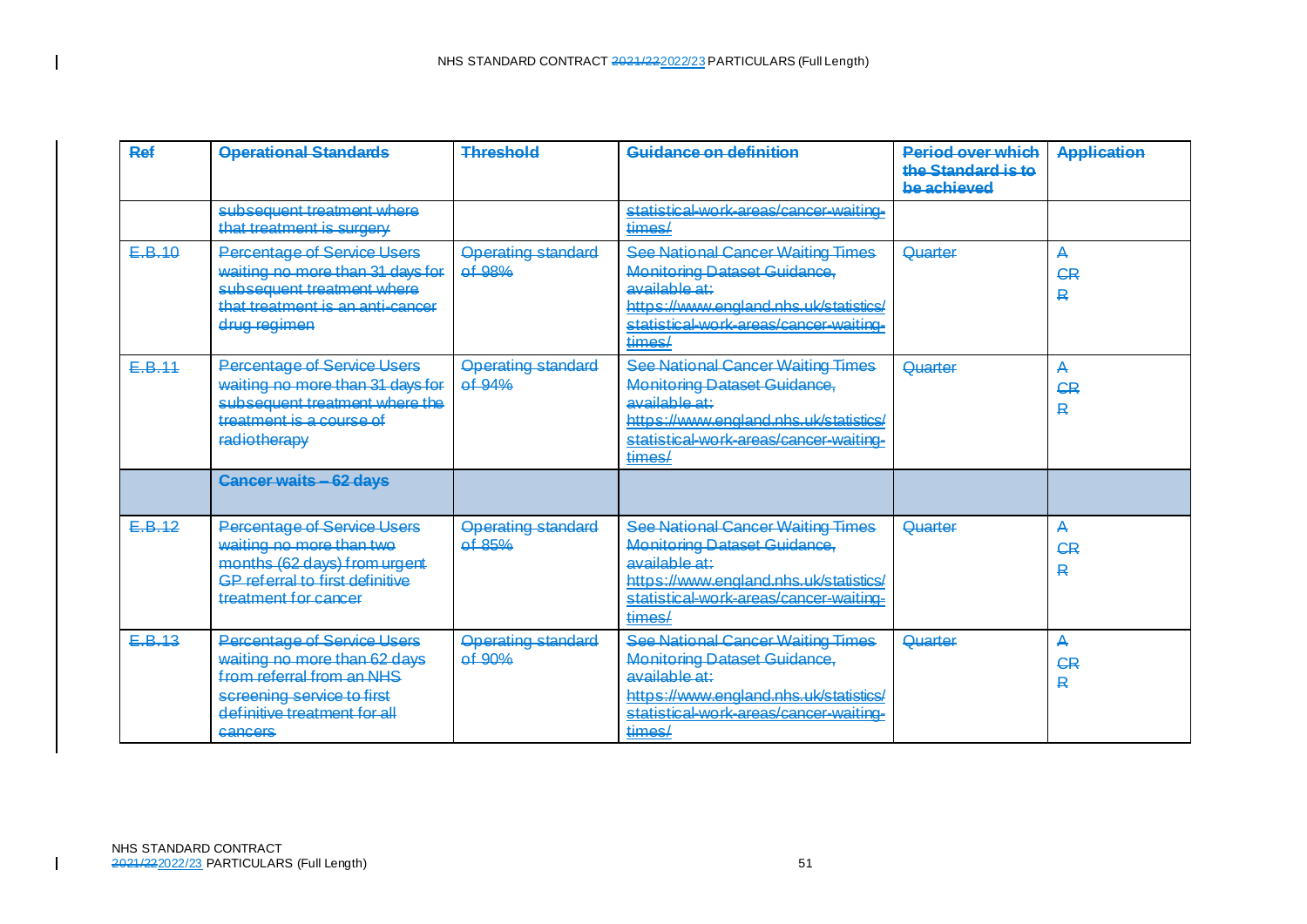| <b>Ref</b> | <b>Operational Standards</b>                                                                                                           | <b>Threshold</b>                                                                                | Guidance on definition                                                                                                                              | <b>Period over which</b><br>the Standard is to<br>be achieved | <b>Application</b> |
|------------|----------------------------------------------------------------------------------------------------------------------------------------|-------------------------------------------------------------------------------------------------|-----------------------------------------------------------------------------------------------------------------------------------------------------|---------------------------------------------------------------|--------------------|
|            | <b>Ambulance Service Response</b><br><b>Times</b>                                                                                      |                                                                                                 |                                                                                                                                                     |                                                               |                    |
|            | Category 1 (life-threatening)<br>incidents - proportion of<br>incidents resulting in a response<br>arriving within 15 minutes          | <b>Operating standard</b><br>that 90 <sup>th</sup> centile is no<br>greater than 15<br>minutas  | See AQI System Indicator<br>Specification at:<br>https://www.england.nhs.uk/statistics/<br>statistical-work-areas/ambulance-<br>quality-indicators/ | Quarter                                                       | AM                 |
|            | Category 1 (life-threatening)<br>incidents - mean time taken for<br>a response to arrive                                               | Mean is no greater<br>than 7 minutes                                                            | See AQI System Indicator<br>Specification at:<br>https://www.england.nhs.uk/statistics/<br>statistical-work-areas/ambulance-<br>quality-indicators/ | Quarter                                                       | AM                 |
|            | Category 2 (emergency)<br>incidents - proportion of<br>incidents resulting in an<br>appropriate response arriving<br>within 40 minutes | <b>Operating standard</b><br>that 90 <sup>th</sup> centile is no<br>greater than 40<br>minutes  | See AQI System Indicator<br>Specification at:<br>https://www.england.nhs.uk/statistics/<br>statistical-work-areas/ambulance-<br>quality-indicators/ | Quarter                                                       | AM                 |
|            | Category 2 (emergency)<br>incidents - mean time taken for<br>an appropriate response to<br>arrive                                      | Mean is no greater<br>than 18 minutes                                                           | See AQI System Indicator<br>Specification at:<br>https://www.england.nhs.uk/statistics/<br>statistical-work-areas/ambulance-<br>quality-indicators/ | Quarter                                                       | AM                 |
|            | Category 3 (urgent) incidents-<br>proportion of incidents resulting<br>in an appropriate response<br>arriving within 120 minutes       | <b>Operating standard</b><br>that 90 <sup>th</sup> centile is no<br>greater than 120<br>minutes | See AOI System Indicator<br>Specification at:<br>https://www.england.phs.uk/statistics/<br>statistical-work-areas/ambulance-<br>auglity-indicators/ | Quarter                                                       | AM                 |
|            | Category 4 (less urgent "assess,<br>treat, transport" incidents only)<br>proportion of incidents resulting                             | <b>Operating standard</b><br>that 90 <sup>th</sup> centile is no                                | See AQI System Indicator<br>Specification at:<br>https://www.england.nhs.uk/statistics/                                                             | Quarter                                                       | AM                 |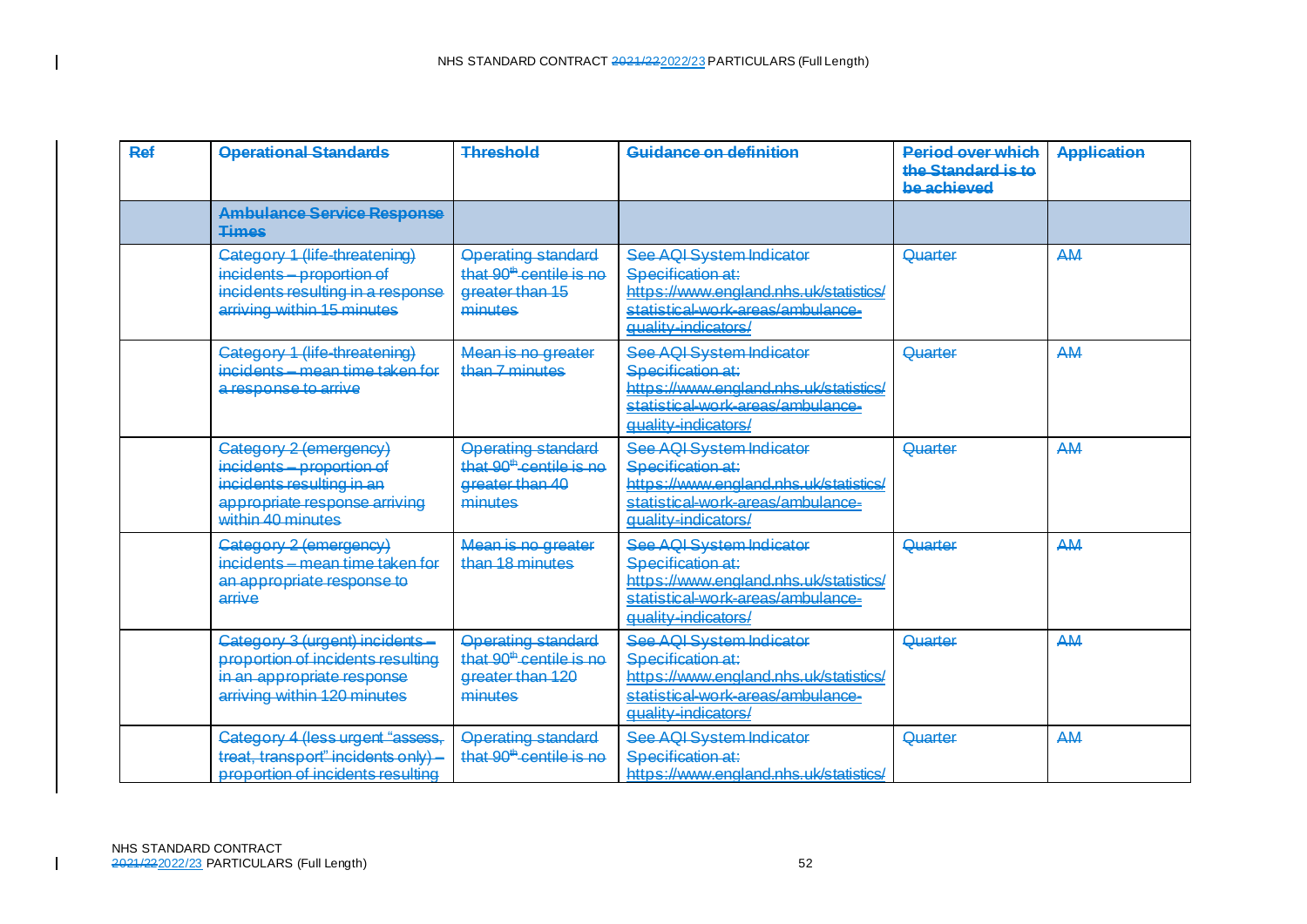| Ref              | <b>Operational Standards</b>                                                                                                                                                                                                                                                                                                        | <b>Threshold</b>                                                                                    | Guidance on definition                                                                                                                                                                                  | <b>Period over which</b><br>the Standard is to<br>be achieved | <b>Application</b>                                                |
|------------------|-------------------------------------------------------------------------------------------------------------------------------------------------------------------------------------------------------------------------------------------------------------------------------------------------------------------------------------|-----------------------------------------------------------------------------------------------------|---------------------------------------------------------------------------------------------------------------------------------------------------------------------------------------------------------|---------------------------------------------------------------|-------------------------------------------------------------------|
|                  | in an appropriate response<br>arriving within 180 minutes                                                                                                                                                                                                                                                                           | greater than 180<br>minutes                                                                         | statistical-work-areas/ambulance-<br>quality-indicators/                                                                                                                                                |                                                               |                                                                   |
|                  | Mixed-sex accommodation<br>breaches                                                                                                                                                                                                                                                                                                 |                                                                                                     |                                                                                                                                                                                                         |                                                               |                                                                   |
| EBS <sub>4</sub> | Mived-sey accommodation<br>breach                                                                                                                                                                                                                                                                                                   | $\rightarrow \theta$                                                                                | See Mixed-Sex Accommodation<br>Guidance, Mixed-Sex<br>Accommodation EAQ and<br>Professional Letter at:<br>https://www.england.nhs.uk/statistics/<br>statistical-work-areas/mixed-sex-<br>accommodation/ | Ongoing                                                       | Д<br><b>CR</b><br><b>MH</b>                                       |
|                  | <b>Cancelled operations</b>                                                                                                                                                                                                                                                                                                         |                                                                                                     |                                                                                                                                                                                                         |                                                               |                                                                   |
| E.B.S.2          | All Service Users who have<br>operations cancelled, on or after<br>the day of admission (including<br>the day of surgery), for non-<br>clinical reasons to be offered<br>another binding date within 28<br>days, or the Service User's<br>treatment to be funded at the<br>time and hospital of the Service<br><b>User's choice</b> | Number of Service<br>Lisers who are not<br>offered another<br>binding date within<br>$28$ days $>0$ | <b>See Cancelled Operations Guidance</b><br>and Cancelled Operations FAQ at:<br>https://www.england.nhs.uk/statistics/<br>statistical-work-areas/cancelled-<br>elective-operations/                     | Ongoing                                                       | Д<br><b>CR</b>                                                    |
|                  | <b>Mental health</b>                                                                                                                                                                                                                                                                                                                |                                                                                                     |                                                                                                                                                                                                         |                                                               |                                                                   |
| E.B.S.3          | The percentage of Service<br>Users under adult mental illness<br>specialties who were followed                                                                                                                                                                                                                                      | <b>Operating standard</b><br>of 80%                                                                 | See Contract Technical Guidance<br>Appendix 2                                                                                                                                                           | Quarter                                                       | <b>MH</b><br><b>Except MH</b><br><b>(Specialised</b><br>Services) |

 $\blacksquare$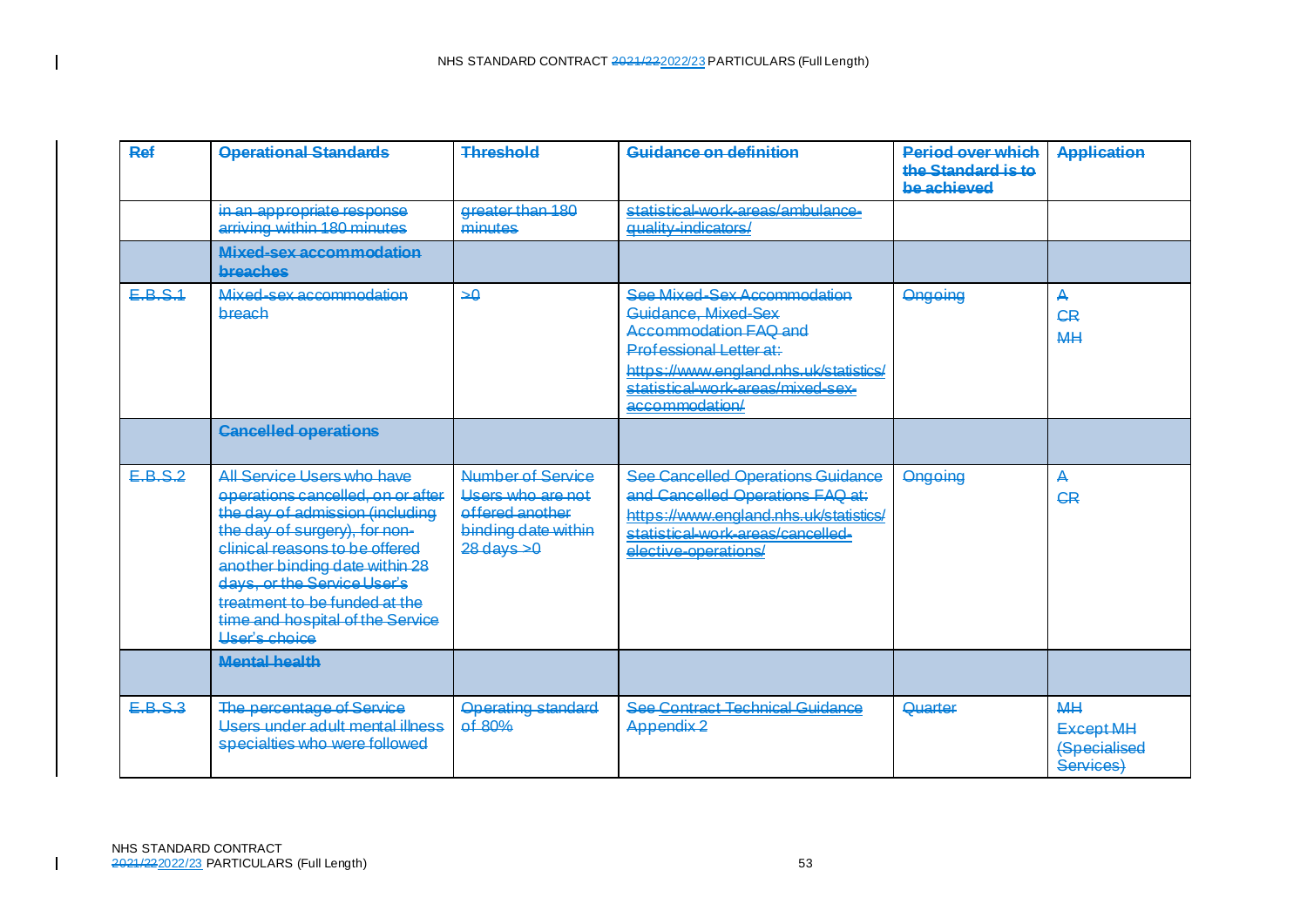| Ref | <b>Operational Standards</b>                                                                                                                                                                                                                | <b>Threshold</b><br>and the contract of the contract of | Guidance on definition | <b>Period over which   Application</b><br>the Standard is to<br>be achieved |  |
|-----|---------------------------------------------------------------------------------------------------------------------------------------------------------------------------------------------------------------------------------------------|---------------------------------------------------------|------------------------|-----------------------------------------------------------------------------|--|
|     | un within 72 houre of discharge<br><del>up within re nouro or urouraryo</del><br>from nevobiatric in-patient care<br><b>TEMPERATURE AVEILABLE MARINE MARINE MARINE AND DESCRIPTION OF A REPORT OF A REPORT OF A REPORT OF A REPORT OF A</b> |                                                         |                        |                                                                             |  |

The Provider must report its performance against each applicable Operational Standard through its Service Quality Performance Report, in accordance with Schedule 6A.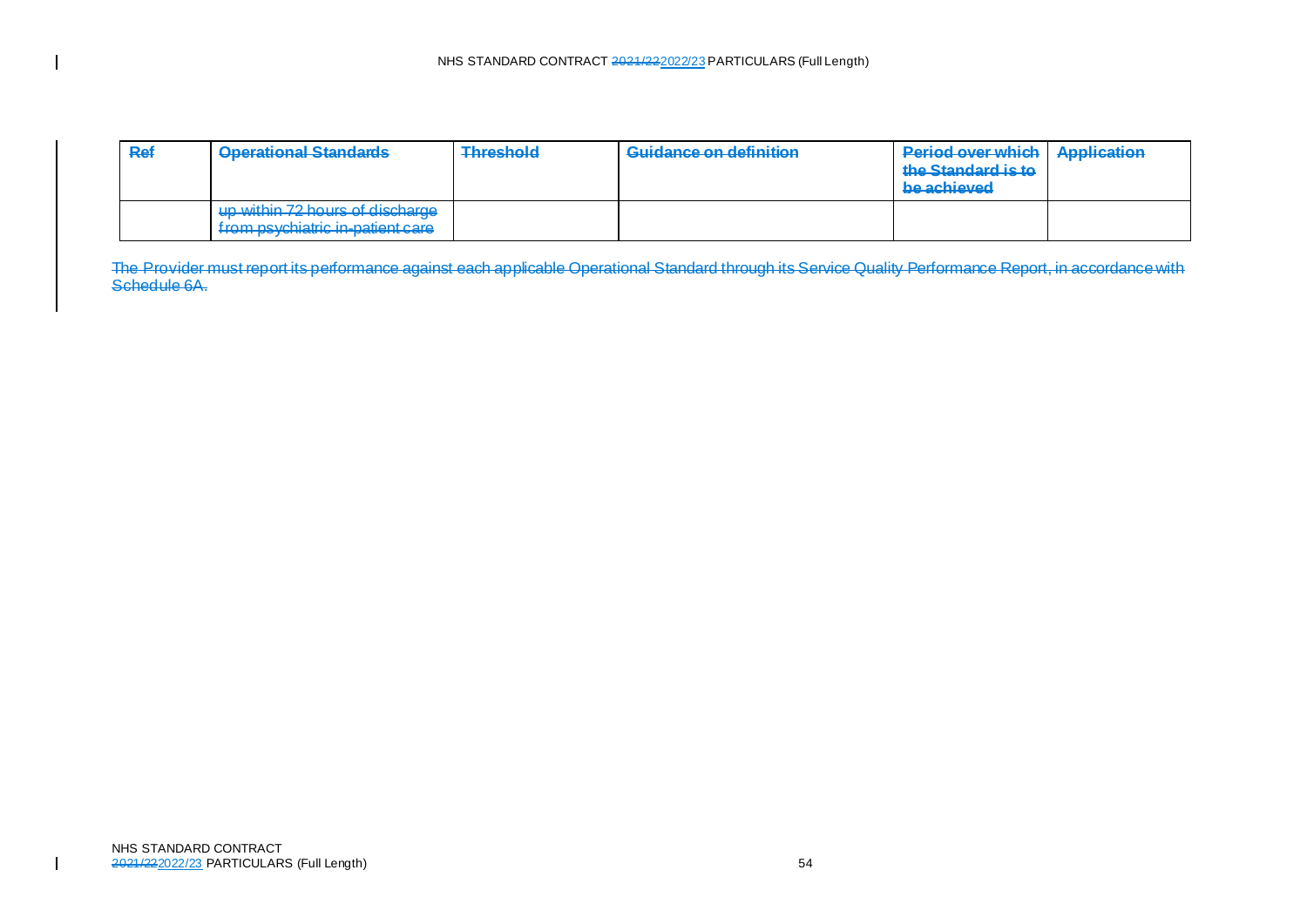### **SCHEDULE 4 – QUALITY REQUIREMENTS**

### **B. National Quality Requirements**

|                 | <b>National Quality Requirement</b>                                                                                                 | <b>Threshold</b>                                             | Guidance on definition                                                                                                                                              | <b>Pariod over which</b><br>the requirement is<br>to be achieved | <b>Application</b>                       |
|-----------------|-------------------------------------------------------------------------------------------------------------------------------------|--------------------------------------------------------------|---------------------------------------------------------------------------------------------------------------------------------------------------------------------|------------------------------------------------------------------|------------------------------------------|
| E.A.S.A         | Zero tolerance methicillin-<br>resistant Staphylococcus aureus                                                                      | هد                                                           | <b>See Contract Technical Guidance</b><br>Appendix <sub>2</sub>                                                                                                     | <b>Ongoing</b>                                                   | А                                        |
| E.A.S.5         | <b>Minimise rates of Clostridioides</b><br>difficile                                                                                | As published by NHS<br><b>England and NHS</b><br>Improvement | <b>See Contract Technical Guidance</b><br>Appendix <sub>2</sub>                                                                                                     | Year                                                             | A (NHS<br>Trust/FT)                      |
|                 | Minimise rates of gram-negative<br>bloodstream infections                                                                           | As published by NHS<br><b>England and NHS</b><br>Improvement | <b>See Contract Technical Guidance</b><br>Appendix <sub>2</sub>                                                                                                     | Year                                                             | A (NHS<br>Trust/FT)                      |
| E.B.S.4         | Zero tolerance RTT waits over<br>52 weeks for incomplete<br>pathways                                                                | هد                                                           | See RTT Rules Suite and Recording<br>and Reporting FAQs at:<br>https://www.england.nhs.uk/statistics/<br>statistical-work-areas/rtt-waiting-<br>times/rtt-guidance/ | <b>Ongoing</b>                                                   | Services to<br>which 18 Weeks<br>applies |
| <b>E.B.S.7a</b> | <u>All handovers between</u><br>ambulance and A+E must take<br>place within 15 minutes with<br>none waiting more than 30<br>minutes | هد                                                           | See Contract Technical Guidance<br>Appendix <sub>2</sub>                                                                                                            | <b>Ongoing</b>                                                   | $A + E$                                  |
| E.B.S.7b        | All handovers between<br>ambulance and A+E must take<br>place within 15 minutes with<br>none waiting more than 60<br>minutes        | هد                                                           | <b>See Contract Technical Guidance</b><br>Appendix <sub>2</sub>                                                                                                     | <b>Ongoing</b>                                                   | $A + E$                                  |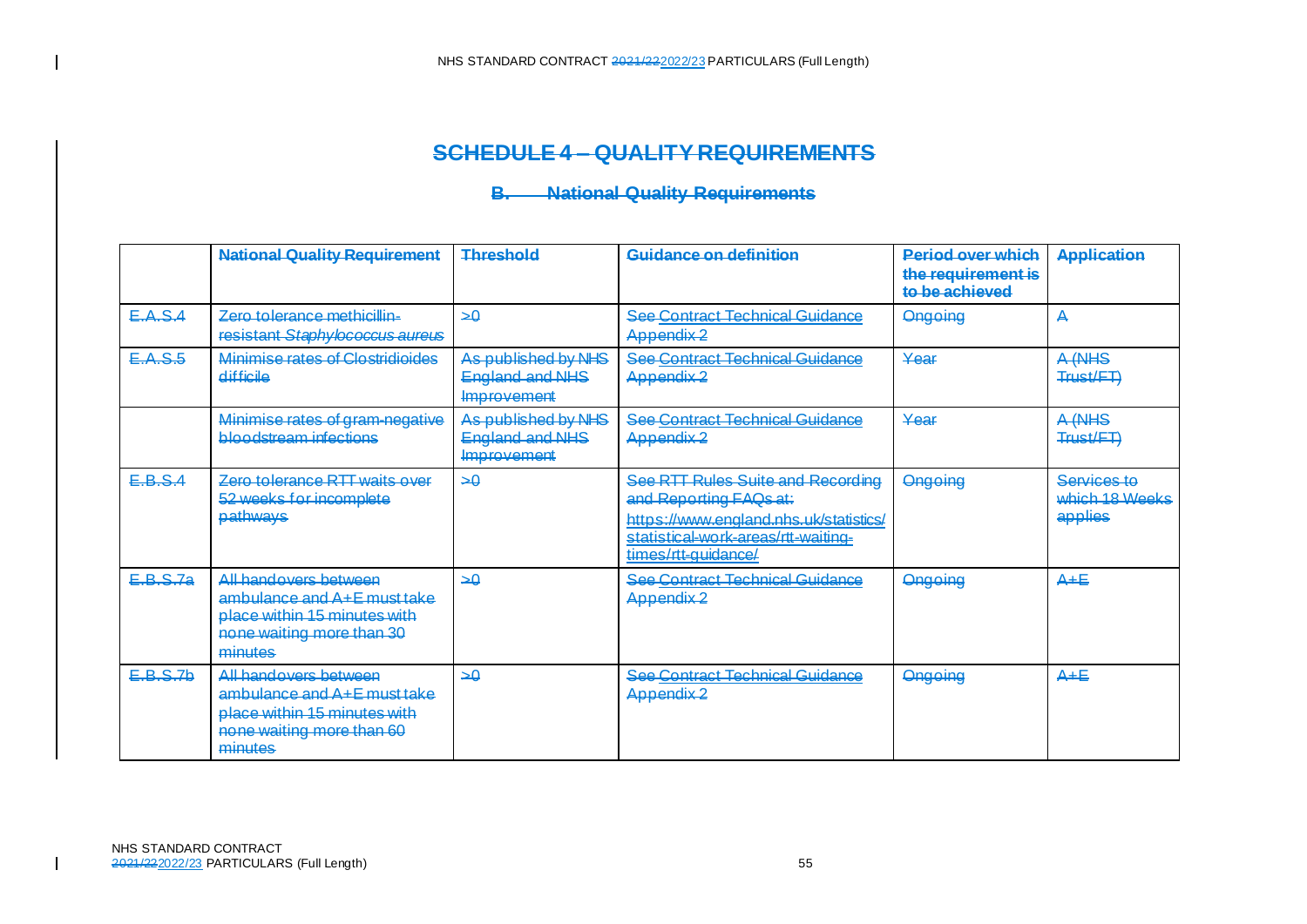|         | <b>National Quality Requirement</b>                                                                                                                                 | <b>Threshold</b>                                                                                                                                                             | Guidance on definition                                                                                                                                                                          | <b>Period over which</b><br>the requirement is<br>to be achieved | <b>Application</b> |
|---------|---------------------------------------------------------------------------------------------------------------------------------------------------------------------|------------------------------------------------------------------------------------------------------------------------------------------------------------------------------|-------------------------------------------------------------------------------------------------------------------------------------------------------------------------------------------------|------------------------------------------------------------------|--------------------|
| EBS83   | Following handover between<br>ambulance and $A + E$ , ambulance<br>crew should be ready to accept<br>new calls within 15 minutes and<br>no longer than 30 minutes   | ھد                                                                                                                                                                           | <b>See Contract Technical Guidance</b><br>Appendix <sub>2</sub>                                                                                                                                 | Ongoing                                                          | AM                 |
| E.B.S.B | Following handover between<br>$ambulance$ and $A + E$ , ambulance<br>crew should be ready to accept<br>new calls within 15 minutes and<br>no longer than 60 minutes | هد                                                                                                                                                                           | <b>See Contract Technical Guidance</b><br>Appendix <sub>2</sub>                                                                                                                                 | Ongoing                                                          | <b>AM</b>          |
| E.B.S.5 | Waits in $A + E$ not longer than 12<br>hours                                                                                                                        | ھد                                                                                                                                                                           | See A+F Attendances and<br><b>Emergency Admissions Monthly</b><br>Return Definitions at:<br>https://www.england.nhs.uk/statistics/<br>statistical-work-areas/ae-waiting-<br>times-and-activity/ | <b>Ongoing</b>                                                   | $A + E$            |
| E.B.S.6 | No urgent operation should be<br>cancelled for a second time                                                                                                        | $\rightarrow \theta$                                                                                                                                                         | See Contract Technical Guidance<br>Appendix <sub>2</sub>                                                                                                                                        | Ongoing                                                          | А<br><b>CR</b>     |
|         | VTF risk assessment all<br>inpatient Service Users<br>undergoing risk assessment for<br><b>VTE</b>                                                                  | 95%                                                                                                                                                                          | See Contract Technical Guidance<br>Appendix <sub>2</sub>                                                                                                                                        | Quarter                                                          | Ą                  |
|         | Duty of candour                                                                                                                                                     | Each failure to notify<br>the Relevant Person<br>of a suspected or<br>actual Notifiable<br>Safety Incident in<br>accordance with<br>Regulation 20 of the<br>2014 Regulations | See CQC quidance on Requlation 20<br>at∺<br>https://www.cac.org.uk/guidance-<br>providers/requiations-<br>enforcement/regulation-20-duty-<br>candour                                            | Ongoing                                                          | A                  |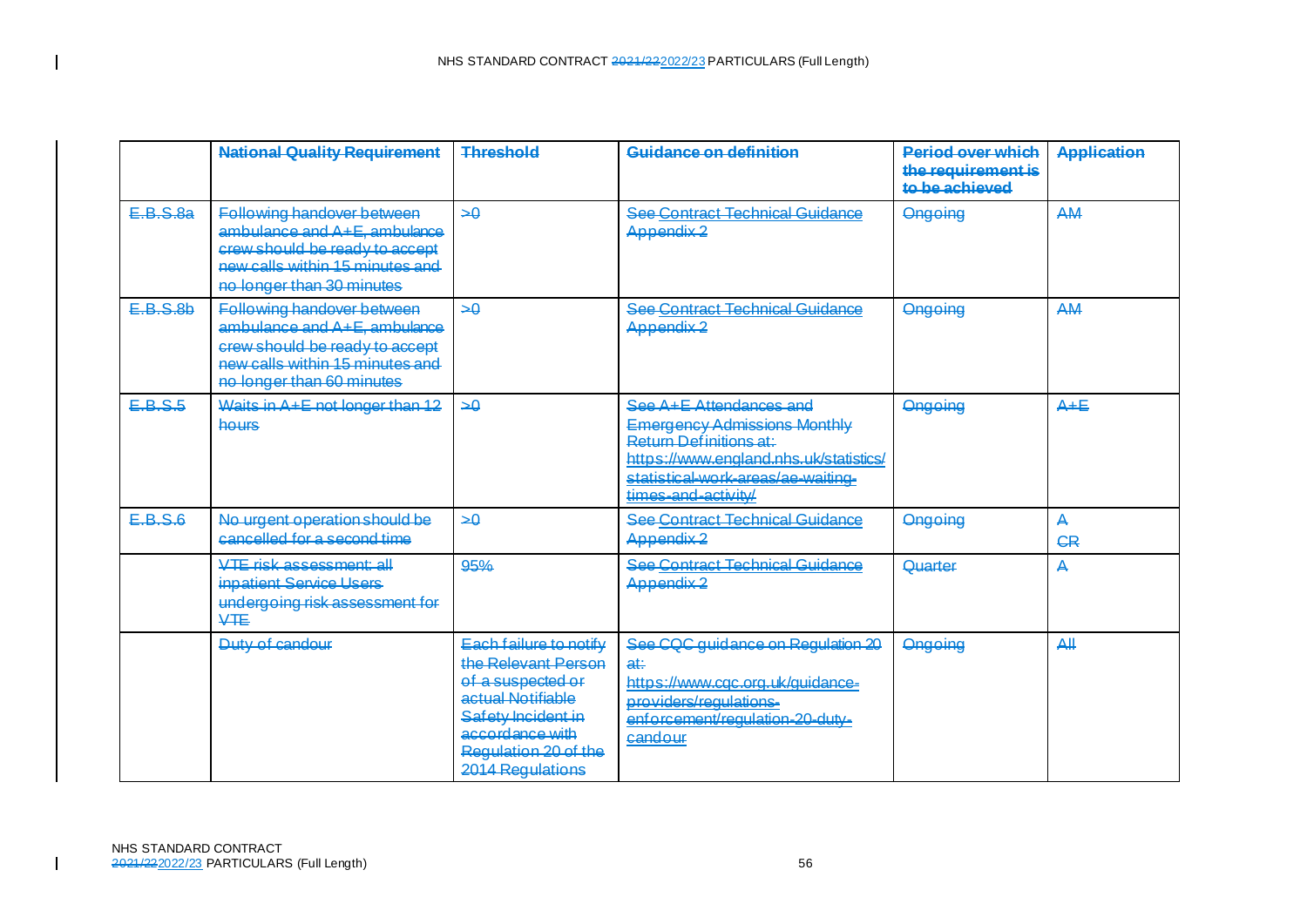|       | <b>National Quality Requirement</b>                                                                                                                                                                                                                       | <b>Threshold</b>                                                                                                                                     | Guidance on definition                                                                                                                                                                            | <b>Pariod over which</b><br>the requirement is<br>to be achieved | <b>Application</b>                                               |
|-------|-----------------------------------------------------------------------------------------------------------------------------------------------------------------------------------------------------------------------------------------------------------|------------------------------------------------------------------------------------------------------------------------------------------------------|---------------------------------------------------------------------------------------------------------------------------------------------------------------------------------------------------|------------------------------------------------------------------|------------------------------------------------------------------|
| E.H.A | <b>Early Intervention in Psychosis</b><br>programmes: the percentage of<br>Service Users experiencing a<br>first episode of psychosis or<br>ARMS (at risk mental state) who<br>wait less than two weeks to start<br>a NICE-recommended package<br>ef care | <b>Operating standard</b><br>$0$ 60%                                                                                                                 | See Guidance for Reporting Against<br><b>Access and Waiting Time Standards</b><br>and <b>FAOs Document at:</b><br>https://www.england.nhs.uk/mental-<br>health/resources/access-waiting-<br>time/ | Quarter                                                          | <b>MH</b>                                                        |
| E.H.1 | <b>Improving Access to</b><br><b>Psychological Therapies (IAPT)</b><br>programmes: the percentage of<br>Service Users referred to an<br><b>IAPT programme who wait six</b><br>weeks or less from referral to<br>entering a course of IAPT<br>treatment    | <b>Operating standard</b><br>$0f$ 75%                                                                                                                | See Annex E1 NHS Operational<br><b>Planning and Contracting Guidance</b><br>$2020/21$ at:<br>https://www.england.nhs.uk/operatio<br>nal-planning-and-contracting/                                 | Quarter                                                          | <b>MH</b>                                                        |
| E.H.2 | Improving Access to<br><b>Psychological Therapies (IAPT)</b><br>programmes: the percentage of<br>Service Users referred to an<br><b>IAPT programme who wait 18</b><br>weeks or less from referral to<br>entering a course of IAPT<br>treatment            | <b>Operating standard</b><br>$0$ $0$ $0$ $0$ $0$ $0$ $0$ $0$ $0$ $0$ $0$ $0$ $0$ $0$ $0$ $0$ $0$ $0$ $0$ $0$ $0$ $0$                                 | See Annex F1, NHS Operational<br><b>Planning and Contracting Guidance</b><br>2020/21 at:<br>https://www.england.nhs.uk/operatio<br>nal-planning-and-contracting/                                  | Quarter                                                          | <b>MH</b>                                                        |
|       | <b>Eull implementation of an</b><br>effective e-Prescribing system<br>for chemotherapy across all<br><u>relevant clinical teams within the </u><br><b>Provider (other than those</b><br>dealing with children, teenagers                                  | Failure to achieve full<br>implementation as<br>described under<br><b>Service Specification</b><br><b>B15/S/a Cancer:</b><br>Chemotherapy<br>(Adult) | Service Specification at:<br>https://www.england.nhs.uk/specialis<br>ed-commissioning-document-<br>library/service-specifications/                                                                | Ongoing                                                          | Where both<br><b>Specialised</b><br>Services and<br>Cancer apply |

 $\blacksquare$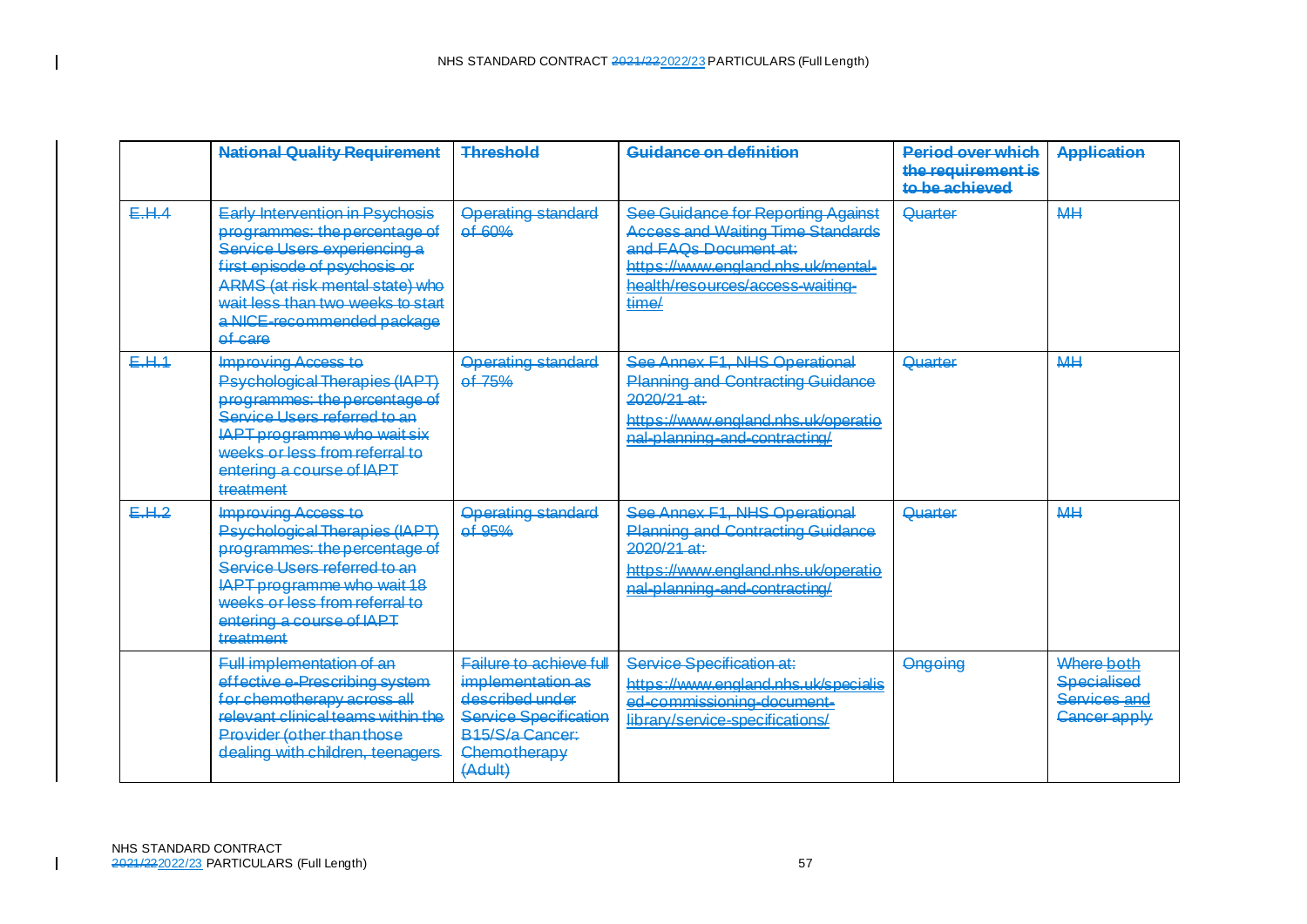| <b>National Quality Requirement</b>                                                                                                                                                                                                         | <b>Threshold</b>                                                                                                                                                                       | Guidance on definition                                                                                                             | <b>Pariod over which</b><br>the requirement is<br>to be achieved | <b>Application</b>                                               |
|---------------------------------------------------------------------------------------------------------------------------------------------------------------------------------------------------------------------------------------------|----------------------------------------------------------------------------------------------------------------------------------------------------------------------------------------|------------------------------------------------------------------------------------------------------------------------------------|------------------------------------------------------------------|------------------------------------------------------------------|
| and young adults) across all<br>tumour sites                                                                                                                                                                                                |                                                                                                                                                                                        |                                                                                                                                    |                                                                  |                                                                  |
| <b>Full implementation of an</b><br>effective e-Prescribing system<br>for chemotherapy across all<br><u>relevant clinical teams within the </u><br>Provider dealing with children,<br>teenagers and young adults<br>across all tumour sites | <b>Failure to achieve full</b><br>implementation as<br>described under<br><b>Service Specification</b><br>R15/S/h Cancer:<br>Chemotherapy<br>(Children, Teenagers<br>and Young Adults) | Service Specification at:<br>https://www.england.nhs.uk/specialis<br>ed-commissioning-document-<br>library/service-specifications/ | <b>Ongoing</b>                                                   | Where both<br><b>Specialised</b><br>Services and<br>Cancer apply |
| <b>Proportion of Service Users</b><br>presenting as emergencies who<br>undergo sepsis screening and<br>who, where screening is<br>positive, receive IV antibiotic<br>treatment within one hour of<br>diagnosis                              | <b>Operating standard</b><br>of 90% (based on a<br>sample of 50 Service<br>Users each Quarter)                                                                                         | See Contract Technical Guidance<br>Appendix <sub>2</sub>                                                                           | Quarter                                                          | $A, A + E$                                                       |
| <b>Proportion of Service User</b><br>inpatients who undergo sepsis<br>screening and who, where<br>screening is positive, receive IV<br>antibiotic treatment within one<br>hour of diagnosis                                                 | <b>Operating standard</b><br>of 90% (based on a<br>sample of 50 Service<br>Users each Quarter)                                                                                         | <b>See Contract Technical Guidance</b><br>Appendix <sub>2</sub>                                                                    | Quarter                                                          | А                                                                |

The Provider must report its performance against each applicable National Quality Requirement through its Service Quality Performance Report, in accordance with Schedule 6A.

 $\blacksquare$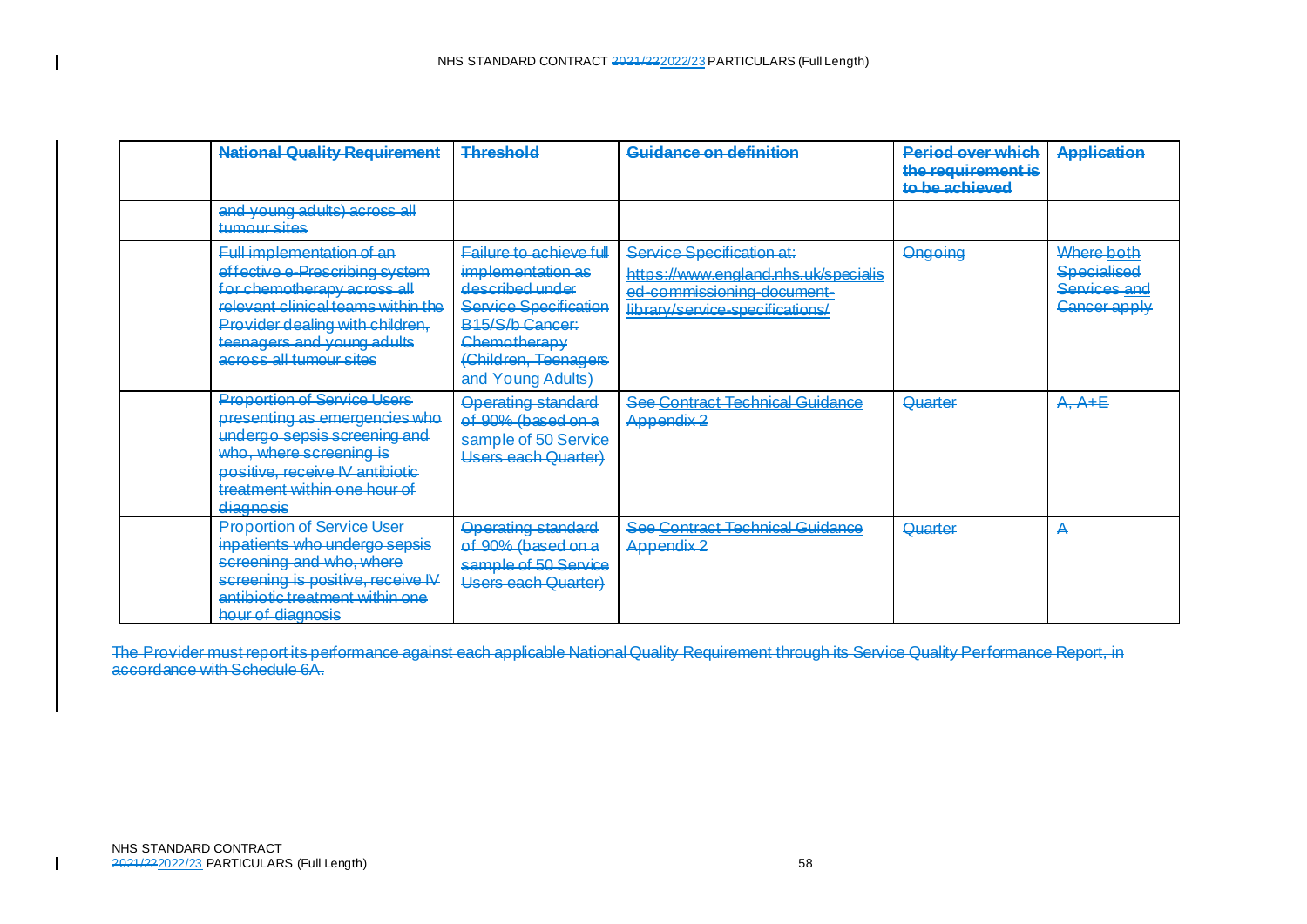# **SCHEDULE 4 – LOCAL QUALITY REQUIREMENTS**

# **C. Local Quality Requirements**

| <b>Quality Requirement</b>                                                  | <b>Threshold</b> | <b>Method of Measurement</b> | Period over which<br>the Requirement | <b>Applicable</b><br><b>Service</b> |
|-----------------------------------------------------------------------------|------------------|------------------------------|--------------------------------------|-------------------------------------|
|                                                                             |                  |                              | is to be achieved                    | <b>Specification</b>                |
| Insert text and/or attach spreadsheet<br>or documents locally in respect of |                  |                              |                                      |                                     |
| one or more Contract Years or state                                         |                  |                              |                                      |                                     |
| <b>Not Applicable</b>                                                       |                  |                              |                                      |                                     |
|                                                                             |                  |                              |                                      |                                     |
|                                                                             |                  |                              |                                      |                                     |
|                                                                             |                  |                              |                                      |                                     |
|                                                                             |                  |                              |                                      |                                     |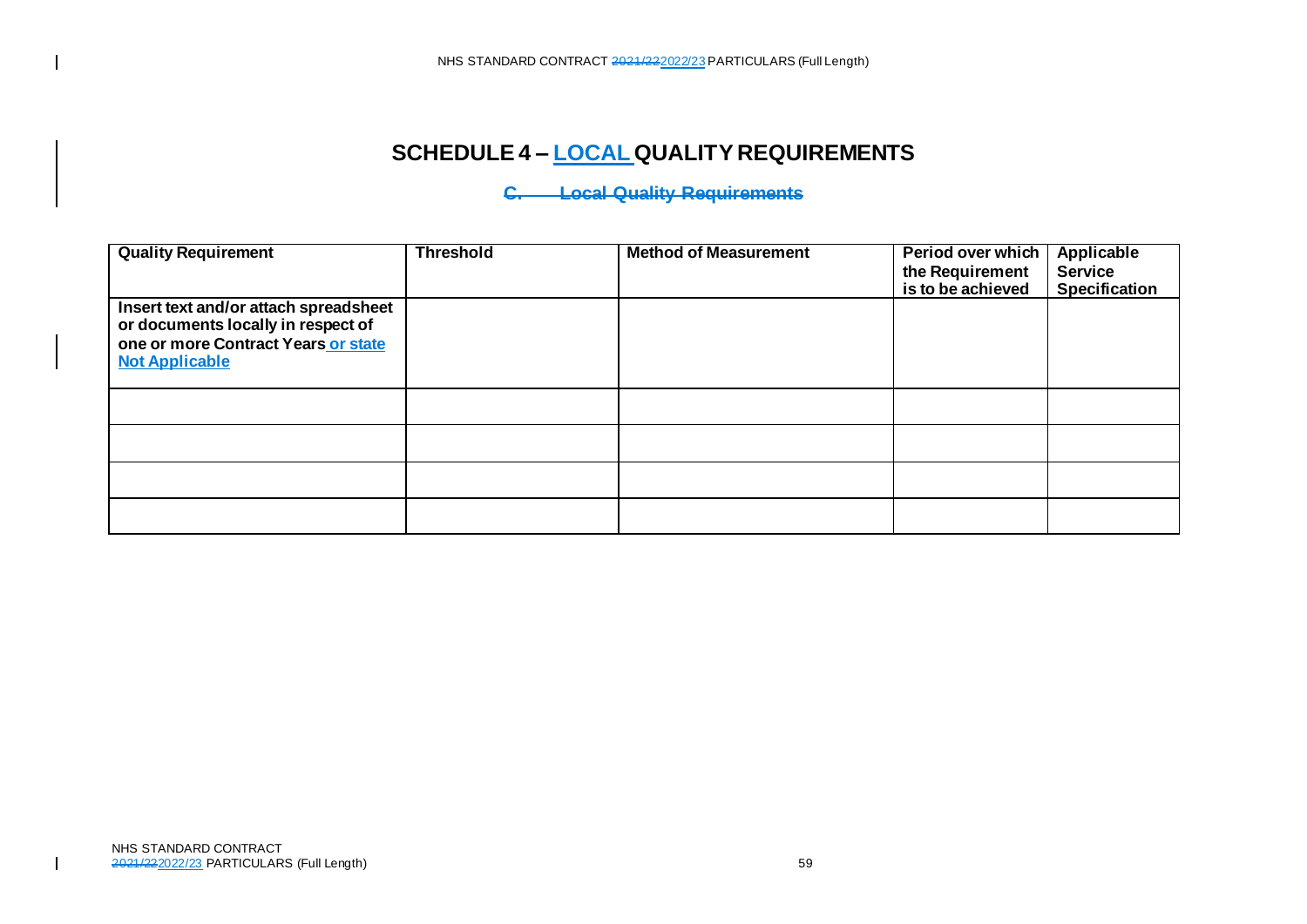### **SCHEDULE 4 – QUALITY REQUIREMENTS**

**D. Local Incentive Scheme**

**Insert text locally in respect of one or more Contract Years, or state Not Applicable**

 $\overline{\phantom{a}}$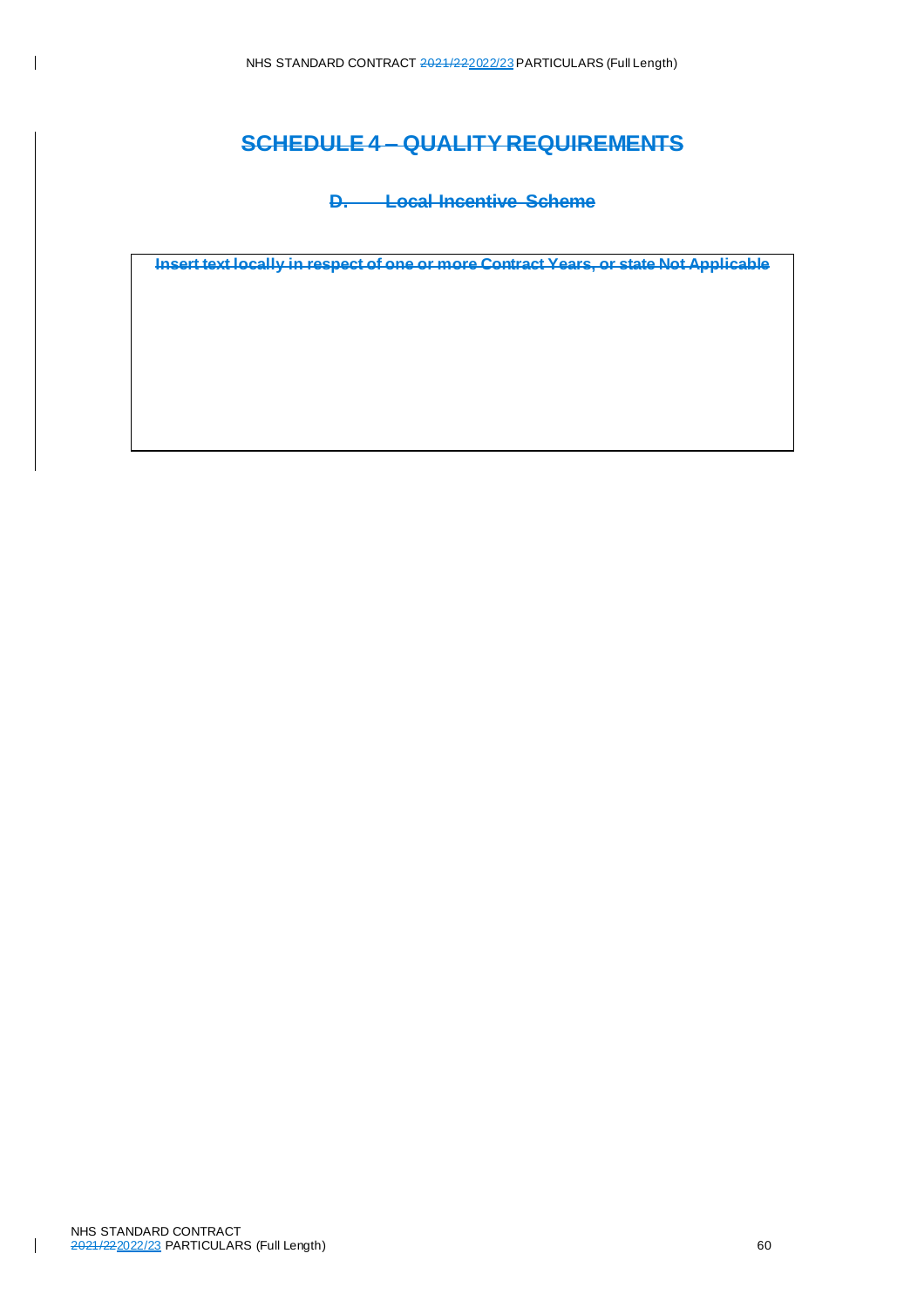## **SCHEDULE 5 – GOVERNANCE**

### **A. Documents Relied On**

#### **Documents supplied by Provider**

| <b>Date</b>                                    | <b>Document</b> |
|------------------------------------------------|-----------------|
| Insert text locally or state<br>Not Applicable |                 |
|                                                |                 |
|                                                |                 |
|                                                |                 |

#### **Documents supplied by Commissioners**

| <b>Date</b>                                           | <b>Document</b> |
|-------------------------------------------------------|-----------------|
| Insert text locally or state<br><b>Not Applicable</b> |                 |
|                                                       |                 |
|                                                       |                 |
|                                                       |                 |

 $\overline{\phantom{a}}$ 

 $\overline{1}$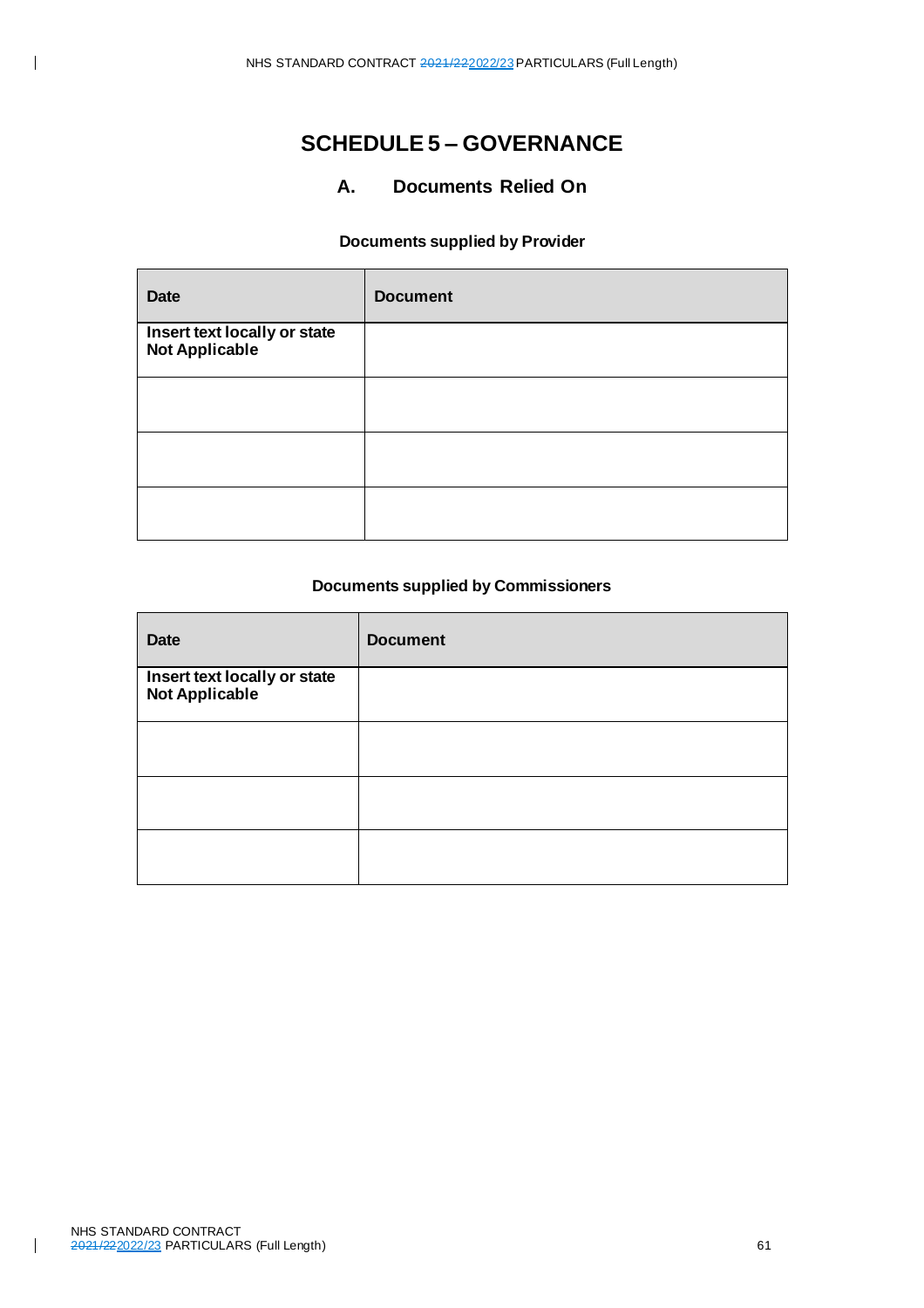#### NHS STANDARD CONTRACT 2021/222022/23 PARTICULARS (Full Length) **SCHEDULE 5 - GOVERNANCE**

### **B. Provider's Material Sub-Contracts**

| <b>Sub-Contractor</b><br>[Name]<br>[Registered Office]<br>[Company number] | <b>Service Description</b> | <b>Start date/expiry date</b> | <b>Processing Personal Data</b><br>– Yes/No | If the Sub-Contractor is<br>processing Personal Data,<br>state whether the Sub-<br><b>Contractor is a Data</b><br><b>Processor OR a Data</b><br><b>Controller OR a joint Data</b><br><b>Controller</b> |
|----------------------------------------------------------------------------|----------------------------|-------------------------------|---------------------------------------------|--------------------------------------------------------------------------------------------------------------------------------------------------------------------------------------------------------|
| Insert text locally or state<br><b>Not Applicable</b>                      |                            |                               |                                             |                                                                                                                                                                                                        |
|                                                                            |                            |                               |                                             |                                                                                                                                                                                                        |
|                                                                            |                            |                               |                                             |                                                                                                                                                                                                        |
|                                                                            |                            |                               |                                             |                                                                                                                                                                                                        |

 $\blacksquare$ 

 $\mathbf{I}$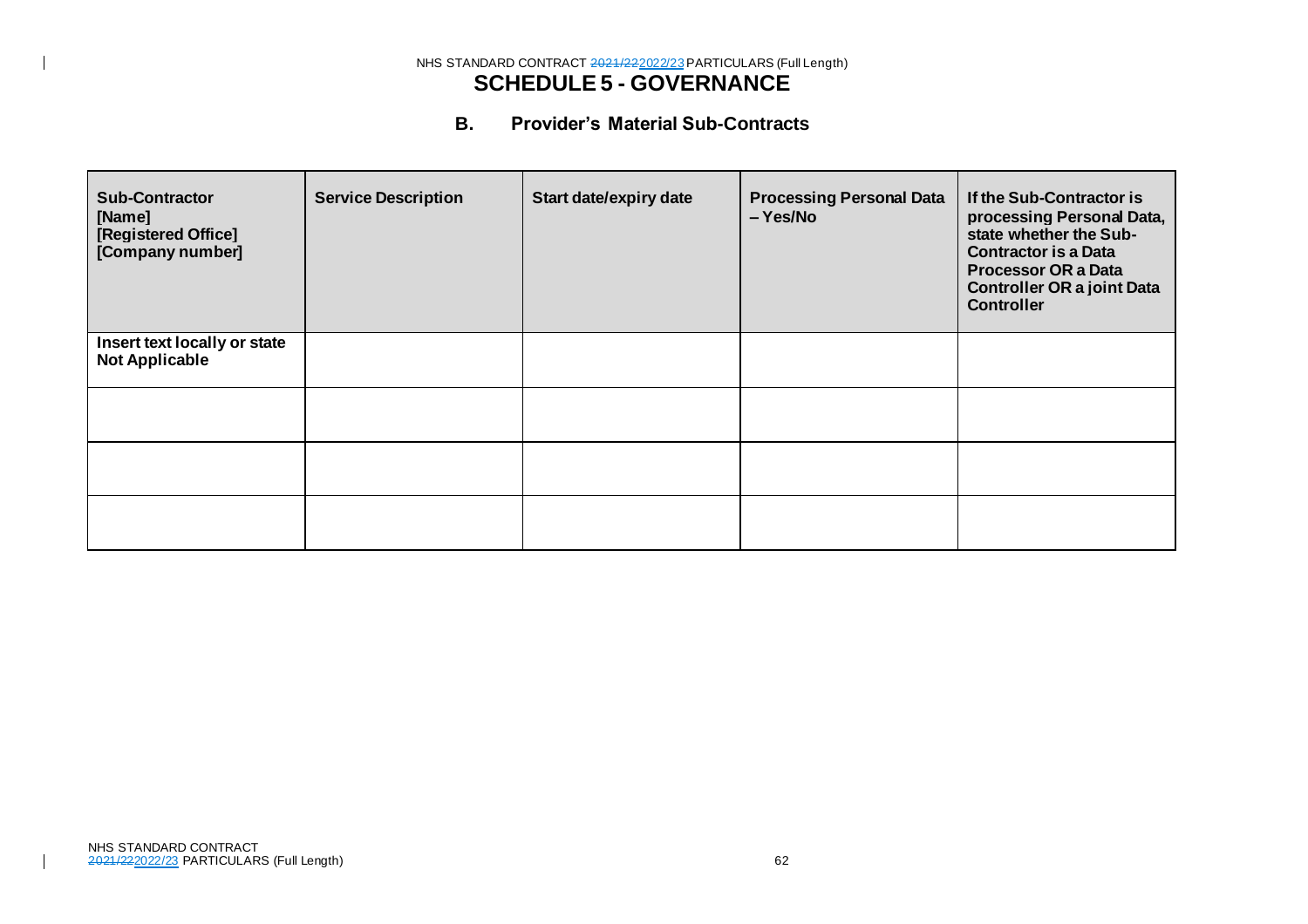## **SCHEDULE 5 - GOVERNANCE**

## **C. Commissioner Roles and Responsibilities**

| <b>Co-ordinating</b><br><b>Commissioner/Commissioner</b> | <b>Role/Responsibility</b> |
|----------------------------------------------------------|----------------------------|
| Insert text locally or state Not Applicable              |                            |
|                                                          |                            |
|                                                          |                            |
|                                                          |                            |
|                                                          |                            |
|                                                          |                            |

 $\overline{\phantom{a}}$ 

 $\overline{\phantom{a}}$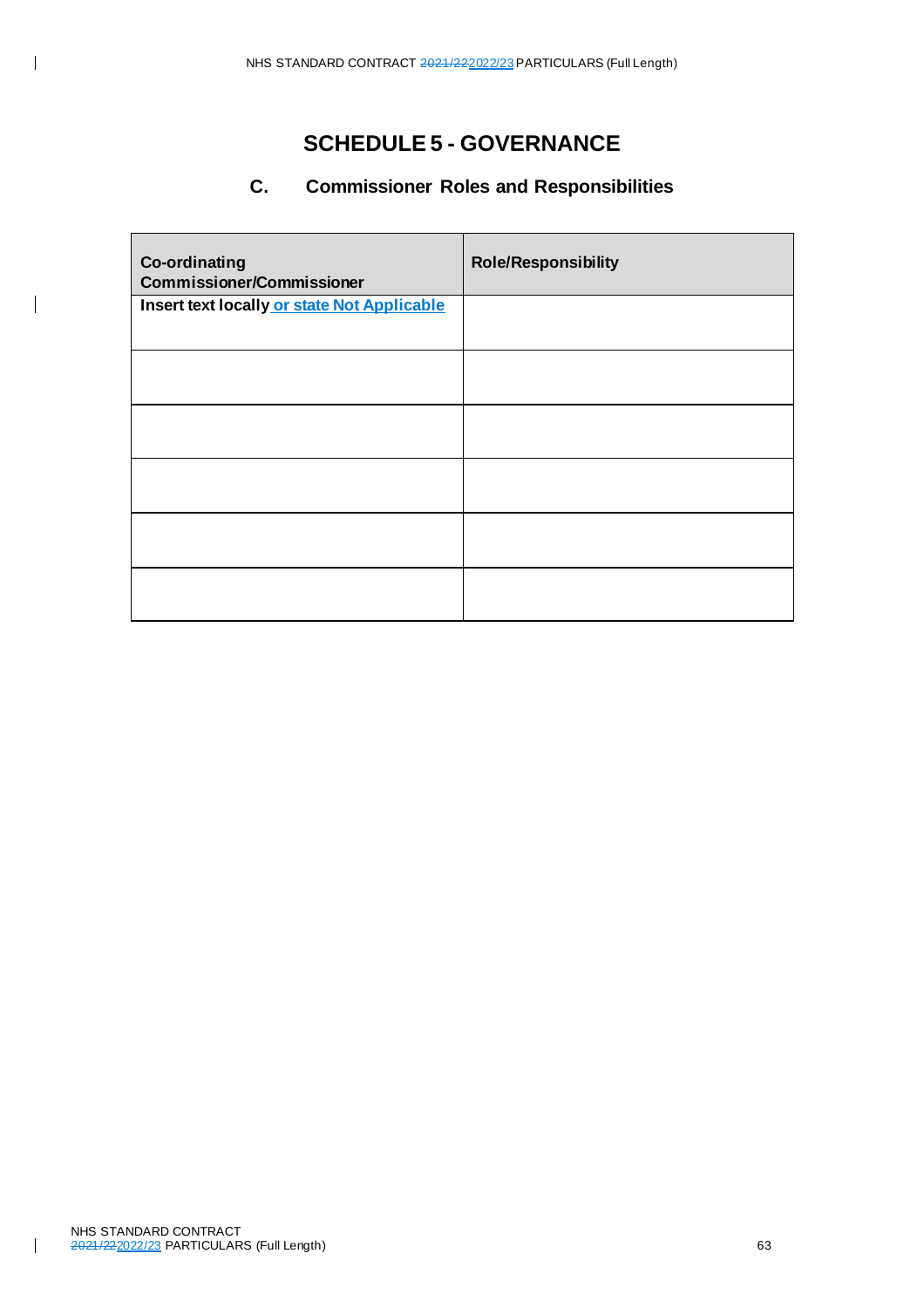### **A. Reporting Requirements**

|                |                                                                                                                                                                                                                                                                                                                                             | <b>Reporting Period</b>            | <b>Format of Report</b>                                                                                                                   | <b>Timing and Method for</b><br>delivery of Report             | <b>Application</b><br><b>Service</b><br>category |
|----------------|---------------------------------------------------------------------------------------------------------------------------------------------------------------------------------------------------------------------------------------------------------------------------------------------------------------------------------------------|------------------------------------|-------------------------------------------------------------------------------------------------------------------------------------------|----------------------------------------------------------------|--------------------------------------------------|
|                | <b>National Requirements Reported Centrally</b>                                                                                                                                                                                                                                                                                             |                                    |                                                                                                                                           |                                                                |                                                  |
| 1 <sub>1</sub> | As specified in the <b>DCBData Alliance</b><br><b>Partnership Board Schedule of Approved</b><br>Collections published on the NHS Digital<br>website at<br>https://digital.nhs.uk/isce/publication/nhs-<br>standard-contract-approved-collections<br>where mandated for and as applicable to the<br>Provider and the Services                | As set out in relevant<br>Guidance | As set out in relevant<br>Guidance                                                                                                        | As set out in relevant<br>Guidance                             | All                                              |
| 1a.            | Without prejudice to 1 above, daily submissions<br>of timely Emergency Care Data Sets, in<br>accordance with DCB0092-2062 and with<br>detailed requirements published by NHS Digital<br>at https://digital.nhs.uk/data-and-<br>information/data-collections-and-data-<br>sets/data-sets/emergency-care-data-set-<br>ecds/ecds-latest-update | As set out in relevant<br>Guidance | As set out in relevant<br>Guidance                                                                                                        | Daily                                                          | $A+E, U$                                         |
| 2.             | Patient Reported Outcome Measures (PROMS)<br>https://digital.nhs.uk/data-and-information/data-<br>tools-and-services/data-services/patient-<br>reported-outcome-measures-proms                                                                                                                                                              | As set out in relevant<br>Guidance | As set out in relevant<br>Guidance                                                                                                        | As set out in relevant<br>Guidance                             | All                                              |
|                | <b>National Requirements Reported Locally</b>                                                                                                                                                                                                                                                                                               |                                    |                                                                                                                                           |                                                                |                                                  |
| 1a.            | <b>Activity and Finance Report</b>                                                                                                                                                                                                                                                                                                          | Monthly                            | If and when mandated<br>by NHS Digital, in the<br>format specified in the<br>relevant Information<br><b>Standards Notice</b><br>(DCB2050) | [For local agreement]                                          | A, MH                                            |
| $1b$ .         | <b>Activity and Finance Report</b>                                                                                                                                                                                                                                                                                                          | Monthly                            | [For local agreement]                                                                                                                     | [For local agreement]                                          | All except<br>A, MH                              |
| 2.             | Service Quality Performance Report, detailing<br>performance against Operational Standards.                                                                                                                                                                                                                                                 | Monthly                            | [For local agreement]                                                                                                                     | Within 15 Operational Days of<br>the end of the month to which |                                                  |

 $\blacksquare$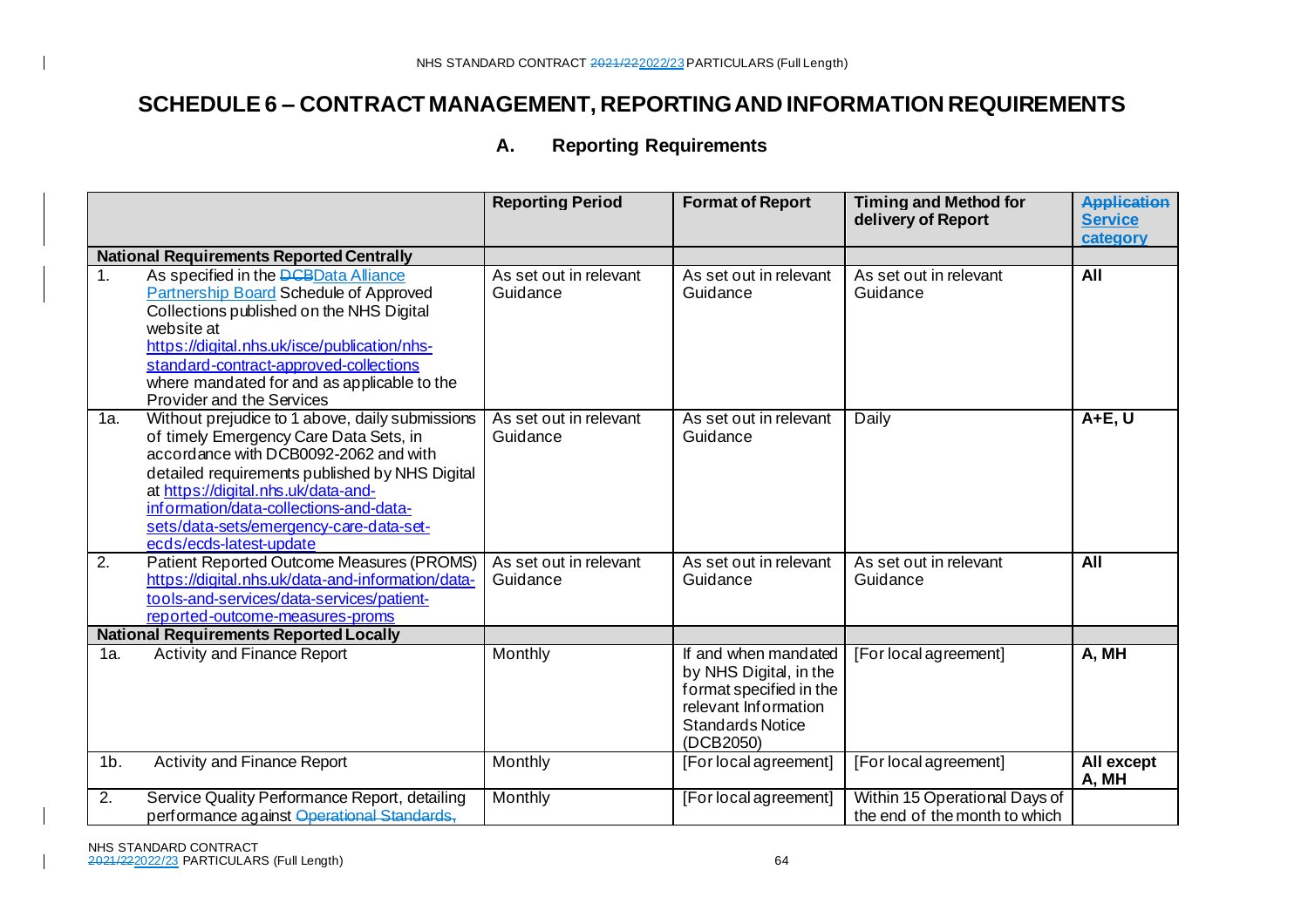|                  |                                                                                                                                                                                                                                                                                                                                                                                                                                            | NHS STANDARD CONTRACT 2021/222022/23 PARTICULARS (Full Length)<br><b>Timing and Method for</b><br><b>Reporting Period</b><br><b>Format of Report</b> |                                     |                                            |                                                  |  |
|------------------|--------------------------------------------------------------------------------------------------------------------------------------------------------------------------------------------------------------------------------------------------------------------------------------------------------------------------------------------------------------------------------------------------------------------------------------------|------------------------------------------------------------------------------------------------------------------------------------------------------|-------------------------------------|--------------------------------------------|--------------------------------------------------|--|
|                  |                                                                                                                                                                                                                                                                                                                                                                                                                                            |                                                                                                                                                      |                                     | delivery of Report                         | <b>Application</b><br><b>Service</b><br>category |  |
|                  | National Quality Requirements, Local Quality<br>Requirements, Never Events and the duty of<br>candour, including, without limitation:<br>details of any thresholds that have<br>a.                                                                                                                                                                                                                                                         |                                                                                                                                                      |                                     | it relates-                                | All                                              |  |
|                  | been breached and any Never Events<br>and breaches in respect of the duty of<br>candour that have occurred;<br>details of all requirements satisfied;<br>b.<br>details of, and reasons for, any failure<br>c.<br>to meet requirements.                                                                                                                                                                                                     |                                                                                                                                                      |                                     |                                            | All<br>All                                       |  |
| $\overline{3}$ . | -Where CQUIN applies, CQUIN<br>a.<br>Performance Report and details of progress<br>towards satisfying any CQUIN Indicators,<br>including details of all CQUIN Indicators<br>satisfied or not satisfied<br>Local Incentive Scheme Performance<br>Report and details of progress towards<br>satisfying any Local Incentive Scheme<br>Indicators, including details of all Local<br>Incentive Scheme Indicators satisfied<br>or not satisfied | [For local agreement]                                                                                                                                | [For local agreement]               | [For local agreement]                      | <b>CQUIN</b><br><b>Haeilges</b>                  |  |
|                  | Report on performance in respect of venous<br>thromboembolism, catheter-acquired urinary<br>tract infections, falls and pressure ulcers, in<br>accordance with SC22.1.                                                                                                                                                                                                                                                                     | <b>Annual</b>                                                                                                                                        | <b>IFor local agreement!</b>        | <b>IFor local agreement!</b>               | A                                                |  |
| 5.4.             | Complaints monitoring report, setting out<br>numbers of complaints received and including<br>analysis of key themes in content of<br>complaints                                                                                                                                                                                                                                                                                            | [For local agreement]                                                                                                                                | [For local agreement]               | [For local agreement]                      | <b>All</b>                                       |  |
| 6.5.             | Report against performance of Service<br>Development and Improvement Plan (SDIP)                                                                                                                                                                                                                                                                                                                                                           | In accordance with<br>relevant SDIP                                                                                                                  | In accordance with<br>relevant SDIP | In accordance with relevant<br><b>SDIP</b> | <b>All</b>                                       |  |
| 7.6.             | Summary report of all incidents requiring<br>reporting                                                                                                                                                                                                                                                                                                                                                                                     | Monthly                                                                                                                                              | [For local agreement]               | [For local agreement]                      | $\overline{All}$                                 |  |
| 8.7.             | Data Quality Improvement Plan: report of<br>progress against milestones                                                                                                                                                                                                                                                                                                                                                                    | In accordance with<br>relevant DQIP                                                                                                                  | In accordance with<br>relevant DQIP | In accordance with relevant<br><b>DQIP</b> | <b>All</b>                                       |  |
| 9.8.             | Report and provide monthly data and detailed<br>information relating to violence-related injury<br>resulting in treatment being sought from Staff<br>in A+E departments, urgent care and walk-in                                                                                                                                                                                                                                           | Monthly                                                                                                                                              | As set out in relevant<br>Guidance  | As set out in relevant<br>Guidance         | A<br>$A + E$<br>U                                |  |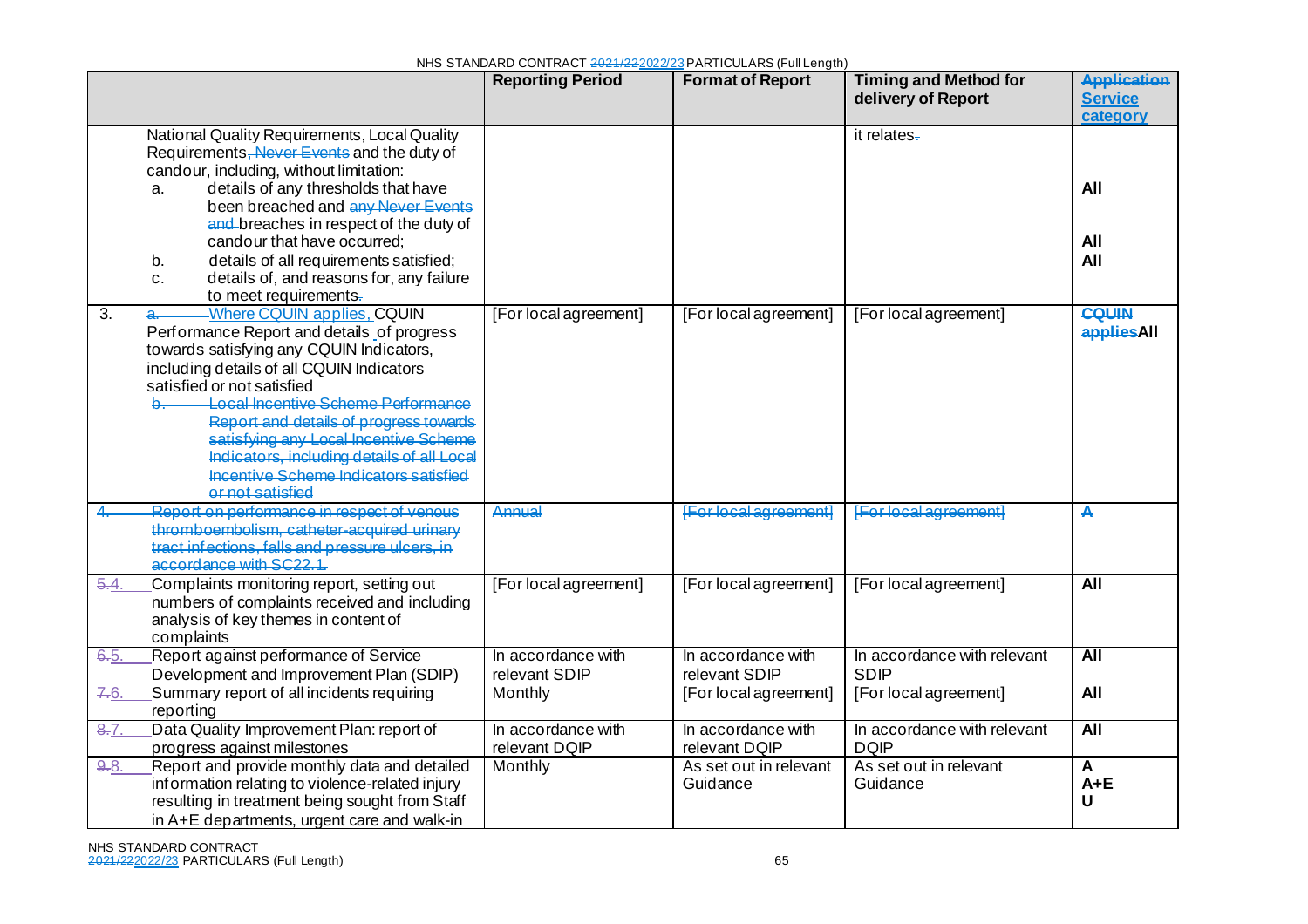|                                                                                                                                                                                                                                                                                                                                                                                                                                                                                     | <b>Reporting Period</b>                                                                                                                                                         | <b>Format of Report</b>                                                                                                                                                          | <b>Timing and Method for</b><br>delivery of Report                                                                                                                            | <b>Application</b><br><b>Service</b><br>category |
|-------------------------------------------------------------------------------------------------------------------------------------------------------------------------------------------------------------------------------------------------------------------------------------------------------------------------------------------------------------------------------------------------------------------------------------------------------------------------------------|---------------------------------------------------------------------------------------------------------------------------------------------------------------------------------|----------------------------------------------------------------------------------------------------------------------------------------------------------------------------------|-------------------------------------------------------------------------------------------------------------------------------------------------------------------------------|--------------------------------------------------|
| centres to the local community safety<br>partnership and the relevant police force, in<br>accordance with applicable Guidance<br>(Information Sharing to Tackle Violence<br>(ISTV)) Initial Standard Specification<br>https://digital.nhs.uk/isce/publication/isb1594                                                                                                                                                                                                               |                                                                                                                                                                                 |                                                                                                                                                                                  |                                                                                                                                                                               |                                                  |
| Report on outcome of reviews and evaluations<br>40.9<br>in relation to Staff numbers and skill mix in<br>accordance with GC5.2 (Staff)                                                                                                                                                                                                                                                                                                                                              | Annually (or more<br>frequently if and as<br>required by the Co-<br>ordinating<br>Commissioner from time<br>to time)                                                            | [For local agreement]                                                                                                                                                            | [For local agreement]                                                                                                                                                         | All                                              |
| 44.10. Report on compliance with the National<br>Workforce Race Equality Standard.                                                                                                                                                                                                                                                                                                                                                                                                  | Annually                                                                                                                                                                        | [For local agreement]                                                                                                                                                            | [For local agreement]                                                                                                                                                         | All                                              |
| Report on compliance with the National<br>12.11.<br>Workforce Disability Equality Standard-(NHS<br>Trust/FT only)                                                                                                                                                                                                                                                                                                                                                                   | Annually                                                                                                                                                                        | [For local agreement]                                                                                                                                                            | [For local agreement]                                                                                                                                                         | <b>NHS</b><br><b>Trust/FTAII</b>                 |
| Specific reports required by NHS England in<br>13.12.<br>relation to Where the Services include<br>Specialised Services and/or other services<br>directly commissioned by NHS England,<br>specific reports as set out at<br>http://www.england.nhs.uk/nhs-standard-<br>contract/ss-reporting<br>(https://www.england.nhs.uk/nhs-standard-<br>contract/dc-reporting/<br>(where not otherwise required to be<br>submitted as a national requirement<br>reported centrally or locally) | As set out at<br>http://www.england.nhs.<br>uk/phs-standard-<br>contract/ss-reportingAs<br>set out at<br>https://www.england.nhs<br>.uk/nhs-standard-<br>contract/dc-reporting/ | As set out at<br>http://www.england.nh<br>s uk/nhs-standard-<br>contract/ss-<br>reportingAs set out at<br>https://www.england.n<br>hs.uk/nhs-standard-<br>contract/dc-reporting/ | As set out at<br>http://www.england.nhs.uk/nh<br>s-standard-contract/ss-<br>reporting As set out at<br>https://www.england.nhs.uk/n<br>hs-standard-contract/dc-<br>reporting/ | <b>Specialised</b><br><b>ServicesAll</b>         |
| 44.13. Report on performance in reducing Antibiotic<br>Usage in accordance with SC21.3 (Infection<br>Prevention and Control and InfluenzaStaff<br>Vaccination) (NHS Trust/FT only)                                                                                                                                                                                                                                                                                                  | Annually                                                                                                                                                                        | [For local agreement]                                                                                                                                                            | [For local agreement]                                                                                                                                                         | A (NHS<br>Trust/FT<br>only)A                     |
| Report on progress against Green Plan in<br><del>15.</del> 14.<br>accordance with SC18.2 (NHS Trust/FT only)                                                                                                                                                                                                                                                                                                                                                                        | Annually                                                                                                                                                                        | [For local agreement]                                                                                                                                                            | [For local agreement]                                                                                                                                                         | <b>All</b>                                       |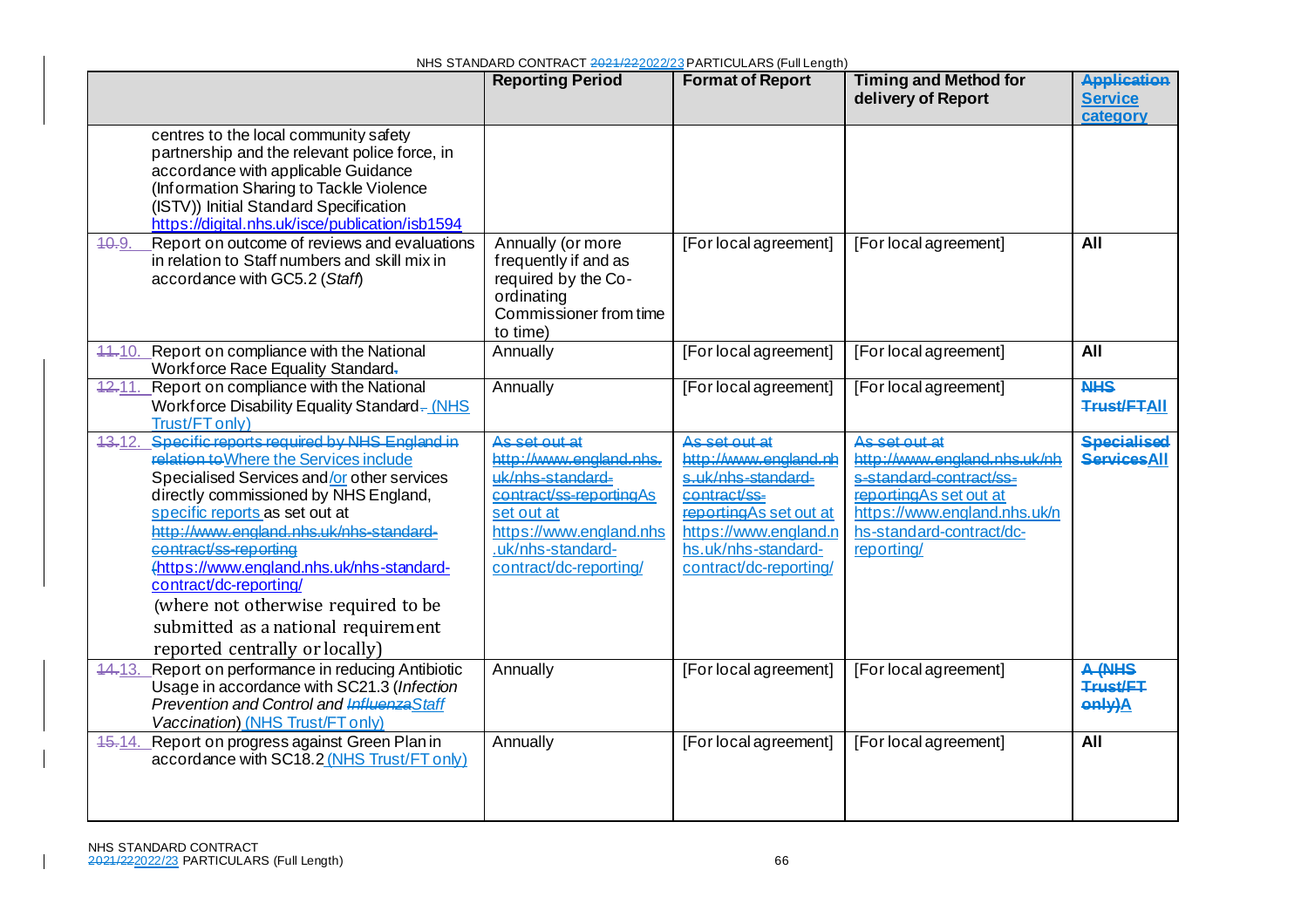| NHS STANDARD CONTRACT 2021/22/02/23 PARTICULARS (FUILENGIN) |                         |                         |                                                                                                                                                                                                                                                                                        |                                                  |  |
|-------------------------------------------------------------|-------------------------|-------------------------|----------------------------------------------------------------------------------------------------------------------------------------------------------------------------------------------------------------------------------------------------------------------------------------|--------------------------------------------------|--|
|                                                             | <b>Reporting Period</b> | <b>Format of Report</b> | <b>Timing and Method for</b><br>delivery of Report                                                                                                                                                                                                                                     | <b>Application</b><br><b>Service</b><br>category |  |
| <b>Local Requirements Reported Locally</b>                  |                         |                         |                                                                                                                                                                                                                                                                                        |                                                  |  |
| Insert as agreed locally or state Not Applicable            |                         |                         | The Provider must submit any<br>patient-identifiable data<br>required in relation to Local<br><b>Requirements Reported</b><br>Locally via the Data Landing<br>Portal in accordance with the<br>Data Landing Portal<br>Acceptable Use Statement.<br>[Otherwise, for local<br>agreement] |                                                  |  |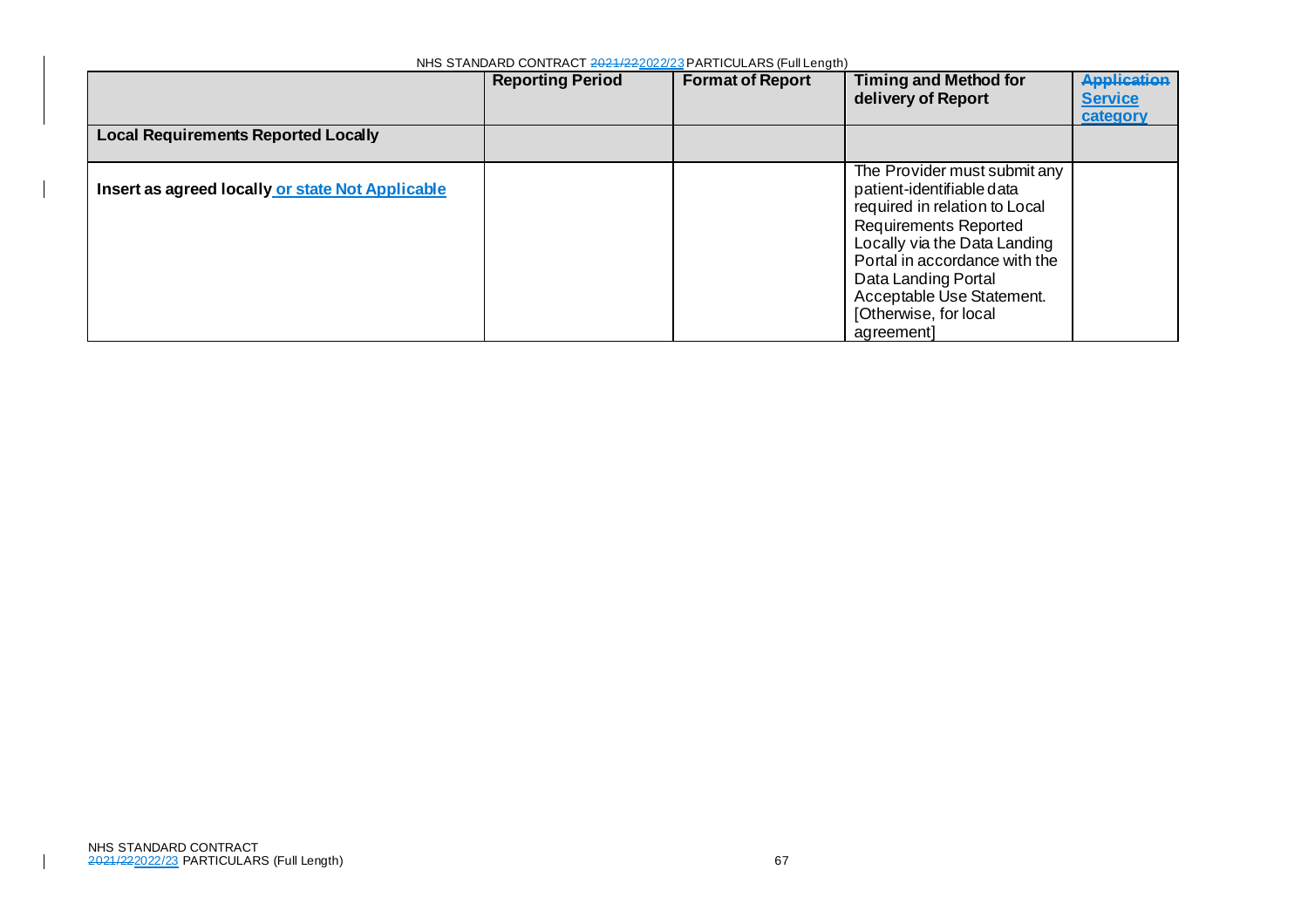### **B. Data Quality Improvement Plans**

*This is a non-mandatory model template for population locally. Commissioners may retain the structure below, or may determine their own. Refer to s43 of the Contract Technical Guidance, which requires commissioners and providers to agree DQIPs in the areas below.*

| <b>Data Quality Indicator</b>                                       | <b>Data Quality Threshold</b> | <b>Method of Measurement</b> | <b>Milestone Date</b> |
|---------------------------------------------------------------------|-------------------------------|------------------------------|-----------------------|
| [Providers of maternity<br>services - improving the<br>accuracy and |                               |                              |                       |
| completeness of                                                     |                               |                              |                       |
| <b>Maternity Services Data</b><br>Set submissions]                  |                               |                              |                       |
| <b>[Providers of mental</b><br>health and learning                  |                               |                              |                       |
| disability services -<br><b>Mental Health Services</b>              |                               |                              |                       |
| Data Set, focusing on                                               |                               |                              |                       |
| <b>Mental Health Clinically-</b><br><b>led Review of Standards</b>  |                               |                              |                       |
| and on restrictive<br>practices]                                    |                               |                              |                       |
| <b>[Providers of inpatient</b>                                      |                               |                              |                       |
| services - recording of                                             |                               |                              |                       |
| diagnoses of learning<br>disability and autism]                     |                               |                              |                       |
| [Providers of<br>community services -                               |                               |                              |                       |
| improving the accuracy                                              |                               |                              |                       |
| and completeness of<br><b>Community Services</b>                    |                               |                              |                       |
| <b>Data Set submissions]</b>                                        |                               |                              |                       |
| Insert text locally or<br>state Not Applicable                      |                               |                              |                       |
|                                                                     |                               |                              |                       |
|                                                                     |                               |                              |                       |

 $\mathbf{I}$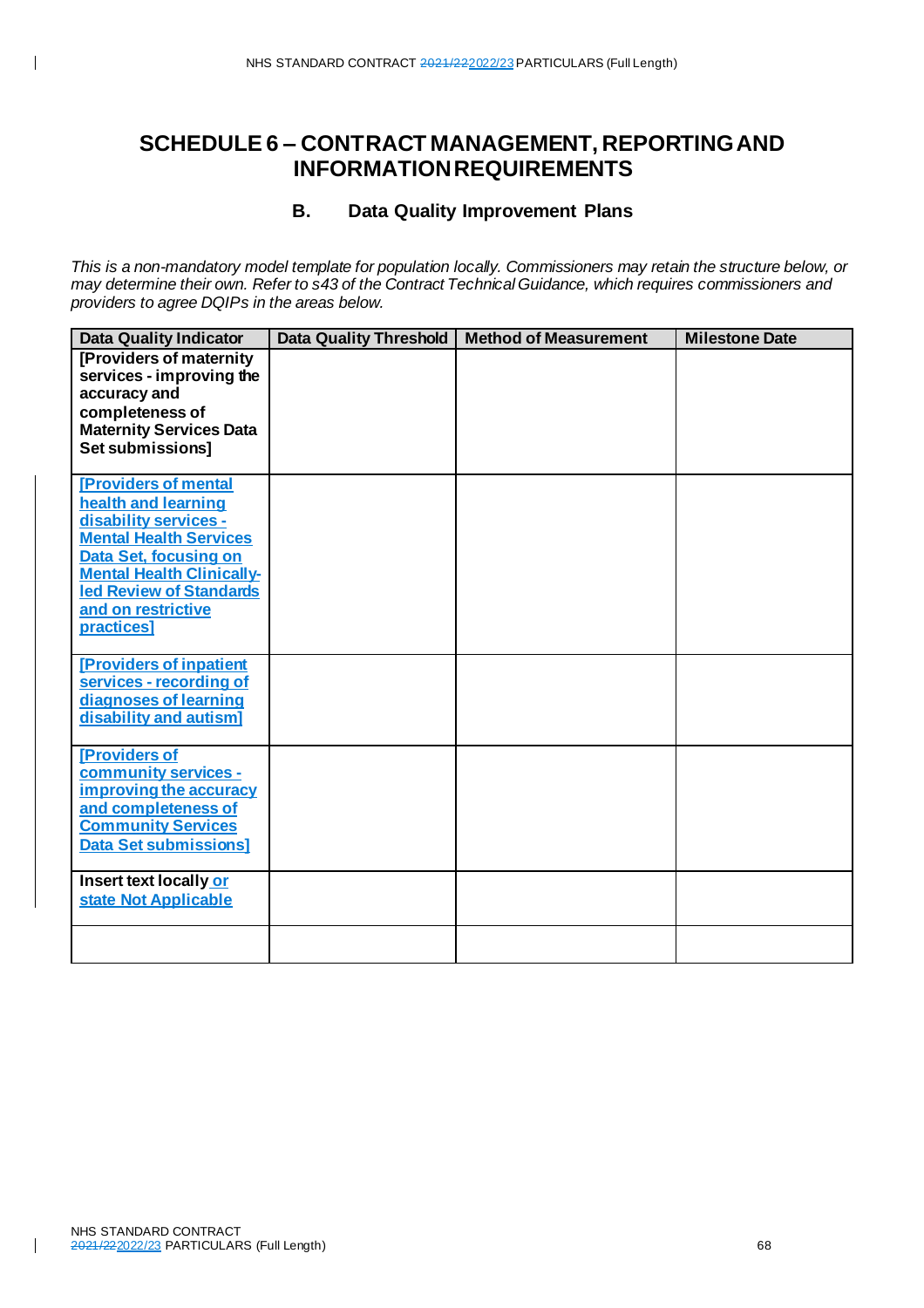### **C. Incidents Requiring Reporting Procedure**

**Procedure(s) for reporting, investigating, and implementing and sharing Lessons Learnedacting on insight derived from: (1) Serious Incidents (where applicable) (2) Notifiable Safety Incidents (3) other Patient Safety Incidents**

**Insert text locally**

 $\mathbf{I}$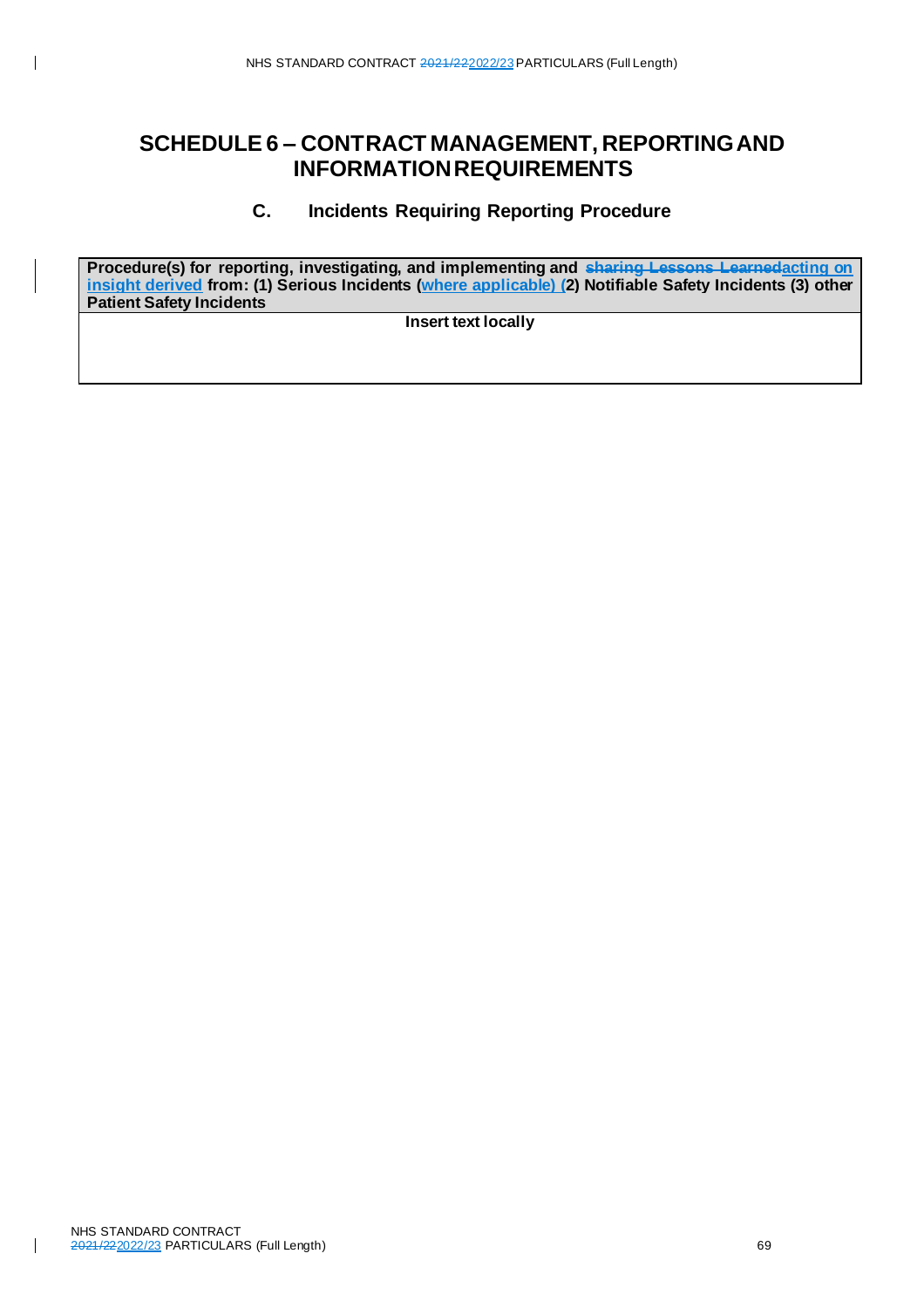### **D. Service Development and Improvement Plans**

*This is a non-mandatory model template for population locally. Commissioners may retain the structure below, or may determine their own. Refer to s41 of the Contract Technical Guidance, which requires commissioners and providers to agree SDIPs in the areas below.*

|                                                                                                                                                                                                   | <b>Milestones</b> | <b>Timescales</b> | <b>Expected Benefit</b> |
|---------------------------------------------------------------------------------------------------------------------------------------------------------------------------------------------------|-------------------|-------------------|-------------------------|
| <b>[Ambulance services - full</b><br>implementation of SC23.4 and<br><b>SC23.61</b>                                                                                                               |                   |                   |                         |
| [Maternity services - Continuity of<br>Carer Standard in accordance with<br>SC3.13.21                                                                                                             |                   |                   |                         |
| <b>IMental Health and Mental Health</b><br>Secure Services - certified training<br>in restrictive practices]                                                                                      |                   |                   |                         |
| [Elective ophthalmology services -<br>relevant recommendations in<br><b>Healthcare Safety Investigation</b><br><b>Branch's report on timely</b><br>monitoring for Service Users with<br>qlaucomal |                   |                   |                         |
| [Acute services - patient initiated<br><b>follow-ups]</b>                                                                                                                                         |                   |                   |                         |
| [Acute services - full and ongoing<br>compliance with UK Standard for<br><b>Microbiology Investigations B37]</b>                                                                                  |                   |                   |                         |
| [Registered nurses - roll out of the<br>accredited Professional Nurse<br><b>Advocate (PNA)]</b>                                                                                                   |                   |                   |                         |
| <b>Mental Health and Learning</b><br><b>Disability Services and Mental</b><br><b>Health and Learning Disability</b><br><b>Secure Services - support STOMP</b><br>and STAMP projects]              |                   |                   |                         |
| Insert text locally or state Not<br><b>Applicable</b>                                                                                                                                             |                   |                   |                         |
|                                                                                                                                                                                                   |                   |                   |                         |
|                                                                                                                                                                                                   |                   |                   |                         |

 $\overline{\phantom{a}}$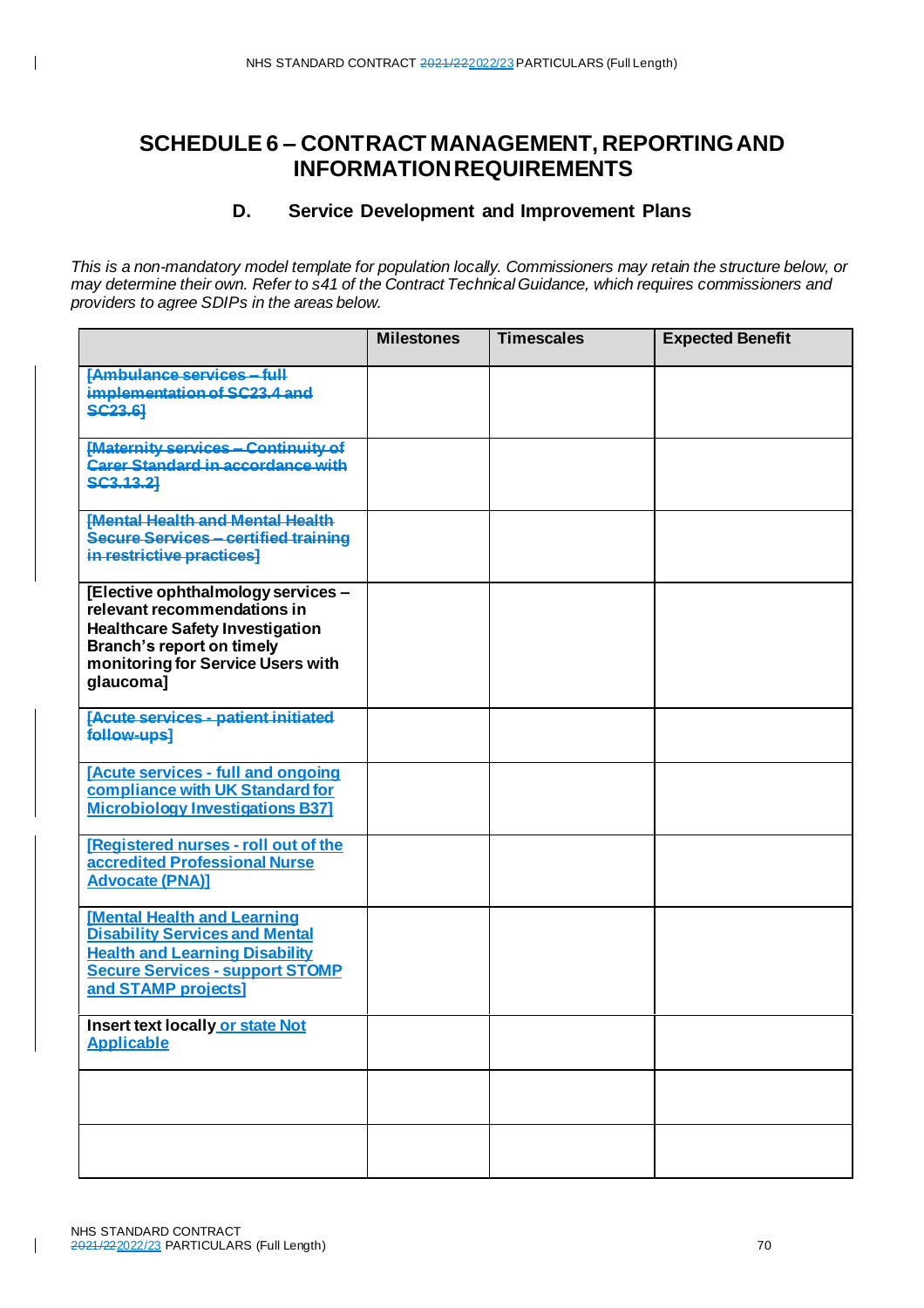### **E. Surveys**

| <b>Type of Survey</b>                                                                                                                                                                                 | <b>Frequency</b>                                  | <b>Method of</b><br><b>Reporting</b>                     | <b>Method of</b><br><b>Publication</b>         | <b>Application</b>                                    |
|-------------------------------------------------------------------------------------------------------------------------------------------------------------------------------------------------------|---------------------------------------------------|----------------------------------------------------------|------------------------------------------------|-------------------------------------------------------|
| <b>Friends and Family Test</b><br>(where required in<br>accordance with FFT<br>Guidance)                                                                                                              | As required by<br>FFT Guidance                    | As required by FFT<br>Guidance                           | As required by FFT<br>Guidance                 | $\Delta$ ll                                           |
| Service User Survey<br><b>Hnsert further</b><br>description locally]<br><b>National Quarterly Pulse</b><br>Survey (NQPS) (if the<br><b>Provider is an NHS Trust</b><br>or an NHS Foundation<br>Trust) | As required by<br><b>NQPS</b> Guidance            | As required by<br><b>NQPS</b> Guidance                   | As required by<br><b>NQPS</b> Guidance         | $\mathbf{\mathbf{\underline{A}}}\mathbf{I}\mathbf{I}$ |
| Staff Survey (appropriate<br>NHS staff surveys where<br>required by Staff Survey<br>Guidance)<br>[Other]<br>[Insert further<br>description locally]                                                   | As required by<br><b>Staff Survey</b><br>Guidance | As required by<br><b>Staff Survey</b><br><b>Guidance</b> | As required by Staff<br><b>Survey Guidance</b> | $\mathbf{\mathbf{\underline{A}}}\mathbf{I}\mathbf{I}$ |
| [Other insert locally (for<br>example, Service User<br><b>Survey, Carer Survey</b><br><b>Hnsert further</b><br>description locally                                                                    |                                                   |                                                          |                                                | $\Delta$ ll                                           |
| <b>[Other insert locally]</b>                                                                                                                                                                         |                                                   |                                                          |                                                |                                                       |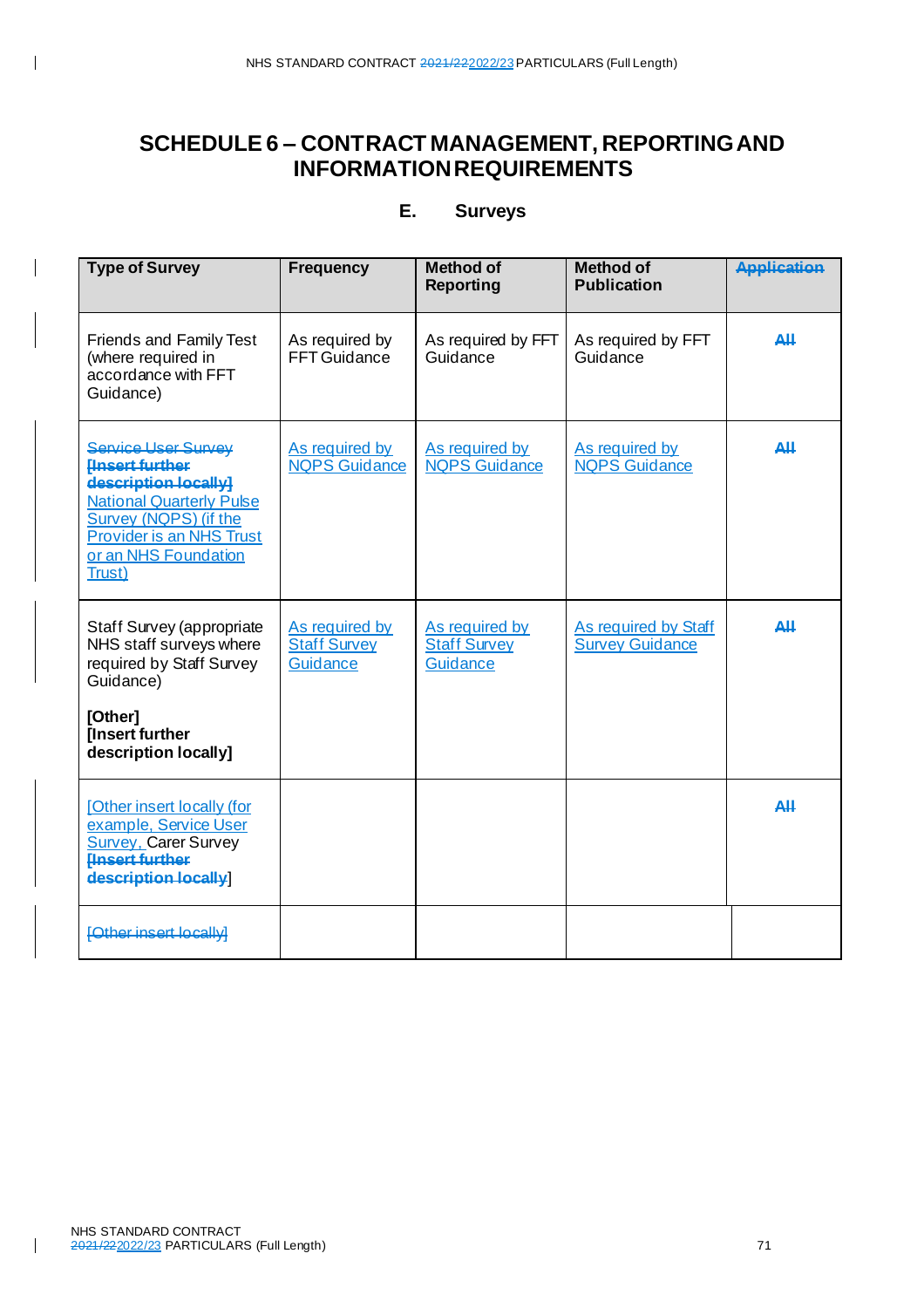#### **F. Provider Data Processing Agreement**

*[NOTE: This Schedule 6F applies only where the Provider is appointed to act as a Data Processor under this Contract]*

#### **1. SCOPE**

- 1.1 The Co-ordinating Commissioner appoints the Provider as a Data Processor to perform the Data **Processing Services.**
- When delivering the Data Processing Services, the Provider must, in addition to its other obligations under this Contract, comply with the provisions of this Schedule 6F.
- This Schedule 6F applies for so long as the Provider acts as a Data Processor in connection with this Contract.

#### **2. DATA PROTECTION**

- 2.1 The Parties acknowledge that for the purposes of Data Protection Legislation in relation to the Data Processing Services the Co-ordinating Commissioner is the Data Controller and the Provider is the Data Processor. The Provider must process the Processor Data only to the extent necessary to perform the Data Processing Services and only in accordance with written instructions set out in this Schedule, including instructions regarding transfers of Personal Data outside the UK or to an international organisation unless such transfer is required by Law, in which case the Provider must inform the Co-ordinating Commissioner of that requirement before processing takes place, unless this is prohibited by Law on the grounds of public interest.
- 2.2 The Provider must notify the Co-ordinating Commissioner immediately if it considers that carrying out any of the Co-ordinating Commissioner's instructions would infringe Data Protection Legislation.
- 2.3 The Provider must provide all reasonable assistance to the Co-ordinating Commissioner in the preparation of any Data Protection Impact Assessment prior to commencing any processing. Such assistance may, at the discretion of the Co-ordinating Commissioner, include:
	- (a) a systematic description of the envisaged processing operations and the purpose of the processing;
	- (b) an assessment of the necessity and proportionality of the processing operations in relation to the Data Processing Services;
	- (c) an assessment of the risks to the rights and freedoms of Data Subjects; and
	- (d) the measures envisaged to address the risks, including safeguards, security measures and mechanisms to ensure the protection of Personal Data.
- 2.4 The Provider must, in relation to any Personal Data processed in connection with its obligations under this Schedule 6F:
	- (a) process that Personal Data only in accordance with Annex A, unless the Provider is required to do otherwise by Law. If it is so required the Provider must promptly notify the Co -ordinating Commissioner before processing the Personal Data unless prohibited by Law;
	- (b) ensure that it has in place Protective Measures, which have been reviewed and approved by the Co-ordinating Commissioner as appropriate to protect against a Data Loss Event having taken account of the: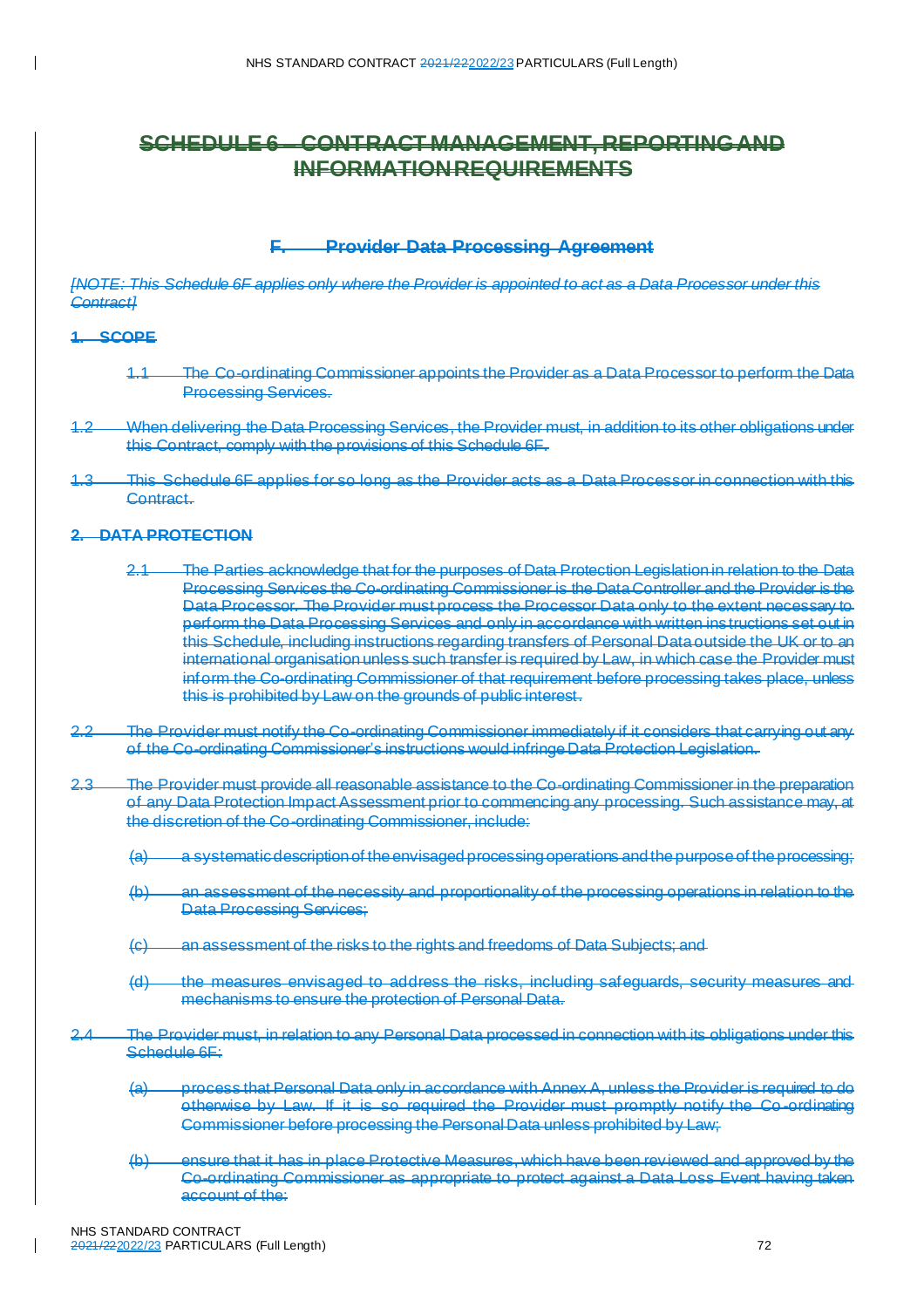- nature, scope, context and purposes of processing the data to be protected;
- (ii) likelihood and level of harm that might result from a Data Loss Event;
- (iii) state of technological development; and
- (iv) cost of implementing any measures;

#### (c) ensure that:

- (i) when delivering the Data Processing Services the Provider Staff only process Personal Data in accordance with this Schedule 6F (and in particular Annex A);
- it takes all reasonable steps to ensure the reliability and integrity of any Provider Staff who have access to the Personal Data and ensure that they:
	- (A) are aware of and comply with the Provider's duties under this paragraph;
	- (B) are subject to appropriate confidentiality undertakings with the Provider and any Subprocessor;
	- are informed of the confidential nature of the Personal Data and do not publish, disclose or divulge any of the Personal Data to any third party unless directed in writing to do so by the Co-ordinating Commissioner or as otherwise permitted by this Contract;
	- have undergone adequate training in the use, care, protection and handling of Personal Data; and
	- (E) are aware of and trained in the policies and procedures identified in GC21.11 (*Patient Confidentiality, Data Protection, Freedom of Information and Transparency*).
- (d) not transfer Personal Data outside of the UK unless the prior written consent of the Co-ordinating Commissioner has been obtained and the following conditions are fulfilled:
	- (i) the Co-ordinating Commissioner or the Provider has provided appropriate safeguards in relation to the transfer as determined by the Co-ordinating Commissioner;
	- the Data Subject has enforceable rights and effective legal remedies;
	- (iii) the Provider complies with its obligations under Data Protection Legislation by providing an adequate level of protection to any Personal Data that is transferred (or, if it is not so bound, uses its best endeavours to assist the Co-ordinating Commissioner in meeting its obligations); and
	- $(iy)$  the Provider complies with any reasonable instructions notified to it in advance by the Coordinating Commissioner with respect to the processing of the Personal Data;
- (e) at the written direction of the Co-ordinating Commissioner, delete or return Personal Data (and any copies of it) to the Co-ordinating Commissioner on termination of the Data Processing Services and certify to the Co-ordinating Commissioner that it has done so within five Operational Days of any such instructions being issued, unless the Provider is required by Law to retain the Personal Data;
- (f) if the Provider is required by any Law or Regulatory or Supervisory Body to retain any Processor Data that it would otherwise be required to destroy under this paragrap[h 2.4](#page-71-0), notify the Co-ordinating Commissioner in writing of that retention giving details of the Processor Data that it must retain and the reasons for its retention; and
- (g) co-operate fully with the Co-ordinating Commissioner during any handover arising from the cessation of any part of the Data Processing Services, and if the Co -ordinating Commissioner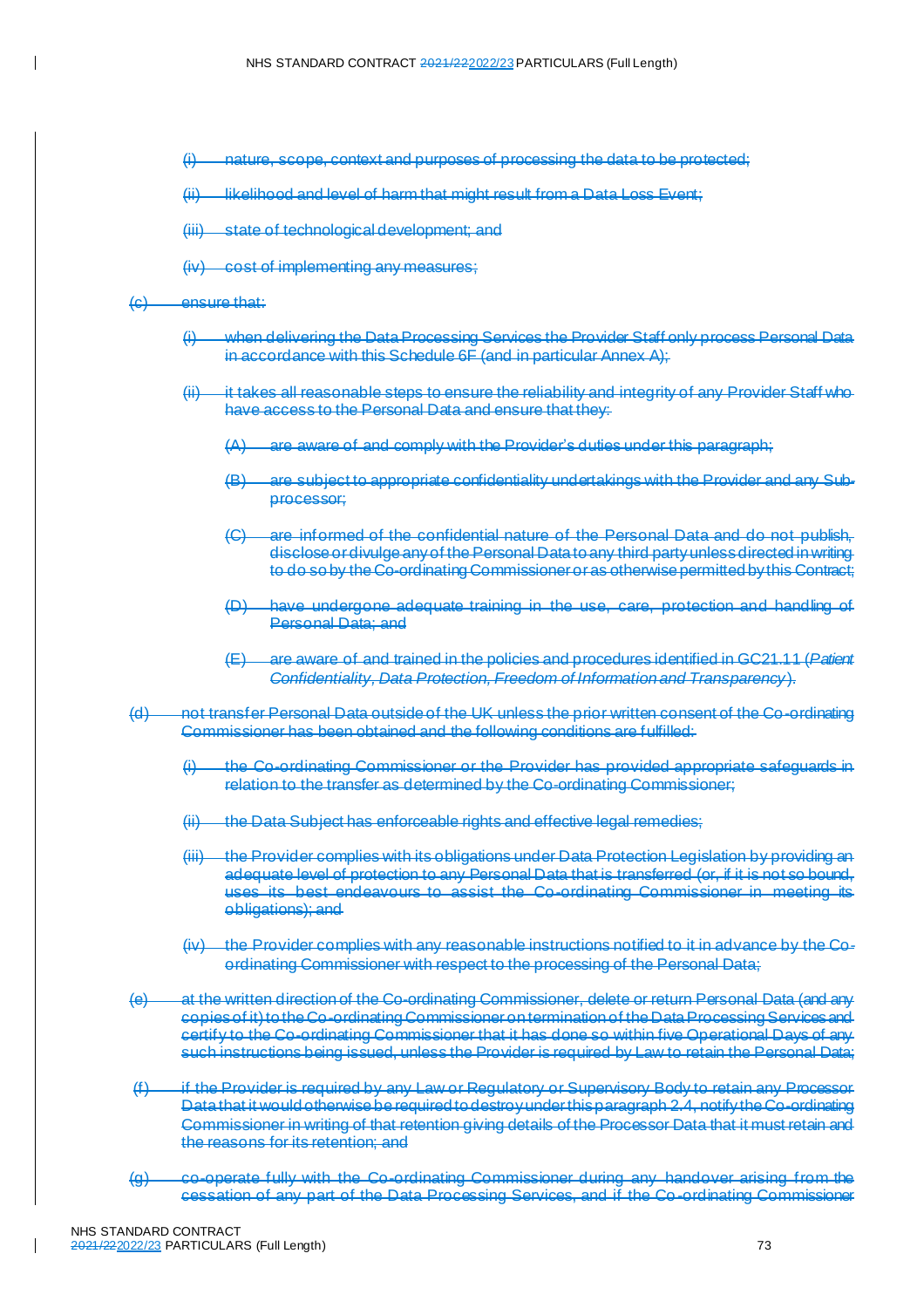directs the Provider to migrate Processor Data to the Co-ordinating Commissioner or to a third party, provide all reasonable assistance with ensuring safe migration including ensuring the integrity of Processor Data and the nomination of a named point of contact for the Co -ordinating Commissioner.

- <span id="page-73-1"></span>2.5 Subject to paragrap[h 2.6,](#page-73-0) the Provider must notify the Co-ordinating Commissioner immediately if, in relation to any Personal Data processed in connection with its obligations under this Schedule 6F, it:
	- (a) receives a Data Subject Access Request (or purported Data Subject Access Request);
	- (b) receives a request to rectify, block or erase any Personal Data;
	- (c) receives any other request, complaint or communication relating to obligations under Data Protection Legislation owed by the Provider or any Commissioner;
	- (d) receives any communication from the Information Commissioner or any other Regulatory Supervisory Body (including any communication concerned with the systems on which Personal Data is processed under this Schedule 6F);
	- (e) receives a request from any third party for disclosure of Personal Data where compliance with such request is required or purported to be required by Law;
	- (f) becomes aware of or reasonably suspects a Data Loss Event; or
	- (g) becomes aware of or reasonably suspects that it has in any way caused the Co-ordinating Commissioner or other Commissioner to breach Data Protection Legislation.
- <span id="page-73-0"></span>The Provider's obligation to notify under paragrap[h 2.5](#page-73-1) includes the provision of further information to the Co-ordinating Commissioner in phases, as details become available.
- 2.7 The Provider must provide whatever co-operation the Co-ordinating Commissioner reasonably requires to remedy any issue notified to the Co-ordinating Commissioner under paragraph[s 2.5](#page-73-1) an[d 2.6](#page-73-0) as soon as reasonably practicable.
- 2.8 Taking into account the nature of the processing, the Provider must provide the Co -ordinating Commissioner with full assistance in relation to either Party's obligations under Data Protection Legislation and any complaint, communication or request made under paragrap[h 2.5](#page-73-1) (and insofar as possible within the timescales reasonably required by the Co-ordinating Commissioner) including by promptly providing:
	- (a) the Co-ordinating Commissioner with full details and copies of the complaint, communication or request:
	- (b) such assistance as is reasonably requested by the Co-ordinating Commissioner to enable the Coordinating Commissioner to comply with a Data Subject Access Request within the relevant timescales set out in Data Protection Legislation;
	- (c) assistance as requested by the Co-ordinating Commissioner following any Data Loss Event;
	- (d) assistance as requested by the Co-ordinating Commissioner with respect to any request from the Information Commissioner's Office, or any consultation by the Co-ordinating Commissioner with the Information Commissioner's Office.
- 2.9 Without prejudice to the generality of GC15 *(Governance, Transaction Records and Audit),* the Provider must allow for audits of its delivery of the Data Processing Services by the Co-ordinating Commissioner or the Co-ordinating Commissioner's designated auditor.
- 2.10 For the avoidance of doubt the provisions of GC12 *(Assignment and Sub-contracting)* apply to the delivery of any Data Processing Services.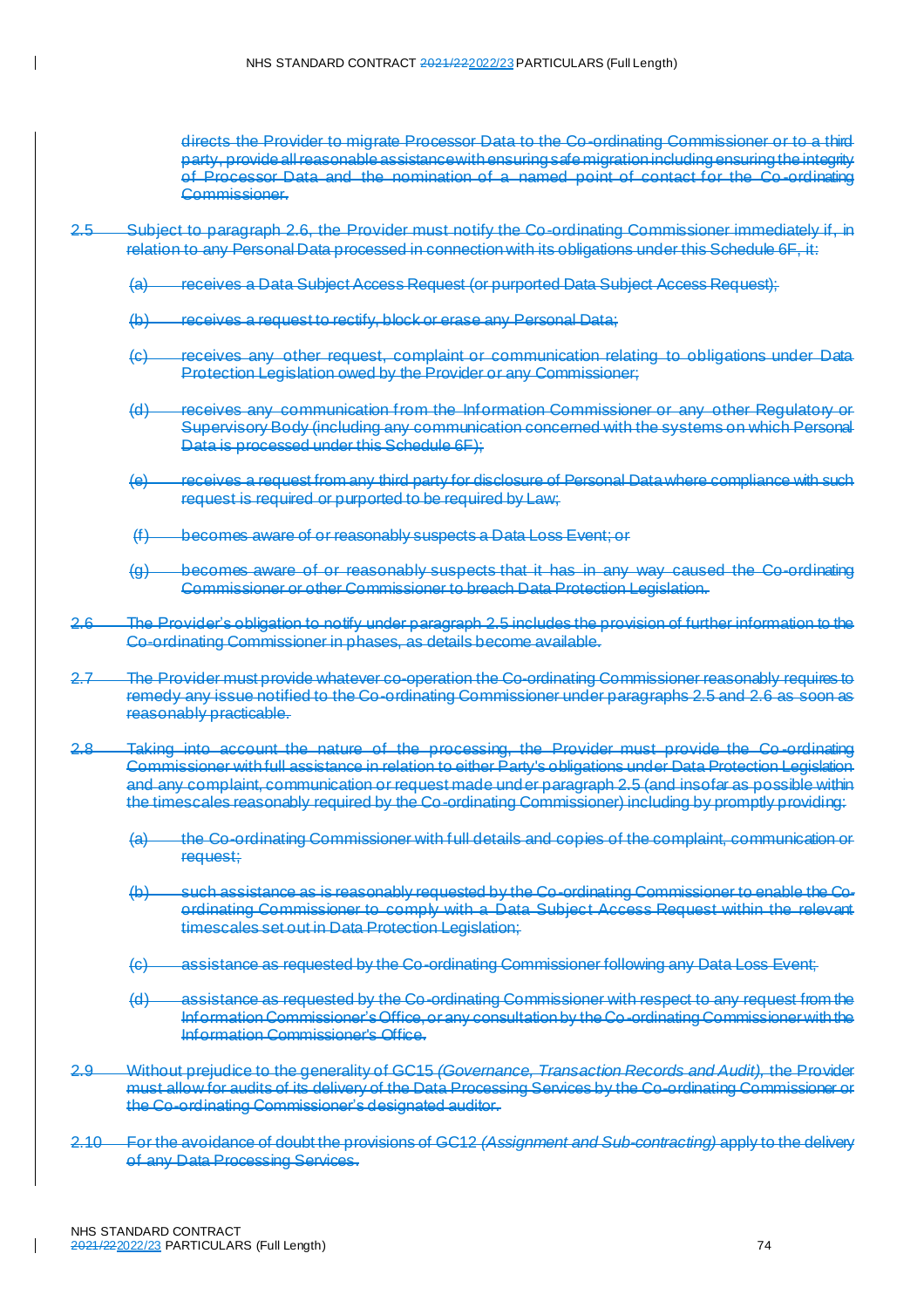- 2.11 Without prejudice to GC12, before allowing any Sub-processor to process any Personal Data related to this Schedule 6F, the Provider must:
	- (a) notify the Co-ordinating Commissioner in writing of the intended Sub-processor and processing;
	- (b) obtain the written consent of the Co-ordinating Commissioner;
	- (c) carry out appropriate due diligence of the Sub-processor and ensure this is documented;
	- (d) enter into a binding written agreement with the Sub-processor which as far as practicable includes equivalent terms to those set out in this Schedule 6F and in any event includes the requirements set out at GC21.16.3; and
	- (e) provide the Co-ordinating Commissioner with such information regarding the Sub-processor as the Co-ordinating Commissioner may reasonably require.
- 2.12 The Provider must create and maintain a record of all categories of data processing activities carried out under this Schedule 6F, containing:
	- (a) the categories of processing carried out under this Schedule 6F;
	- (b) where applicable, transfers of Personal Data to a third country or an international organisation, including the identification of that third country or international organisation and, where relevant, the documentation of suitable safeguards;
	- (c) a general description of the Protective Measures taken to ensure the security and integrity of the Personal Data processed under this Schedule 6F; and
	- (d) a log recording the processing of the Processor Data by or on behalf of the Provider comprising, as a minimum, details of the Processor Data concerned, how the Processor Data was processed, when the Processor Data was processed and the identity of any individual carrying out the processing.
- 2.13 The Provider warrants and undertakes that it will deliver the Data Processing Services in accordance with all Data Protection Legislation and this Contract and in particular that it has in place Protective Measures that are sufficient to ensure that the delivery of the Data Processing Services complies with Data Protection Legislation and ensures that the rights of Data Subjects are protected.
- 2.14 The Provider must comply at all times with those obligations set out at Article 32 of the UK GDPR and equivalent provisions implemented into Law by DPA 2018.
- 2.15 The Provider must assist the Commissioners in ensuring compliance with the obligations set out at Article 32 to 36 of the UK GDPR and equivalent provisions implemented into Law, taking into account the nature of processing and the information available to the Provider.
- 2.16 The Provider must take prompt and proper remedial action regarding any Data Loss Event.
- 2.17 The Provider must assist the Co-ordinating Commissioner by taking appropriate technical and organisational measures, insofar as this is possible, for the fulfilment of the Commissioners' obligation to respond to requests for exercising rights granted to individuals by Data Protection Legislation.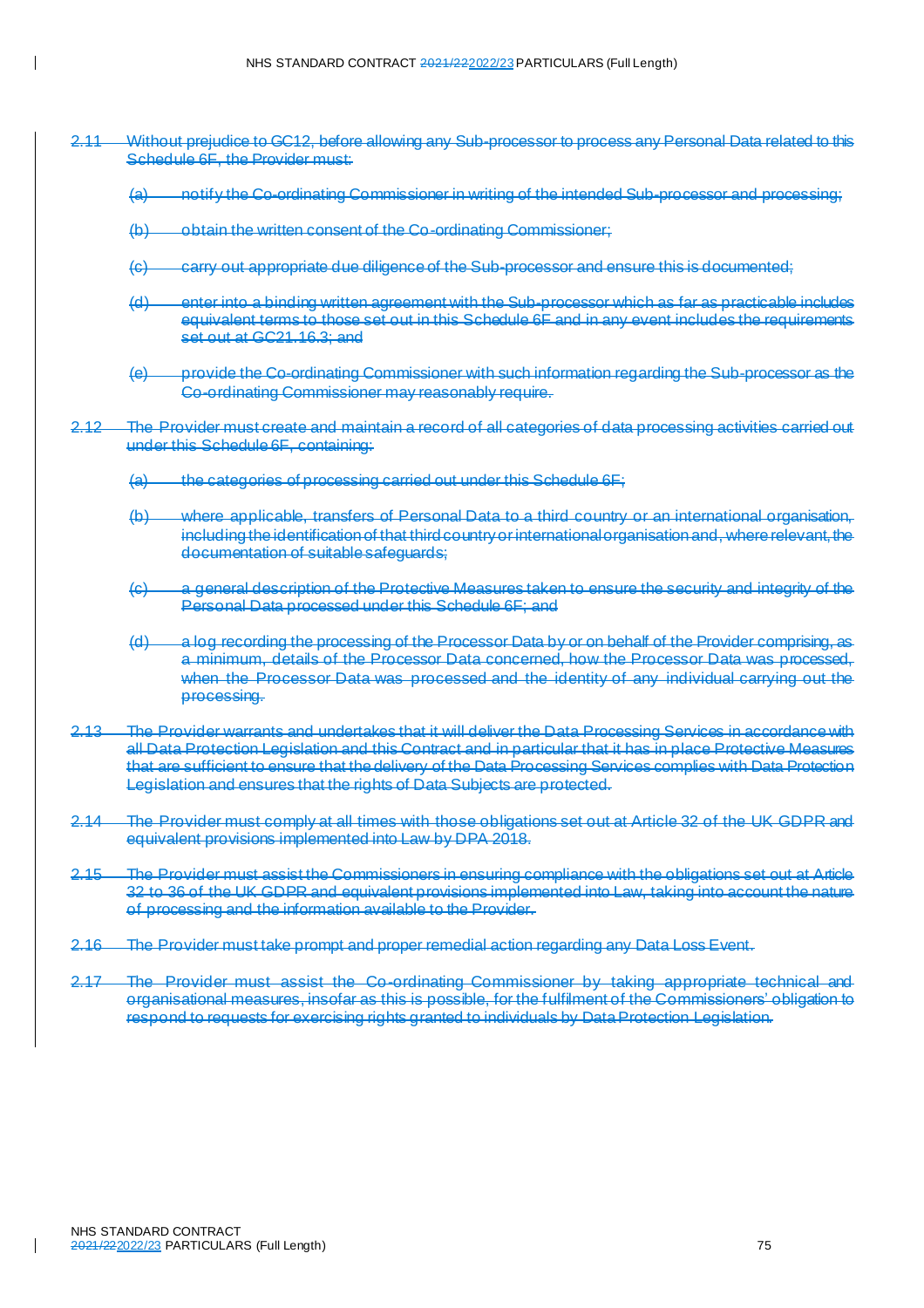# **Annex A**

# **Data Processing Services SCHEDULE 6 – CONTRACT MANAGEMENT, REPORTING AND INFORMATION REQUIREMENTS**

## **F. These are the Data Processing Services to be performed by the Provider, as referred to in the Provider Data Processing Agreement set out in Annex B to the Service Conditions.**

## **Processing, Personal Data and Data Subjects**

- 1. The Provider must comply with any further written instructions with respect to processing by the Coordinating Commissioner.
- 2. Any such further instructions shall will be deemed to be incorporated into this AnnexSchedule.

| <b>Description</b>                                                                                                                              | <b>Details</b>                                                                                                                                                                                                                                                                                                                                                                                                                                                                                                                                                                             |
|-------------------------------------------------------------------------------------------------------------------------------------------------|--------------------------------------------------------------------------------------------------------------------------------------------------------------------------------------------------------------------------------------------------------------------------------------------------------------------------------------------------------------------------------------------------------------------------------------------------------------------------------------------------------------------------------------------------------------------------------------------|
| Subject matter of the processing                                                                                                                | [This should be a high level, short description of what the<br>processing is about i.e. its subject matter]                                                                                                                                                                                                                                                                                                                                                                                                                                                                                |
| Duration of the processing                                                                                                                      | [Clearly set out the duration of the processing including dates]                                                                                                                                                                                                                                                                                                                                                                                                                                                                                                                           |
| Nature and purposes of the processing                                                                                                           | [Please be as specific as possible, but make sure that you<br>cover all intended purposes. The nature of the processing<br>means any operation such as collection, recording,<br>organisation, structuring, storage, adaptation or alteration,<br>retrieval, consultation, use, disclosure by transmission,<br>dissemination or otherwise making available, alignment or<br>combination, restriction, erasure or destruction of data<br>(whether or not by automated means) etc. The purpose might<br>include: employment processing, statutory obligation,<br>recruitment assessment etcl |
| Type of Personal Data                                                                                                                           | [Examples here include: name, address, date of birth, NI<br>number, telephone number, pay, images, biometric data etc]                                                                                                                                                                                                                                                                                                                                                                                                                                                                     |
| Categories of Data Subject                                                                                                                      | [Examples include: Staff (including volunteers, agents, and<br>temporary workers), Co-ordinating Commissioners/clients,<br>suppliers, patients, students/pupils, members of the public,<br>users of a particular website etc]                                                                                                                                                                                                                                                                                                                                                              |
| Plan for return and destruction of the data<br>once the processing is complete UNLESS<br>requirement under law to preserve that type of<br>data | [Describe how long the data will be retained for, how it be<br>returned or destroyed]                                                                                                                                                                                                                                                                                                                                                                                                                                                                                                      |

 $\overline{\phantom{a}}$ 

 $\overline{\phantom{a}}$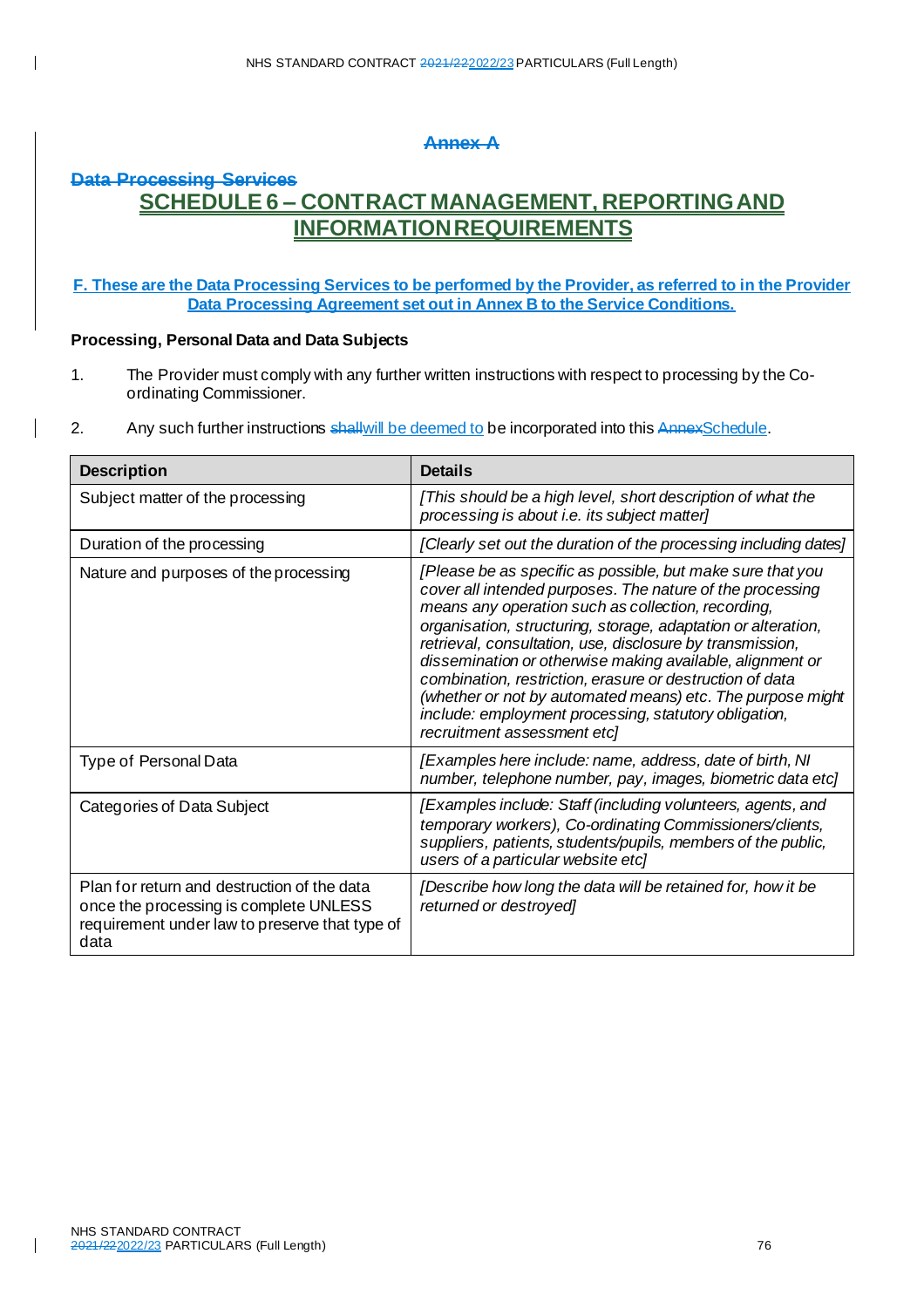# **SCHEDULE 7 – PENSIONS**

**Insert text locally (template drafting available via http://www.england.nhs.uk/nhs-standardcontract/) or state Not Applicable**

**Insert text locally (from 'NHS Standard Contract fair deal for staff pensions draft template schedule 7 and accompanying guidance' [http://www.england.nhs.uk/nhs-standard](http://www.england.nhs.uk/nhs-standard-contract/)[contract/\)](http://www.england.nhs.uk/nhs-standard-contract/) or state Not Applicable**

 $\mathbf{I}$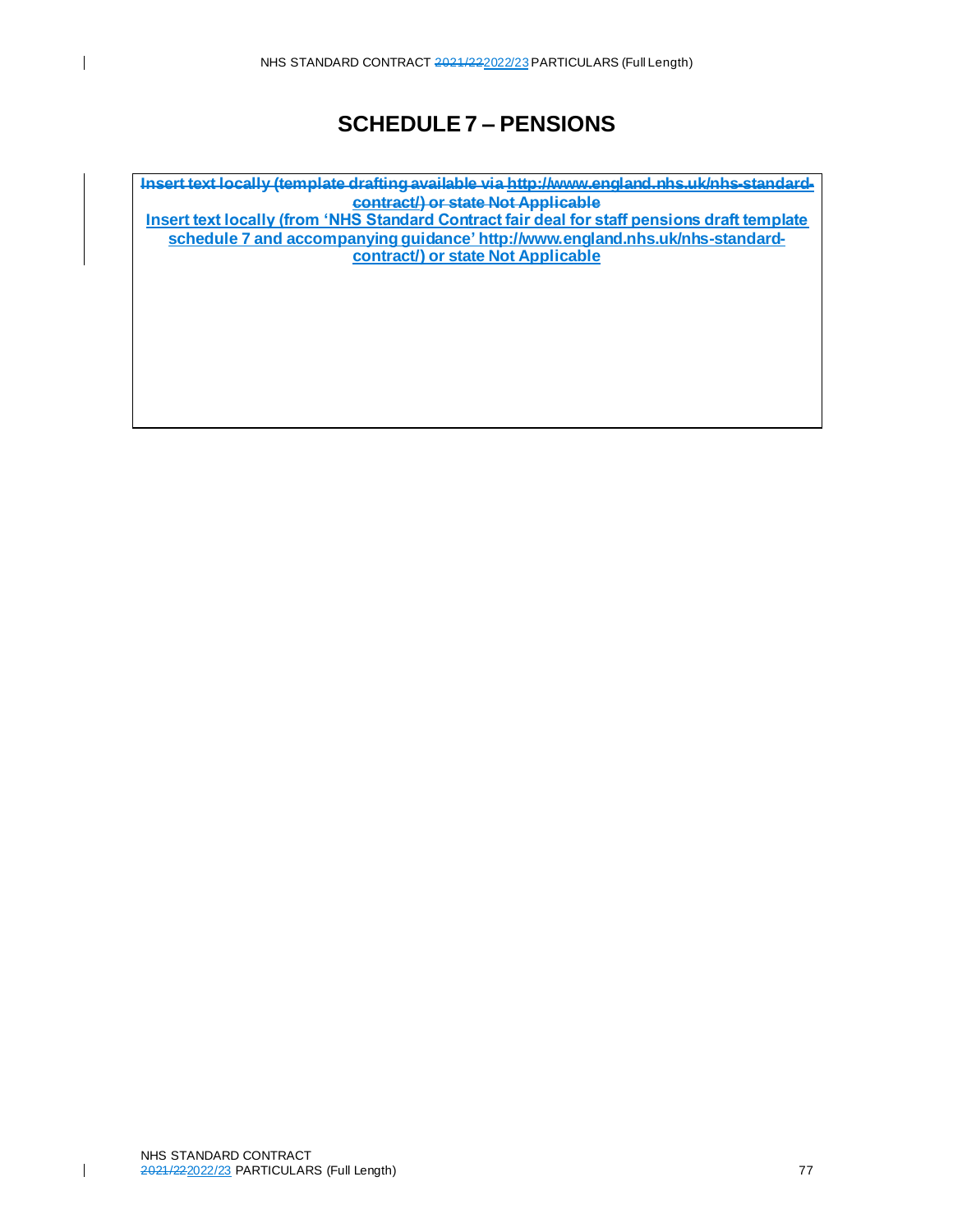# **SCHEDULE 8 – LOCAL SYSTEM PLAN OBLIGATIONS**

#### **Insert text locally in respect of one or more Contract Years, or state Not Applicable**

*The guidance below sets out some considerations to be taken into account in populating this Schedule 8.* 

*NOTE: the LocalJoint System Plan obligations set out here should be confined to operational or strategic planning matters to avoid (where relevant) duplication or conflict with theany System Collaboration and Financial Management Agreement which may be in place or intended for the ICS.*

## *Background*

*Guidance to the NHS emphasises the importance of collaborative working across local health systems – to ensure that services provided by multiple different organisations are integrated and coordinated around patients' needs and maximise quality, outcomes and value for money. For 2021/222022/23, each Integrated Care System (ICS) will produce a LocalJoint System Plan, setting out local actions to deliver the long-term plan and local improvements. This Schedule 8 offers a way in which – at whatever level of specificity is felt to be locally appropriate – commitments made as part of a LocalJoint System Plan can be given contractual effect.* 

#### *Principle*

*The intention of Schedule 8 is to express obligations on the part of both the Commissioner(s) and the Provider.* 

## *Application*

*Completion of Schedule 8 is not mandatory, but should be considered for each contract where the Provider plays a significant role in delivering a LocalJoint System Plan.*

*The general expectation is that the content of Schedule 8 will relate to the main local ICS in which the Provider is a partner. Some Providers (ambulance Trusts, for instance) may be partners in more than one ICS, in which case reference to multiple ICSs and LocalJoint System Plans within one contract may be necessary; in such situations, care should be taken to avoid too onerous or detailed requirements. Equally, a local contract may involve multiple CCGs/ICBs, not all of whom are partners in the ICSs relevant to the Provider. Local completion of this Schedule 8 will therefore need to make clear which ICSs and which commissioners it applies to.* 

#### *Content*

I

 $\mathsf{l}$ 

*Exactly what to include in this Schedule 8 is a local decision, but there are a number of different options.* 

*If the LocalJoint System Plan is sufficiently detailed to state specific actions which the Parties have agreed to take, these could be extracted and included in the Schedule.* 

*Alternatively, this Schedule 8 could build on the high-level intentions of the LocalJoint System Plan, identifying specific actions:*

 $\mathbf{I}$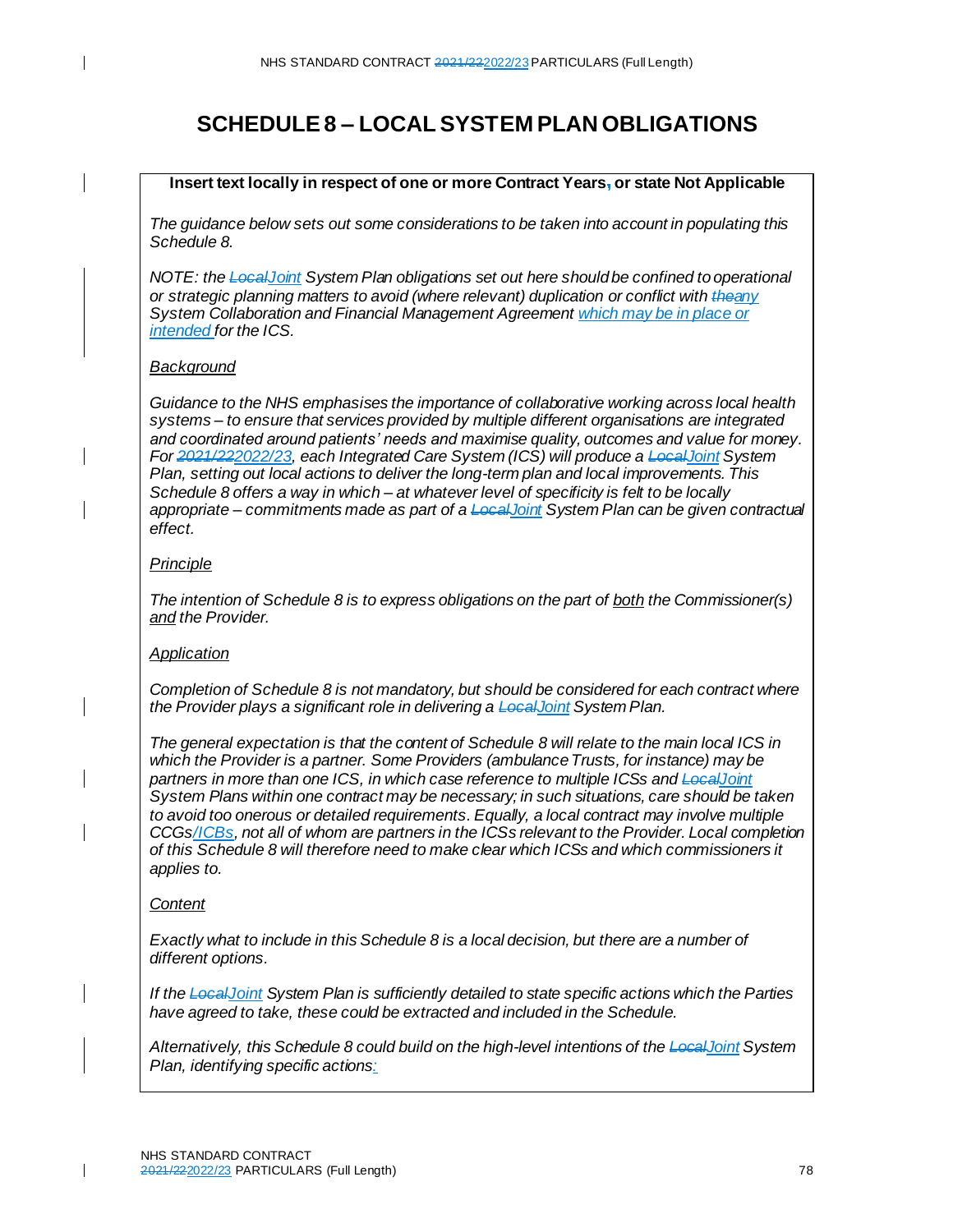- o *which the Provider will take to integrate its services with those of other local providers and to support those providers in delivering effective care for patients; and*
- o *which the Commissioners will take to ensure that other local providers support this Provider in delivering the Services covered by this Contract effectively.*
- *These specific actions could cover expectations around patient pathways (consistent signposting for patients of the most appropriate pathway; communication and support between providers when patients are transferring from one service to another); practical arrangements for ongoing liaison between different services involved with the same patient, including shared or interoperable IT systems; arrangements for multidisciplinary working across providers; and so on.*
- *And reference could be included in this Schedule 8 to participation in agreed partnership / governance forums and planning processes.*

*Care should be taken when completing this Schedule 8 to avoid duplication or contradiction of issues addressed in other local Schedules (such as Service Specifications). The Schedule should not be used to express financial agreements or arrangements; these should be reflected as appropriate in Schedule 3A (Local Prices) or 3F (Expected Annual Contract Values), or in the System Collaboration and Financial Management Agreement.*

*Other approaches to integration*

*More formal approaches to service integration could involve putting in place a lead provider contract or an alliance agreement – see the Contract Technical Guidance for further detail.* 

*This Schedule 8 is aimed at commitments made by the Provider and the Commissioners who are party to the local contract. Arrangements agreed directly between providers (to share backoffice functions or facilities, for instance) should be set out elsewhere.*